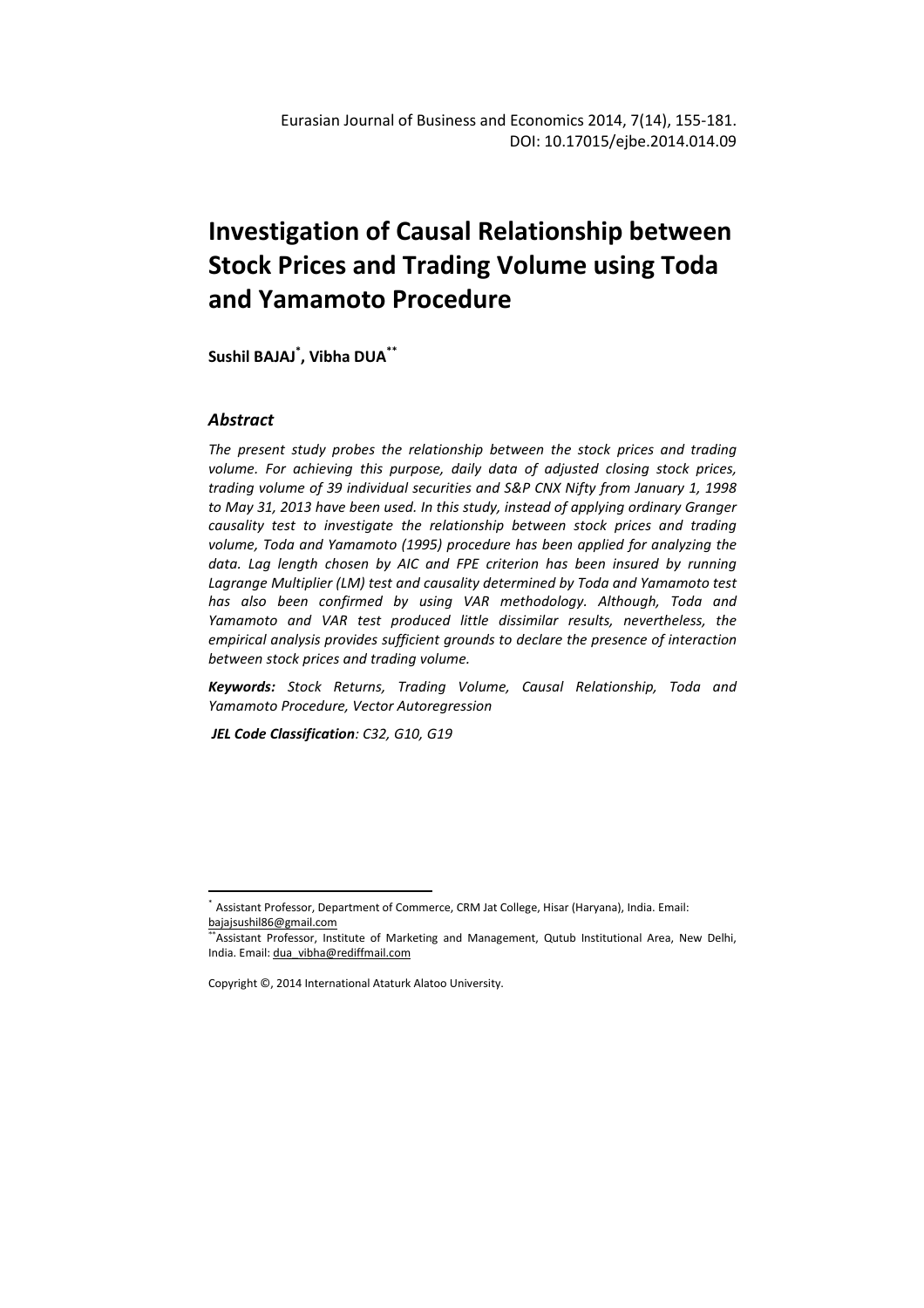### **1. Introduction**

The Indian stock markets exhibit greater volatility compared with many other emerging and developed markets of the world such as China, Russia, Brazil, USA etc. Volatility oscillates the volume of trade in the market which impacts stock price and ultimately the stock returns. Therefore, it becomes imperative to understand the inter-relationship between the trading volume and stock returns which may help investors to identify the future patterns of the stock market for effective decision making. Stock's price-volume relation can also be used for the formation of trading strategies for maintaining the efficiency of the stock markets. Theoretically, low volume makes the market illiquid which causes low price fluctuation whereas high volume usually implies that the market is highly liquid, resulting in high price variability that lessens the price effect of large trades. In general, with an increase in volume, broker revenue increases, and market makers have greater opportunity for profit as a result of higher turnover. Many researches have been performed worldwide on the different stock markets, especially in the USA, to investigate the relationship between stock return/price and trading volume. Karpoff (1987) summarised the importance of understanding this relationship to predict various volume-price/return relations that depend on the level of information and the extent to which market prices/volumes convey this information. Researchers in this field have scrutinized the volume-price/return relationship in a variety of contexts and by employing a range of econometric techniques. Early studies examined the correlation between volume and the price change as well as volume and the absolute value of the price change (Granger and Morgenstern (1963), Godfrey et al., (1964), Crouch (1970)). More recent studies were interested in investigating the causal relationship between these two market variables (Smirlock and Starks, 1988; Chordia and Swaminathan, 2000; Chen et al., 2001). The linear and non-linear causality between the stock prices and trading volume has also received a substantial amount of attention in the literature (Campbell et al., 1993; Martikainen et al., 1994; Hiemstra and Jones, 1994) but most of these researches have focused almost exclusively on the well-developed financial markets, usually the U.S. markets. Taking clue from the earlier studies, this study makes an attempt to empirically investigate the interaction between stock prices and trading volume by using a unique and more refined technique called Toda and Yamamoto procedure. This new and more precise econometric model on more recent data would be helpful in reaching on the conclusion regarding relationship between stock prices and trading volume in the Indian Stock Market.

### **2. Literature Review**

Granger and Morgenstern (1963) were the founding members of conducting empirical analysis of volume-price relationship. They revealed that there is no correlation between prices or absolute price changes and volumes using weekly or daily transaction data for the stock market price index and for individual stocks. Karpoff (1987) proposed a simple model of the price-volume relationship called

Page 1156 **EJBE 2014. 7 (14)**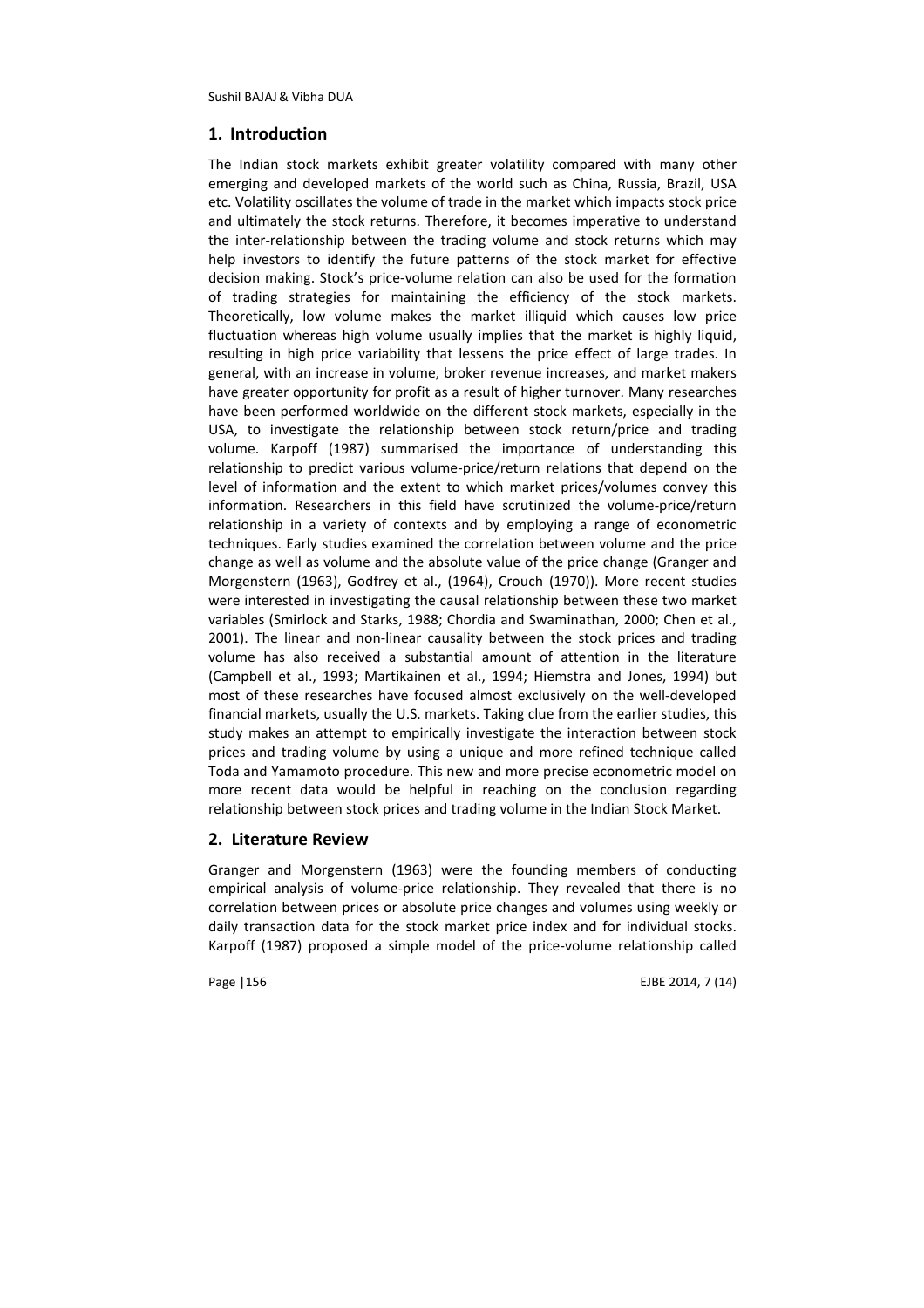"asymmetric volume-price change hypothesis", showing that the relationship is fundamentally different for positive and negative price changes. Smirlock and Starks (1988) empirically examined the lagged relationship between the absolute price changes and volume in the equity markets and investigate the implications of this relationship for the microstructure of these markets. Using Granger causality tests their results indicate that there is a significant causal relationship between absolute price changes and volume at the firm level. Furthermore, relationship is stronger in periods surrounding earning announcements. Blume et al. (1994) also studied and developed a model that links trading volume to stock price behavior. The major implication of their model is that investors who focus on past trading volume can obtain additional profits and perform better return than those who use only price measures. Hiemstra and Jones (1994) used nonlinear Granger causality test to examine the nonlinear causal relation between the percentage changes in the NYSE trading volume and stock returns and found positive nonlinear bidirectional relationship between returns and volume. Bhagat and Bhatia (1996) also employed daily and weekly data to test the causal relationship between volume and return, finding return causes volume but not vice versa. Saatcioglu and Starks (1998) used monthly data taken from the six Latin American stock markets to test the relation between price changes and volume. They found a positive pricevolume and a causal relationship from volume to stock price changes but not vice versa. Chordia and Swaminathan (2000) found that past trading volume can be used to predict the future stock price momentum. Ratner and Leal (2001) examined the Latin American and Asian financial markets and found a positive contemporaneous relation between return and volume in these countries except India. At the same time they observed that there exists a bi-directional causal relation between return and volume. In summary, the return and volume are strongly related contemporaneously but there is a little evidence that either can be used to predict the other. Similarly, Llorente et al. (2002) used the simple model to explore the dynamic relation between volume and returns. According to their model, returns generated by hedging-motivated trades reverse themselves, while returns generated by speculation-motivated trades tend to continue themselves. Their empirical results support the predictions of the model on the nature of the dynamic volume-return relation. De Medeiros and Doornik (2006), Zolontoy and Melenberg (2007) and Sabri (2008) also investigated the empirical relationship between stock returns, return volatility and trading volume in the various stock markets and found the support for a contemporaneous as well as dynamic relationship between the stock returns and trading volume. Mahajan and Singh (2009) studied the relationship between return, volume and volatility dynamics by using Indian sensitivity index Sensex and evidenced the presence of sequential arrival of information due to the direction of causality from volatility to volume. Besides this, inclusion of trading volume in the GARCH (1, 1) model slightly brought down the volatility persistence and confirmed its prominent role in the precision and dispersion of information signals. A more recent study by Mehrabanpoor et al.,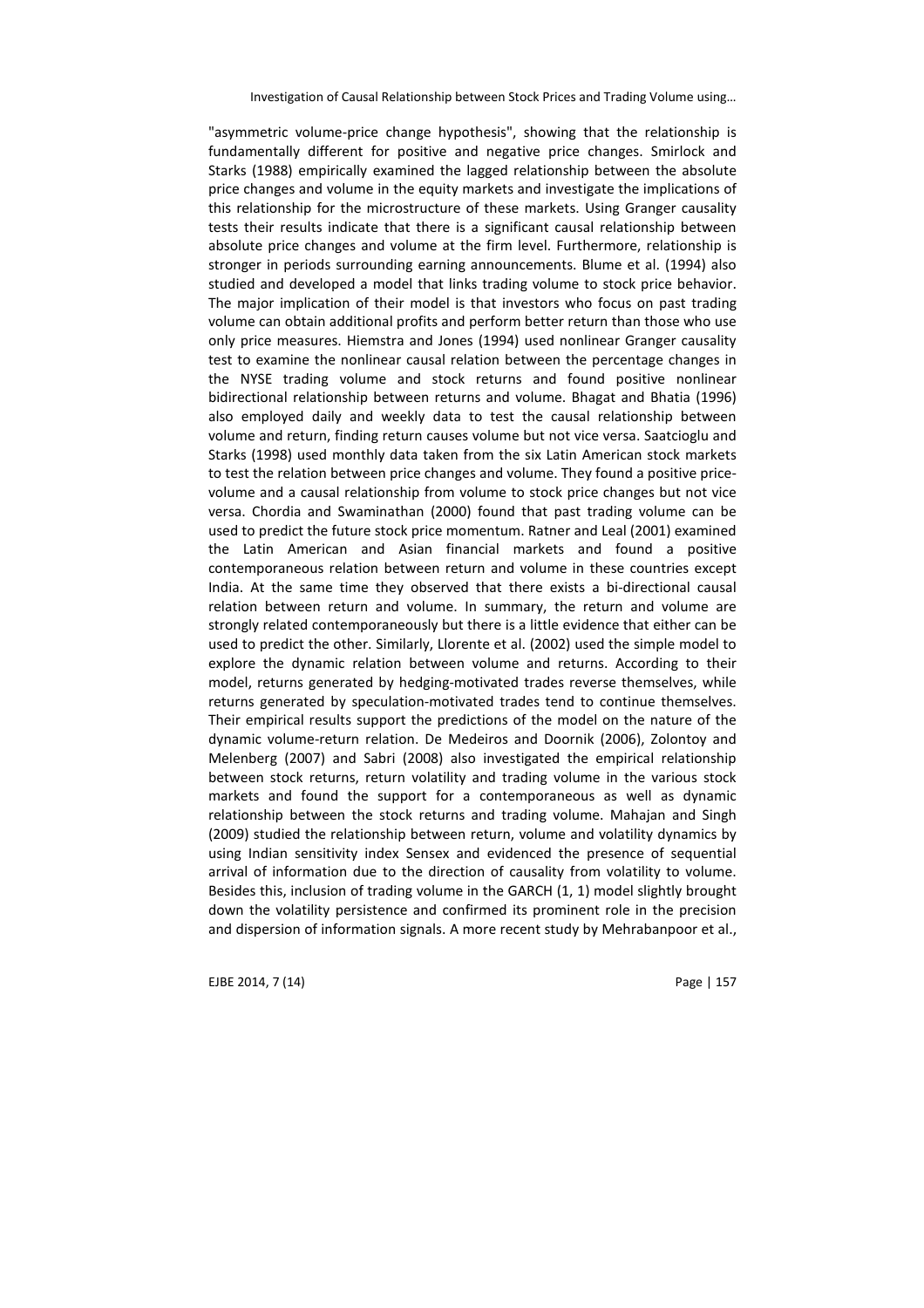(2011) investigated the empirical relationship between the stock indices and volume in the Tehran Stock Exchange. Using monthly indices, value and turnover for the period from 2003 to 2009, they proved that there is positive relationship between exchange turnover value and stock exchange indices in the Tehran Stock Exchange. A Similar study by Tripathy (2011) explored the relationship between trading volume and stock returns using data from the Indian Stock Market during the period from January 2005 to January 2010. By using Bivariate Regression model, VECM Model, VAR, IRF and Johansen's cointegration test, his findings support the existence of significant contemporaneous relationship between return volatility and trading volume indicating that information may flow simultaneously rather than sequentially into the market. Moreover, the study also found that the trading volume is associated with an increase in return volatility and that this relationship is asymmetrical. This implied that daily new information in the market may have a significant impact on price volatility, which indicates that the bad news generates more impact on volatility of the stock return and trading volume. Darwish (2012) studied the causal relationship between return and trading volume in the Palestine Stock Exchange. The author has used weekly trading volume and returns over the period from October 2000 to August 2010 and employed GARCH (1,1) model to test the existence of the positive contemporaneous relationship. The study found that the relationship preserves after taking heteroskedasticity into account. Moreover, the results of the Granger causality test show that there is bidirectional Granger causality between returns and trading volume regardless of the measures of trading volume used.

#### **3. Research Methodology**

#### **3.1. Data Source and Time Period**

The National Stock Exchange was incorporated in the year 1992 and is a well diversified 50 stock index answering for 22 sectors of the economy. It is used for a variety of purposes such as benchmarking fund portfolios, index based derivatives and index funds and promoted by the leading financial institutions. Due to the NSE's tremendous growth (in terms of turnover as well as number of contracts) and its 'CCR AAR' rating assigned by CRISIL<sup>1</sup>, present study uses the historical data of NSE. As far as financial market is concerned, investors immediately react (buying/selling) on arrival of new information and trading volume is the result of buying and selling which eventually impacts the security prices. The main objective of the present study is to identify the interaction between stock prices and trading volume and to accomplish the same, adjusted closing prices and trading volume data of 39 individual securities and S&P CNX Nifty for the period from January 1, 1998 to May 31, 2013 have been taken into account. It is pertinent to mention here that only those securities have been considered wherein trading had started on or

 $\overline{a}$ 

Page 1158 **EJBE 2014. 7** (14)

 $1$  CNX Nifty. Retrieved from http://www.nseindia.com/products/content/equities/indices/cnx\_nifty.htm as on December 28, 2013.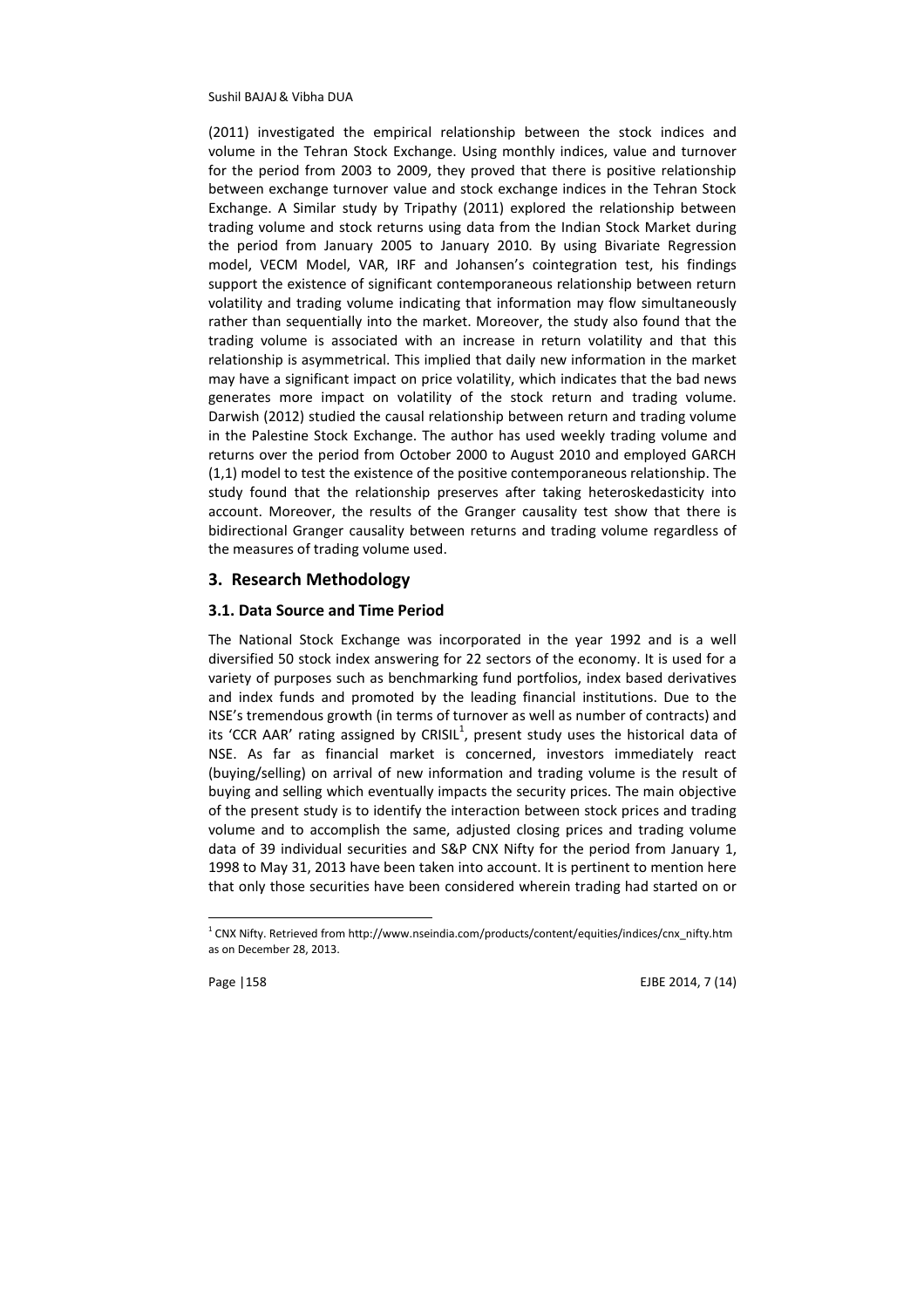before the year 2005 and the complete dataset have been retrieved from the renowned database CMIE PROWESS. Data collected from the above mentioned sources have been analyzed using the Toda and Yamamoto Procedure. Steps for applying the Toda and Yamamoto procedure are as follows:

The returns of the stock prices are calculated as given in equation (1) below:

$$
R_t = \ln \left( P_t / P_{t-1} \right) \tag{1}
$$

In Equation (1),  $ln P_t$  stands for natural logarithm of the present closing price of securities and  $ln P_{t-1}$  is the natural logarithm of the previous day's closing prices. Trading volume is used to depict the amount of buying and selling that has taken place at particular price. For the present study, instead of considering raw values of trading volumes, their logarithm has been considered to enhance normality in the data by following the equation (2).

$$
V_t = \ln Vol_t \tag{2}
$$

In Equation (2),  $ln Vol_t$  stands for natural logarithm of the shares traded (i.e. volume) at time t.

#### **3.2 Unit Root Test**

The present study deals with the time series data that is generally found nonstationary and presence of the same makes hypothesis tests' results undependable. Existence of non stationarity or unit root in the dataset is checked by practicing ADF (Augmented Dickey Fuller) and PP (Phillips-Perron) tests. Appropriate lag length for the above mentioned two tests is determined by following the AIC and SIC criterions.

#### **3.3 Toda and Yamamoto Procedure**

This section of the study highlights the econometric technique used to study the causal relationship between the volume and closing prices. Ordinarily, a statistical approach proposed by Clive W Granger (1969) known as Granger causality is used to infer cause and effect relationship between the two (or more) time series. The test uses the following Vector Autoregression (VAR) model: -

$$
P_i = \alpha_0 + \sum_{i=1}^n \alpha_i V_{t-i} + \sum_{j=1}^n \beta_j P_{t-j} + \mu_{1t}
$$
\n(3)

$$
V_i = \delta_0 + \sum_{i=1}^n \delta_i V_{t-i} + \sum_{j=1}^n \gamma_j P_{t-j} + \mu_{2t}
$$
\n(4)

In Equation (3),  $P_i$  is the log normal daily closing price series and  $V_i$  is the log normal daily traded volume.  $\alpha_i, \beta_j, \delta_i, \gamma_j$  are the coefficients of the respective variables and  $\mu_{1t}$  ,  $\mu_{2t}$  are the error terms assumed to be uncorrelated. Causality from volume to closing prices and closing prices to volume is confirmed if the estimated coefficient on the lagged  $V_i$  and  $P_i$  are found statistically different from zero(*i.e.*  $\sum \alpha_i = \sum \gamma_i \neq 0$ ). The Granger causality test is conventionally run by estimating the Vector Autoregressive (VAR) models but according to Granger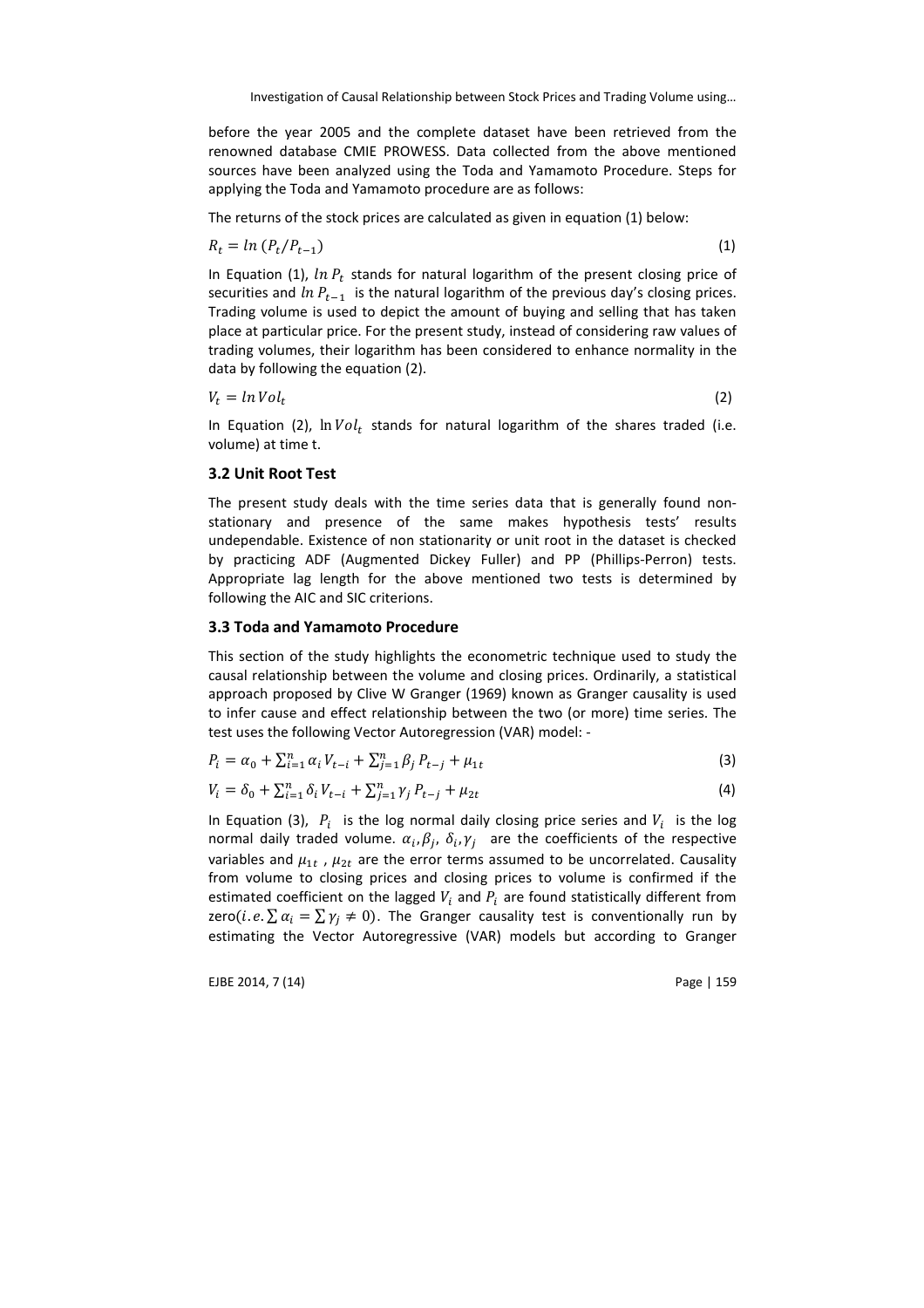Representation Theorem, first of all cointegration test must be run if the series are I(1) or integrated of the same order as at least unidirectional causality must exist in either way but the same test fails to play eminent role if the series are not I(1) or integrated of different orders such as one is  $I(N)$  and the other is different from  $I(N)$ say  $I(N+1)$  or  $I(N-1)$ . However, Granger causality test can be conducted in an unrestricted VAR model to test the linear restrictions on the parameters of a model, usually by the help of Wald statistic (or F-statistic) but not advised by Phillips and Toda (1993) as Wald test statistics' distribution do not follow its usual asymptotic chi-square distribution and involves 'nuisance parameters' that you can't observe, and so it is totally non-standard. Besides this, Granger causality test depends critically on the number of lagged terms introduced in the model. Due to the presence of above mentioned limitations, the present study adopts a substitute model to the estimation of an unrestricted VAR, popularly known as Toda and Yamamoto (1995) procedure that guarantees the asymptotic distribution of the Wald statistic (an asymptotic  $\chi^2$  -distribution), since the testing procedure is robust to the integration and co-integration properties of the process.

#### **3.4. Steps involved in Toda and Yamamoto Procedure**

Toda and Yamamoto (1995) procedure includes two steps wherein first step involves the identification of the maximum order of integration for the variables in the model. For this purpose, this study uses the Augmented Dickey fuller (ADF) and Phillips-Perron (PP) tests to identify the maximum order of integration assigned a symbol( $\rho_{max}$ ).  $\rho_{max}$  is equal to N if both variables in the time series are found  $I(N)$  or one of the variables is found  $I(N)$  and the other one is found  $I(N-1)$ . Present study runs ADF and PP tests by taking the lag length suggested by AIC (Akaike Information Criterion). Second step involves the determination of the appropriate maximum lag length for the variables in the VAR, say( $k$ ) using the two usual information criterions i.e. AIC (Akaike Information Criterion) and Final Prediction Error (FPE). The motive behind choosing the appropriate lag length is to remove serial correlation. To ensure the absence of serial correlation, present study also applies Lagrange Multiplier (LM) test on the residuals for serial independence by testing (at 10 per cent level of significance) the null hypothesis of "no serial correlation" to scrutinize the authenticity of the optimal lag length chosen by using AIC and FPE criterions and increased/decreased the same; if suggested by the LM test until serial correlation issues are resolved. After the determination of preferred VAR model including optimal lag( $k$ ), number of lags chosen at the first step for each of the variable i.e.  $(\rho_{max})$  is further added into each of the VAR equation that results in below mentioned bivariate VAR  $(k + \rho_{max})$  model.

$$
P_t = \phi + \sum_{i=1}^k \alpha_i P_{t-i} + \sum_{i=k+1}^{k+\rho_{max}} \alpha_i P_{t-i} + \sum_{i=1}^k \beta_i V_{t-i} + \sum_{i=k+1}^{k+\rho_{max}} \beta_i V_{t-i} + \mu_{1t}
$$
(5)

$$
V_t = \varphi + \sum_{i=1}^k \delta_i V_{t-i} + \sum_{i=k+1}^{k+\rho_{max}} \delta_i V_{t-i} + \sum_{i=1}^k \gamma_i P_{t-i} + \sum_{i=k+1}^{k+\rho_{max}} \gamma_i P_{t-i} + \mu_{2t}
$$
(6)

Page 1160 **EJBE 2014. 7 (14)**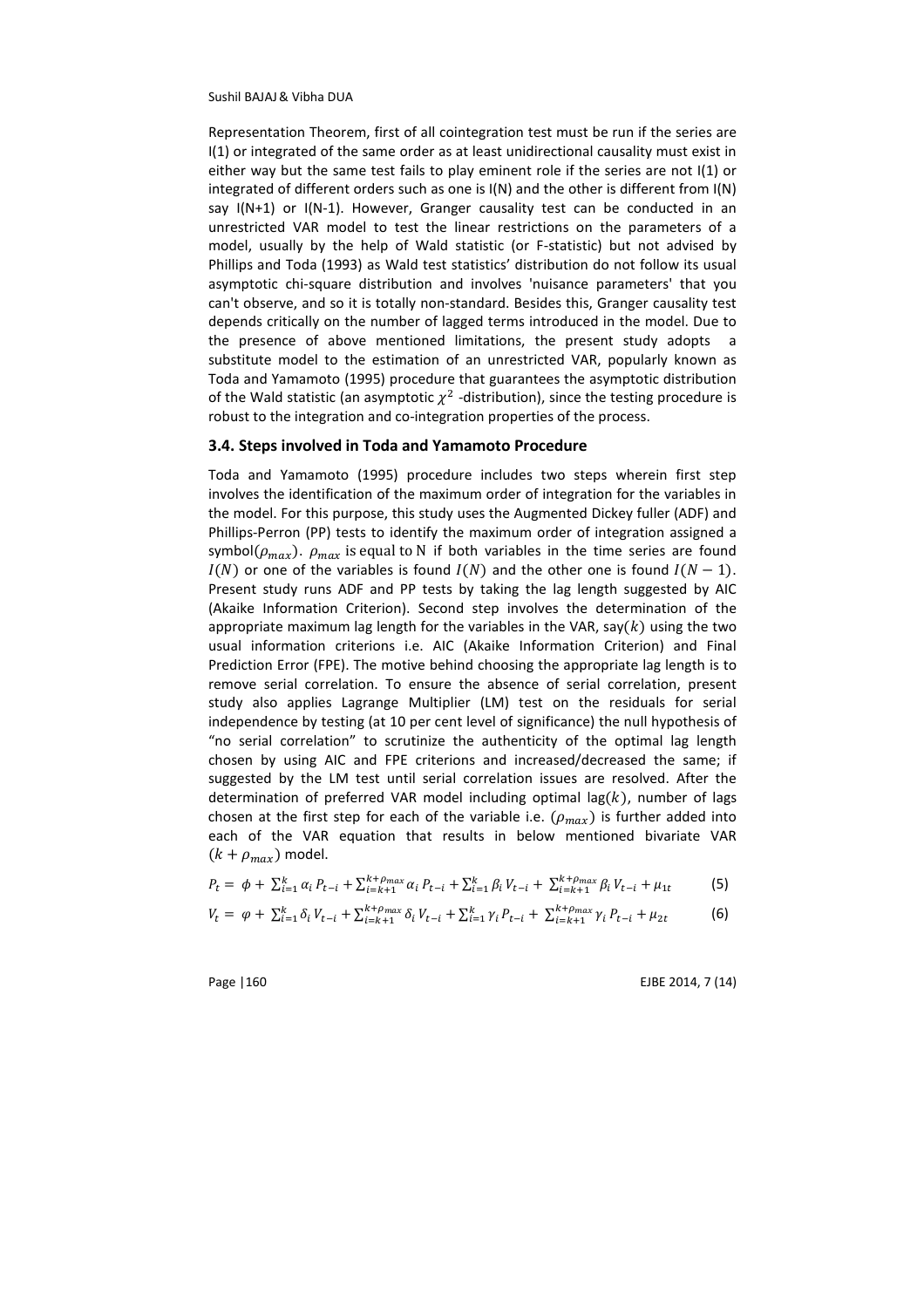Where, $P_t$  is  $\lognormal{normal}$  closing price,  $V_t$  is  $\log$  normal volume,  $\alpha_i$ ,  $\beta_i$ ,  $\delta_i$  and $\gamma_i$ are the model's parameters;  $\rho_{max}$  is the maximum order of integration expected to occur;  $\mu_{1t}$ ~ $N(0, \sum_{\mu 1})$  and  $\mu_{2t}$ ~ $N(0, \sum_{\mu 2})$  are residuals of the model. By following the above mentioned VAR model, null hypothesis  $(H_0)$  of non causality from volume to closing price and closing price to volume expressed as:  $-H_0$ :  $\beta_i =$ 0, ∀  $i = 1, 2, 3, ..., k$ ,  $\gamma_i = 0$ , ∀  $i = 1, 2, 3, ..., k$  are tested using a Modified Wald test (MWALD).

#### **3.5. Vector Autoregression**

Previous studies have shown the application of co-integration and VECM model for the determination of relationship between underlying variables' price and trading volume series. Though, it is a sound methodology but can be applied only if both underlying variables are non-stationary and integrated of the same order, absence of which demands the application of VAR (Vector Auto-regression) model. In the present study, closing price series are  $I(1)$  whereas trading volume series are found  $I(0)$  and due to the difference in their integration, VAR has been applied. For the determination of the cause and effect relationship, bivariate VAR i.e. (inclusion of only two variables) has been applied.

$$
R_t = \alpha + \sum_{j=1}^k \beta_j R_{t-j} + \sum_{j=1}^k \gamma_j V_{t-j} + \varepsilon_{1t}
$$
\n(7)

$$
V_t = \delta + \sum_{j=1}^k \theta_j R_{t-j} + \sum_{j=1}^k \varphi_j V_{t-j} + \varepsilon_{2t}
$$
 (8)

In Equation (7)  $R_t$  is the security' return series and  $V_t$  is the log normal daily traded volume.  $\alpha$  and  $\delta$  are intercept terms;  $\beta_{js}$ ,  $\gamma_{js}$ ,  $\theta_{js}$ ,  $\varphi_{js}$  are the coefficients of respective variables;  $\varepsilon_{1t}$ ,  $\varepsilon_{2t}$  are white noise stochastic error terms and  $k$  explains the maximum lag length used for running the model. In the above model, causality from volume  $(V_t)$  to return series  $(R_t)$  can be witnessed only if some of the coefficients ( $\gamma_j$ ) are found significant. Similarly, causality from return series ( $R_t$ ) to volume ( $V_t$ ) is confirmed in the presence of significant coefficients ( $\theta_{js}$ ). Lag length for the execution of the model is firstly chosen by following the AIC (Akaike Information Criterion) and Final Prediction Error (FPE) criterions and is further checked by running LM (Lagrange Multiplier) test. It is worthwhile to mention here that  $t - test$  is used to scrutinise the significance of independent variables' coefficients.

### **4. Results and Interpretation**

#### **4.1. Descriptive Statistics**

Before moving on with the in-depth analysis, it is important to recognise the general characteristics of the data as shown in the Table 1. Results clearly depict that except Indusind Bank, mean return of all the individual securities and S&P CNX Nifty have positive return surrounded with reasonable amount of variation. Around 64 per cent of the individual securities are skewed to the right side whereas rest of the securities (i.e. 36 per cent) and an index are negatively skewed (i.e. skewed to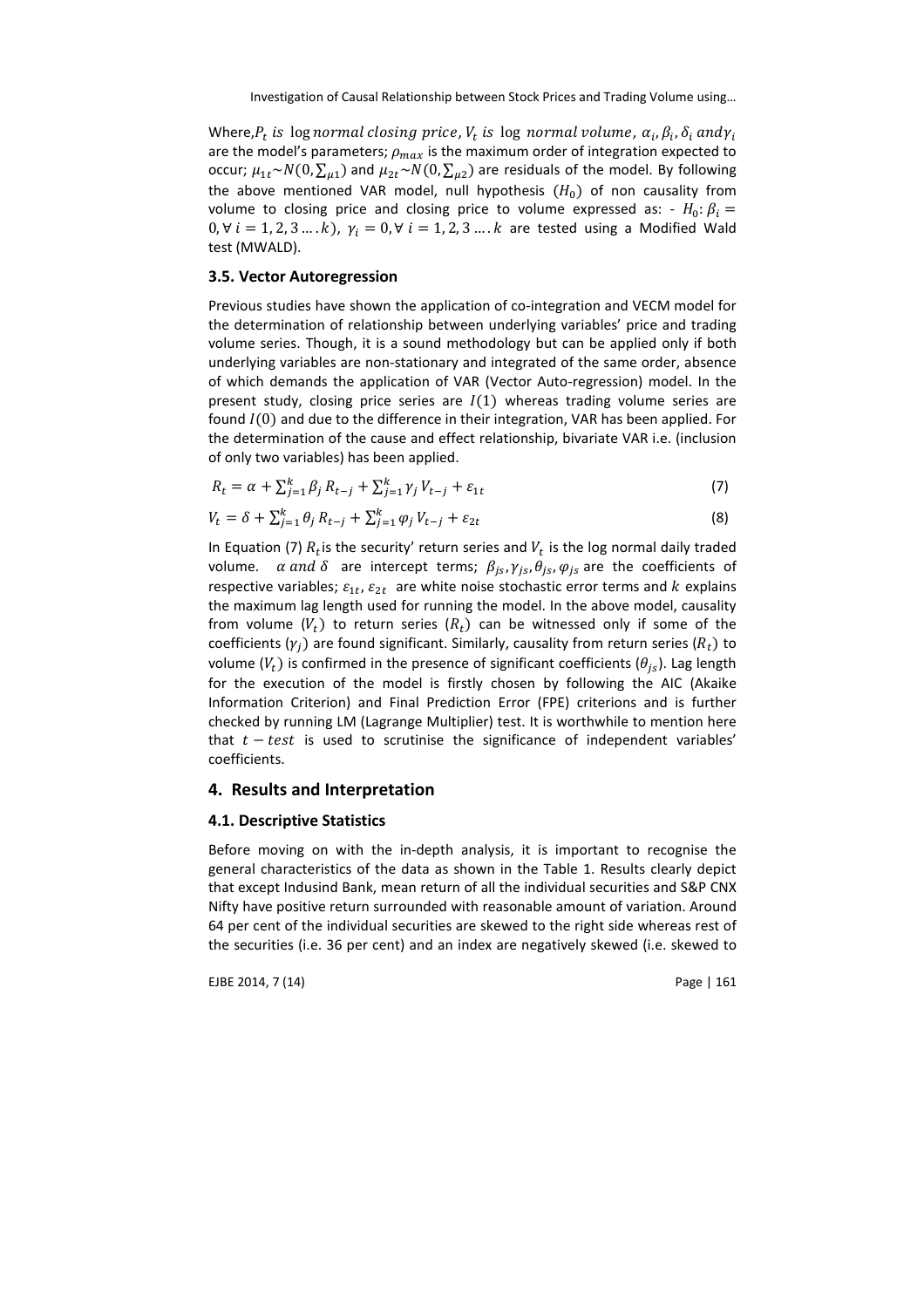the left) which adjudge the return series asymmetric and abnormal. Absence of normality has further been inspected by the help of p-values of Jarque-Bera test. The shape of the frequency distribution of the return series is leptokurtic in the present dataset because of the presence of kurtosis values above 3 that indicates the presence of positive correlation between return and volume series. On the other hand, trading volume has relatively higher volatility around its mean values for the complete dataset. Furthermore, 82 per cent of the individual securities and index volume series are negatively skewed and 39 per cent of the individual securities and trading volume have shown platykurtic shape (i.e. kurtosis < 3). As far as JB-test for volume series is concerned, it also confirms the presence of nonnormality in the complete dataset due to the rejection of the null hypothesis of normal distribution.

| Company              |        | Mean     | Std. Dev. | <b>Skewness</b> | <b>Kurtosis</b> | Jarque-     | Probability |
|----------------------|--------|----------|-----------|-----------------|-----------------|-------------|-------------|
|                      |        |          |           |                 |                 | <b>Bera</b> | (J-B Test)  |
| <b>ACC</b>           | Return | 0.000601 | 0.02621   | $-0.128115$     | 6.40321         | 1872.34     | 0.00000     |
|                      | Volume | 13.43339 | 1.04344   | 0.167461        | 2.96605         | 18.22188    | 0.00000     |
| <b>Asian Paints</b>  | Return | 0.000956 | 0.01836   | 0.259259        | 7.96638         | 4007.082    | 0.00000     |
|                      | Volume | 9.617747 | 1.37343   | $-0.09255$      | 2.78024         | 13.27132    | 0.00013     |
| Axis Bank            | Return | 0.001231 | 0.03135   | 0.457583        | 7.89613         | 3728.679    | 0.00000     |
|                      | Volume | 12.75449 | 1.70943   | $-0.36324$      | 2.13822         | 190.991     | 0.00000     |
| Bank of              | Return | 0.000458 | 0.02978   | 0.060242        | 7.31856         | 2999.549    | 0.00000     |
| Baroda               | Volume | 12.77508 | 1.28529   | $-0.61336$      | 3.29530         | 255.926     | 0.00000     |
| <b>Bharti Airtel</b> | Return | 0.000965 | 0.02656   | 0.905525        | 12.95           | 11860.5     | 0.00000     |
|                      | Volume | 14.50083 | 1.18082   | $-0.67166$      | 3.23318         | 215.6352    | 0.00000     |
| <b>Bharat</b>        | Return | 0.000346 | 0.05885   | 2.251575        | 730.482         | 84018613    | 0.00000     |
| Petroleum            | Volume | 12.66124 | 1.51514   | $-1.45569$      | 6.33007         | 3106.03     | 0.00000     |
| <b>BHEL</b>          | Return | 0.000461 | 0.03596   | 2.694753        | 291.914         | 13255734    | 0.00000     |
|                      | Volume | 13.37121 | 0.99249   | 0.22492         | 3.42403         | 60.68456    | 0.00000     |
|                      | Return | 0.0008   | 0.02308   | $-0.02100$      | 6.74938         | 2259.501    | 0.00000     |
| Cipla                | Volume | 13.54549 | 1.14338   | $-1.28784$      | 5.42489         | 2011.67     | 0.00000     |
| Dr. Reddy            | Return | 0.000843 | 0.02468   | $-0.02801$      | 7.78484         | 3679.882    | 0.00000     |
|                      | Volume | 12.4012  | 0.94633   | $-0.59666$      | 3.80752         | 333.7411    | 0.00000     |
| GAIL                 | Return | 0.000334 | 0.02601   | 0.01949         | 11.7720         | 12360.22    | 0.00000     |
|                      | Volume | 12.97749 | 2.03004   | $-0.82772$      | 2.83793         | 444.5271    | 0.00000     |
| Grasim               | Return | 0.000547 | 0.02594   | $-0.09160$      | 7.7062          | 3564.814    | 0.00000     |
|                      | Volume | 11.5859  | 1.04582   | $-0.77778$      | 4.87942         | 956.5398    | 0.00000     |
| Gujarat              | Return | 0.000596 | 0.02492   | 0.082435        | 5.41873         | 939.1721    | 0.00000     |
| Ambuja               | Volume | 14.38616 | 1.06696   | $-0.43064$      | 3.58308         | 172.9101    | 0.00000     |
| <b>HCL Tech</b>      | Return | 0.00010  | 0.03423   | $-0.35525$      | 7.66374         | 3090.715    | 0.00000     |
|                      | Volume | 13.91834 | 0.89234   | 0.127422        | 5.37192         | 790.5694    | 0.00000     |
| Hero Honda           | Return | 0.000758 | 0.02440   | 0.368415        | 6.74474         | 2340.882    | 0.00000     |
|                      | Volume | 11.67354 | 2.12878   | $-1.19735$      | 3.21988         | 929.6163    | 0.00000     |
| Hindalco             | Return | 9.55E-05 | 0.02733   | $-0.10158$      | 6.57224         | 2057.422    | 0.00000     |
|                      | Volume | 1.44E+01 | 1.43994   | $-0.47194$      | 2.69279         | 158.386     | 0.00000     |
| HUL                  | Return | 0.000374 | 0.02062   | 0.232934        | 7.19165         | 2857.772    | 0.00000     |
|                      | Volume | 13.96108 | 1.31243   | $-1.22372$      | 4.05002         | 1139.836    | 0.00000     |

#### **Table 1: Descriptive Statistics**

Page | 162 EJBE 2014, 7 (14)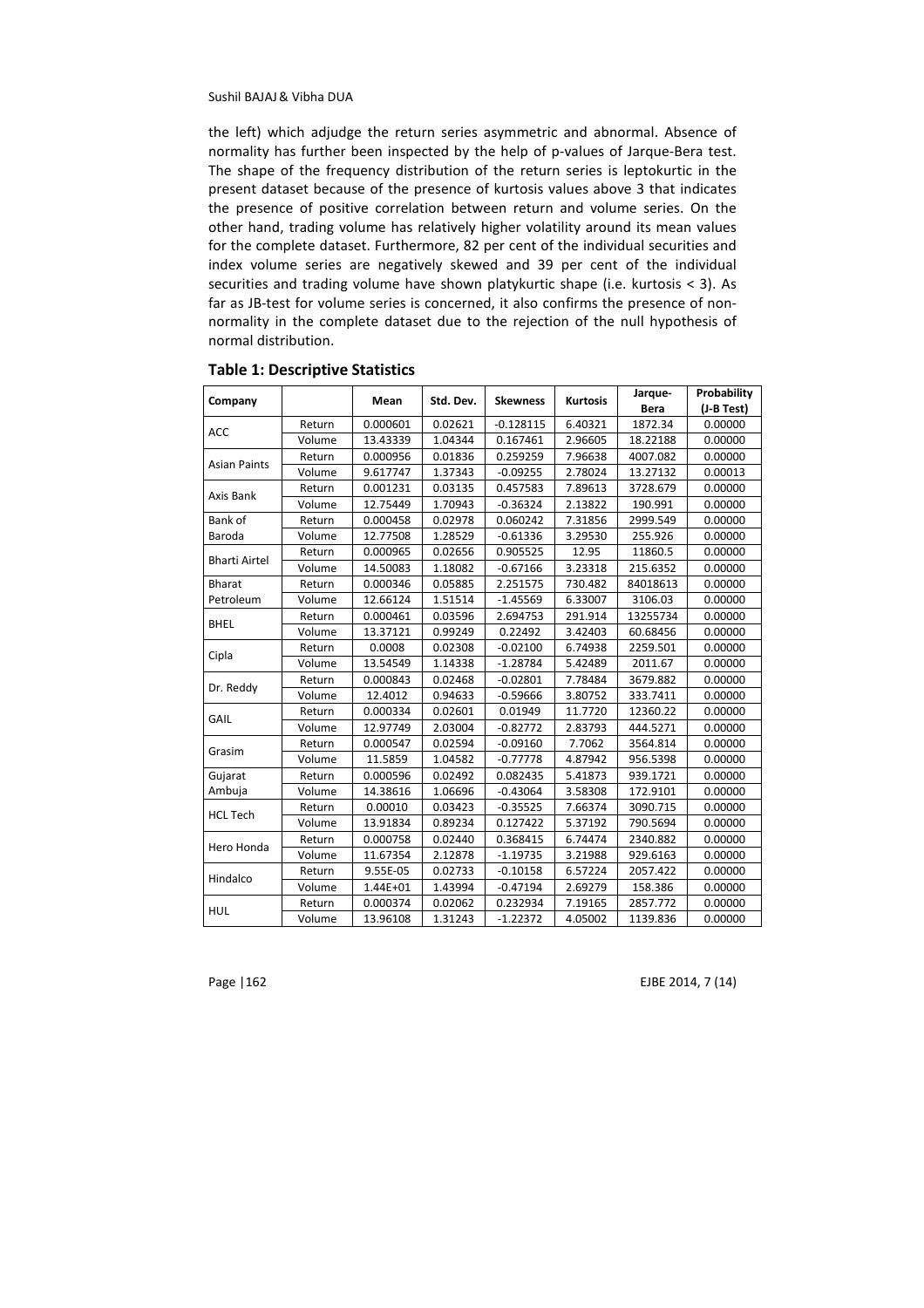Investigation of Causal Relationship between Stock Prices and Trading Volume using…

|                    |        |            |           |                 |                 | Jarque-     | <b>Probability</b> |
|--------------------|--------|------------|-----------|-----------------|-----------------|-------------|--------------------|
| Company            |        | Mean       | Std. Dev. | <b>Skewness</b> | <b>Kurtosis</b> | <b>Bera</b> | (J-B Test)         |
|                    | Return | 0.000865   | 0.03115   | 0.063539        | 6.77274         | 2275.8      | 0.00000            |
| <b>ICICI Bank</b>  | Volume | 13.71558   | 1.65758   | $-0.37531$      | 2.27062         | 174.9935    | 0.00000            |
|                    | Return | 0.000372   | 0.03282   | 0.309985        | 7.03337         | 1280.157    | 0.00000            |
| <b>IDFC</b>        | Volume | 15.42751   | 0.76251   | $-0.90942$      | 4.95464         | 548.3283    | 0.00000            |
| Indusind           | Return | $-0.00277$ | 0.03711   | 0.999178        | 9.73320         | 466.5747    | 0.00000            |
| Bank               | Volume | 11.95744   | 0.83672   | $-0.49373$      | 2.88373         | 2.471523    | 0.00000            |
|                    | Return | 0.001072   | 0.02798   | $-0.51296$      | 11.5818         | 12005.03    | 0.00000            |
| Infosys Tech       | Volume | 14.29085   | 0.94301   | $-0.51183$      | 4.25157         | 420.149     | 0.00000            |
|                    | Return | 0.000723   | 0.02166   | 0.054766        | 6.04103         | 1489.687    | 0.00000            |
| <b>ITC</b>         | Volume | 16.28578   | 0.99920   | 0.75991         | 4.87688         | 938.0669    | 0.00000            |
|                    | Return | 0.001282   | 0.03400   | 0.019498        | 11.0662         | 9065.918    | 0.00000            |
| Jindal Steel       | Volume | 11.78362   | 2.19214   | $-0.04721$      | 1.95420         | 153.6762    | 0.00000            |
|                    | Return | 0.001006   | 0.03992   | 0.172964        | 7.44033         | 3132.469    | 0.00000            |
| JP Associates      | Volume | 15.422     | 1.389     | $-0.70896$      | 2.91899         | 318.6112    | 0.00000            |
| Kotak              | Return | 0.000873   | 0.04124   | $-4.20005$      | 85.7210         | 1103252     | 0.00000            |
| Mahindra           | Volume | 11.54982   | 2.11796   | $-0.26040$      | 1.84202         | 258.6798    | 0.00000            |
| Larsen and         | Return | 0.000863   | 0.02703   | 0.303249        | 7.33204         | 3056.726    | 0.00000            |
| Toubro             | Volume | 14.7004    | 0.90414   | 0.286726        | 3.29346         | 66.30852    | 0.00000            |
| Mahindra &         | Return | 0.000464   | 0.03063   | $-2.66483$      | 64.4623         | 611660.2    | 0.00000            |
| Mahindra           | Volume | 13.49617   | 1.10044   | $-0.68336$      | 3.61397         | 360.874     | 0.00000            |
| Maruti Suzuki      | Return | 0.000875   | 0.02377   | $-0.00664$      | 5.40630         | 592.8001    | 0.00000            |
|                    | Volume | 13.72688   | 0.95220   | 0.395702        | 3.16788         | 67.03209    | 0.00000            |
| <b>S&amp;P CNX</b> | Return | 0.000445   | 0.01651   | $-0.21516$      | 9.65084         | 7123.691    | 0.00000            |
| Nifty              | Volume | 18.03868   | 0.83478   | $-0.01972$      | 2.35823         | 66.32009    | 0.00000            |
| <b>NTPC</b>        | Return | 0.000267   | 0.02034   | 0.02717         | 7.44369         | 1720.666    | 0.00000            |
|                    | Volume | 14.99851   | 0.80601   | $-0.29533$      | 4.63866         | 264.4737    | 0.00000            |
| ONGC               | Return | 0.00051    | 0.02510   | 0.155092        | 7.44255         | 3141.798    | 0.00000            |
|                    | Volume | 12.77434   | 2.23025   | $-0.81586$      | 2.37417         | 483.9627    | 0.00000            |
| PNB                | Return | 0.001089   | 0.02767   | $-0.12974$      | 7.76432         | 2607.668    | 0.00000            |
|                    | Volume | 13.36897   | 0.99056   | 0.017088        | 3.57124         | 37.52415    | 0.00000            |
| Ranbaxy            | Return | 0.000355   | 0.02524   | $-0.13605$      | 8.53593         | 5246.819    | 0.00000            |
|                    | Volume | 13.29218   | 1.43711   | $-1.43481$      | 5.30049         | 2310.865    | 0.00000            |
| Reliance           | Return | 1.000999   | 0.02484   | 0.430889        | 8.42022         | 5463.284    | 0.00000            |
| Industries         | Volume | 16.06654   | 0.85134   | $-0.07198$      | 3.24097         | 14.29165    | 0.00000            |
| Reliance Infra     | Return | 0.000191   | 0.03169   | $-0.31334$      | 10.4162         | 8902.297    | 0.00000            |
|                    | Volume | 13.09107   | 1.54479   | $-0.45784$      | 2.68545         | 150.6911    | 0.00000            |
| SBI                | Return | 0.000549   | 0.02517   | 0.006587        | 5.91134         | 1362.883    | 0.00000            |
|                    | Volume | 14.40522   | 0.92383   | $-0.99875$      | 4.69098         | 1101.622    | 0.00000            |
| SESA GOA           | Return | 0.000818   | 0.03474   | 0.221234        | 5.44870         | 970.5851    | 0.00000            |
|                    | Volume | 12.32814   | 2.36362   | $-0.17696$      | 2.06868         | 155.5925    | 0.00000            |
| <b>TATA POWER</b>  | Return | 0.000542   | 0.02691   | $-0.03303$      | 8.98691         | 5760.984    | 0.00000            |
|                    | Volume | 12.77548   | 1.40117   | $-0.21837$      | 2.91127         | 31.9288     | 0.00000            |
| <b>TATA STEEL</b>  | Return | 0.000304   | 0.02940   | $-0.19625$      | 5.77837         | 1264.996    | 0.00000            |
|                    | Volume | 14.78705   | 0.97375   | $-0.64250$      | 3.19000         | 270.8918    | 0.00000            |
| <b>TCS</b>         | Return | 0.00071    | 0.02224   | 0.177376        | 7.59858         | 1857.831    | 0.00000            |
|                    | Volume | 14.38541   | 0.64344   | $-0.59134$      | 6.89886         | 1450.417    | 0.00000            |
| <b>ULTRATECH</b>   | Return | 0.000852   | 0.02292   | 0.240956        | 5.89415         | 742.4712    | 0.00000            |
|                    | Volume | 11.36563   | 0.97211   | $-0.31671$      | 4.35986         | 194.102     | 0.00000            |

**Table 1 (cont.): Descriptive Statistics**

Source: Authors' Findings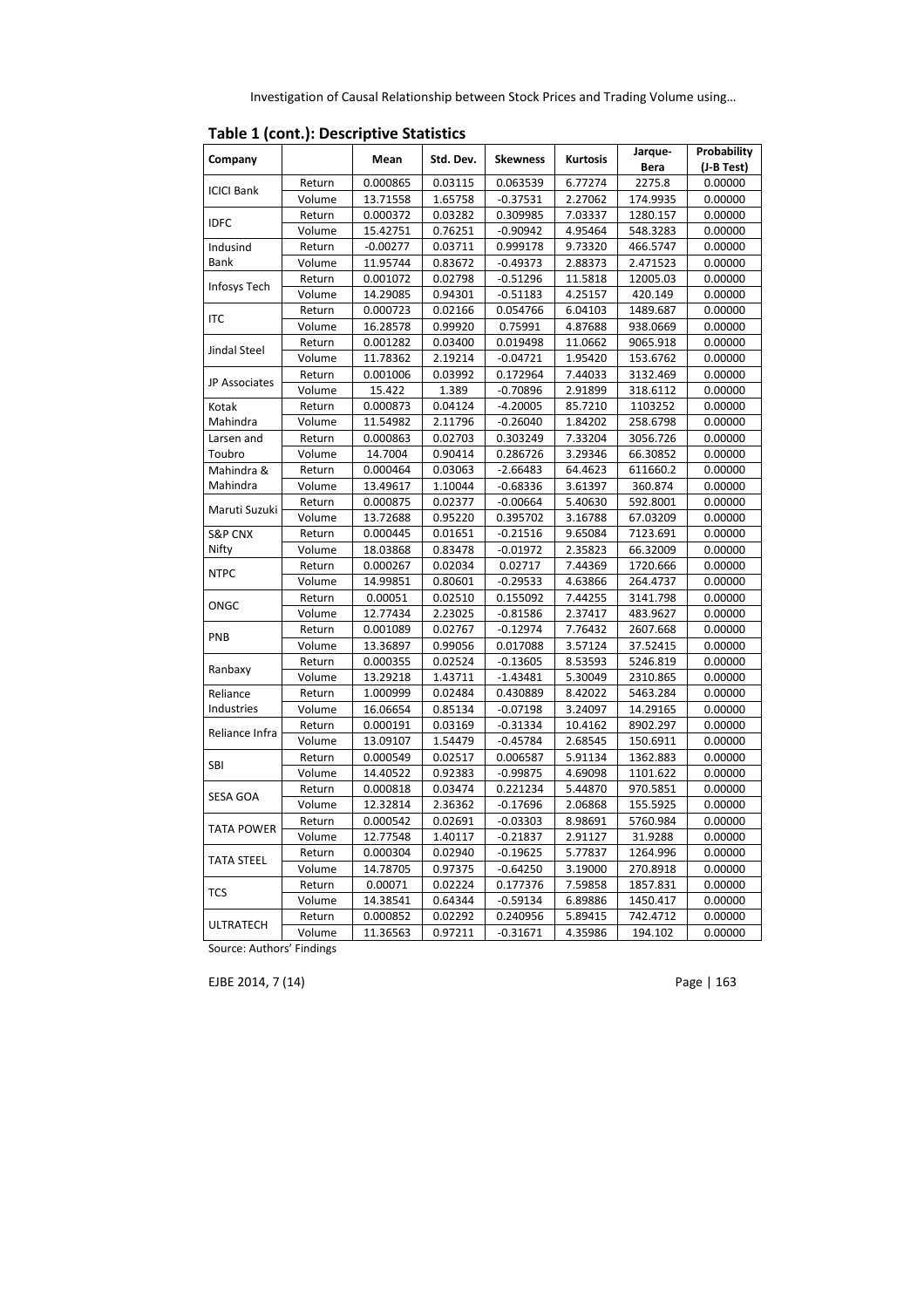#### **4.2. Unit Root Test**

In the initial stage of any time series analysis, the properties of the time series must be examined for the presence of stationarity. In the present paper, this task is accomplished by using two most widely used tests i.e. ADF (Augmented Dickey-Fuller) and PP (Phillips Perron). There are two motives behind running the stationarity test (i) confirmation of stability in the dataset; absence of which might show spurious results and (ii) determination of the maximum order of integration  $(\rho_{max})$  to be added in the Vector Autoregressive (VAR) model for Toda and Yamamoto test. Table 2 reports the results of ADF and PP tests and it is apparent that securities and index' closing prices are integrated of order one while every security' trading volume data is stationary at level. Hence for each and every company, VAR model will add only one extra lag ( $\rho_{max} = 1$ ) for the execution of causality test.

|               |                                 |             | <b>Closing Prices</b> |                          | Volume      |                |
|---------------|---------------------------------|-------------|-----------------------|--------------------------|-------------|----------------|
| Company       |                                 |             | With                  |                          | With        |                |
|               |                                 | With        | Intercept             | With                     | Intercept   |                |
|               |                                 | Intercept   | and Trend             | Intercept                | and Trend   | $(\rho_{max})$ |
|               | $ 0 $ (ADF)                     | $-0.33305$  | $-2.52586$            | $-4.61997$               | $-5.47713$  |                |
| ACC           | 111 (ADF)                       | $-10.23022$ | $-10.27504$           |                          |             | $\mathbf{1}$   |
|               | $I[0]$ (PP)                     | $-0.55117$  | $-2.69165$            | $-32.92096$              | $-37.87977$ |                |
|               | $\lfloor 1 \rfloor$ (PP)        | $-63.47590$ | $-63.47576$           |                          |             |                |
|               | $ 0 $ (ADF)                     | 0.72465     | 1.34448               | $-3.75620$               | $-6.66207$  |                |
| Asian         | 111(ADF)                        | $-9.08954$  | $-9.81023$            |                          |             | $\mathbf{1}$   |
| Paints        | 00(PP)                          | 0.24674     | 1.45856               | $-56.75569$              | $-61.59747$ |                |
|               | $\lfloor 1 \rfloor$ (PP)        | $-65.33445$ | $-65.83626$           |                          |             |                |
|               | I [0] (ADF)                     | $-0.27759$  | $-2.64472$            | $-2.57631$               | $-5.81136$  |                |
| Axis Bank     | 111(ADF)                        | $-16.56492$ | $-16.58408$           |                          |             | $\mathbf{1}$   |
|               | $ 0 $ (PP)                      | $-0.34787$  | $-2.77378$            | $-11.92045$              | $-37.20424$ |                |
|               | $\lfloor 1 \rfloor$ (PP)        | $-57.41353$ | $-57.41772$           |                          |             |                |
|               | I [0] (ADF)                     | $-0.81480$  | $-2.41119$            | $-3.69692$               | $-4.17558$  |                |
| Bank of       | $ 1 1 $ (ADF)                   | $-29.88766$ | $-29.89156$           |                          |             | $\mathbf{1}$   |
| Baroda        | $ 0 $ (PP)                      | $-0.74262$  | $-2.27775$            | $-25.35390$              | $-29.99494$ |                |
|               | $\left[1\right]$ (PP)           | -58.87344   | $-58.86812$           |                          |             |                |
|               | I [0] (ADF)                     | $-1.67432$  | $-2.67606$            | $-3.86133$               | $-4.68252$  |                |
| <b>BHARAT</b> | 111(ADF)                        | $-20.81437$ | $-20.81678$           |                          |             |                |
| PETROLEU<br>М | $ 0 $ (PP)                      | $-2.10236$  | $-2.80664$            | $-28.33864$              | $-37.58443$ | $\mathbf{1}$   |
|               | 111(PP)                         | $-62.74554$ | $-62.73898$           |                          |             |                |
|               | I [0] (ADF)                     | $-1.59027$  | $-1.31989$            | $-3.12067$               | $-4.05629$  |                |
| <b>BHARTI</b> | 111(ADF)                        | $-12.33739$ | $-12.37615$           | $\overline{a}$           |             | $\mathbf{1}$   |
| <b>AIRTEL</b> | 01(PP)                          | $-1.60130$  | $-1.51458$            | $-21.95059$              | $-33.64555$ |                |
|               | $\lfloor 1 \rfloor$ (PP)        | $-54.64790$ | -54.68406             |                          |             |                |
|               |                                 | $-1.18464$  | $-1.13720$            | $-3.86836$               | $-5.11915$  |                |
|               | 111 (ADF)                       | $-13.16960$ | $-13.18436$           |                          |             |                |
| <b>BHEL</b>   | $\mathsf{I}\left[0\right]$ (PP) | $-1.15994$  | $-1.16935$            | $-29.58349$              | $-36.54668$ | $\mathbf{1}$   |
|               | 111(PP)                         | $-56.26061$ | $-56.26268$           | $\overline{\phantom{a}}$ |             |                |

#### **Table 2: Unit Root Test**

Page | 164 EJBE 2014, 7 (14)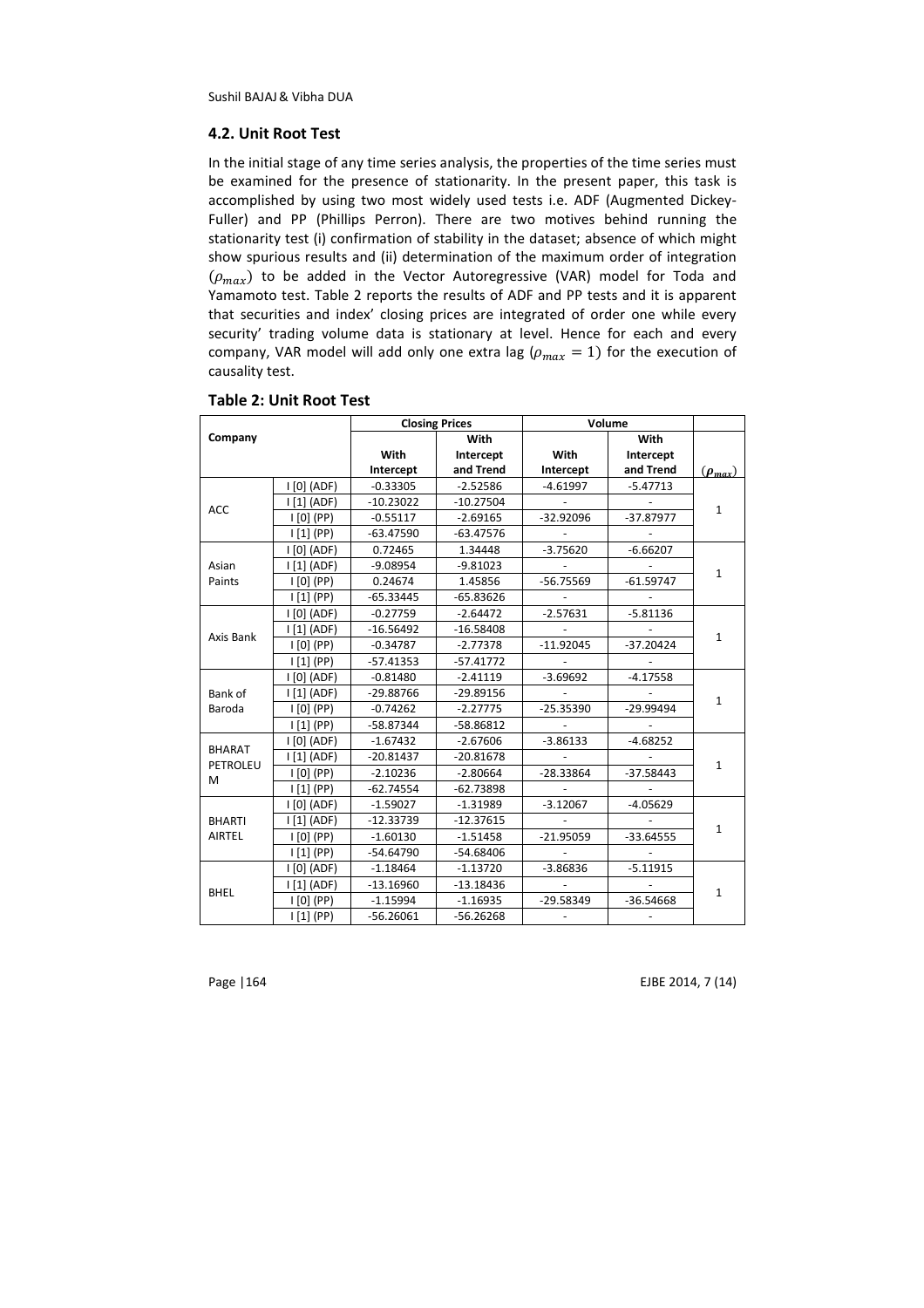|                                                |                  |             | <b>Closing Prices</b> | Volume                   |             |                             |
|------------------------------------------------|------------------|-------------|-----------------------|--------------------------|-------------|-----------------------------|
| Company                                        |                  |             | With                  |                          | With        |                             |
|                                                |                  | With        | Intercept             | With                     | Intercept   |                             |
|                                                |                  | Intercept   | and Trend             | Intercept                | and Trend   | $(\boldsymbol{\rho}_{max})$ |
|                                                | $ 0 $ (ADF)      | $-0.43857$  | $-2.88914$            | $-4.10286$               | $-4.65888$  |                             |
|                                                | 111(ADF)         | $-11.95947$ | $-11.97556$           |                          |             |                             |
| Cipla                                          | $ 0 $ (PP)       | $-0.40157$  | $-3.13159$            | $-37.62442$              | -47.78385   | $\mathbf{1}$                |
|                                                | $\vert$ [1] (PP) | $-66.56309$ | $-66.57018$           |                          |             |                             |
|                                                | $[0]$ (ADF)      | 1.15998     | $-0.94708$            | $-5.44682$               | $-6.27224$  |                             |
|                                                | 111(ADF)         | $-31.31353$ | $-31.37708$           |                          |             |                             |
| Dr. Reddy                                      | $ 0 $ (PP)       | 1.20822     | $-0.92876$            | $-43.91622$              | $-47.94033$ | $\mathbf{1}$                |
|                                                | $\vert$ [1] (PP) | $-67.86950$ | $-67.95019$           |                          |             |                             |
|                                                | $ 0 $ (ADF)      | $-0.96124$  | $-2.21642$            | $-2.60757$               | $-3.80453$  |                             |
|                                                | $ 111$ (ADF)     | $-31.51293$ | $-31.50911$           |                          |             | $\mathbf{1}$                |
| GAIL<br>Grasim                                 | $ 0 $ (PP)       | $-0.93568$  | $-2.05984$            | $-14.60382$              | $-26.50465$ |                             |
|                                                | $ 11 $ (PP)      | $-66.62651$ | $-13.39218$           |                          |             |                             |
|                                                | $ 0 $ (ADF)      | $-0.68944$  | $-2.51564$            | $-5.23203$               | $-5.31927$  |                             |
|                                                | $ 111$ (ADF)     | $-28.09403$ | $-65.53994$           |                          |             | $\mathbf{1}$                |
|                                                | $ 0 $ (PP)       | $-0.88597$  | $-2.77568$            | -37.75699                | $-37.74555$ |                             |
|                                                | $\vert$ [1] (PP) | $-66.19390$ | $-66.18745$           |                          |             |                             |
|                                                | $ 0 $ (ADF)      | $-1.93765$  | $-2.41699$            | $-4.61516$               | $-4.81059$  |                             |
| Gujarat                                        | 111(ADF)         | -38.48837   | $-38.47257$           |                          |             | $\mathbf{1}$                |
| Ambuja                                         | $ 0 $ (PP)       | $-1.93175$  | $-2.40513$            | $-38.48801$              | $-41.12649$ |                             |
|                                                | $\vert$ [1] (PP) | -38.57890   | $-38.57741$           |                          |             |                             |
|                                                | $ 0 $ (ADF)      | $-0.65562$  | $-2.99169$            | $-4.86727$               | $-5.23047$  |                             |
| <b>HCL Tech</b>                                | 111(ADF)         | $-29.30822$ | $-29.43763$           |                          |             | $\mathbf{1}$                |
|                                                | $ 0 $ (PP)       | $-0.32634$  | $-3.04114$            | $-46.36591$              | $-47.79201$ |                             |
|                                                | $\vert$ [1] (PP) | $-50.80855$ | $-51.55076$           |                          |             |                             |
|                                                | $ 0 $ (ADF)      | $-0.47971$  | $-2.40032$            | $-2.79262$               | $-3.17523$  |                             |
| Hero                                           | 111 (ADF)        | $-30.37252$ | $-30.37474$           |                          |             | $\mathbf{1}$                |
| Honda                                          | $ 0 $ (PP)       | $-0.54474$  | $-2.49801$            | $-12.24628$              | $-23.51247$ |                             |
|                                                | 111(PP)          | $-65.42448$ | $-65.42131$           |                          |             |                             |
|                                                | $ 0 $ (ADF)      | $-2.37212$  | $-2.78167$            | $-3.39529$               | $-6.73276$  |                             |
| Hindalco                                       | $ 111$ (ADF)     | -39.28929   | -39.28868             |                          |             | $\mathbf{1}$                |
|                                                | $ 0 $ (PP)       | $-2.38866$  | $-2.82505$            | $-23.55892$              | $-51.42953$ |                             |
|                                                | 111(PP)          | $-64.45790$ | $-64.45363$           |                          |             |                             |
|                                                | $ 0 $ (ADF)      | 0.24231     | $-1.02414$            | $-2.75849$               | $-3.83713$  |                             |
|                                                | $ 111$ (ADF)     | $-31.38803$ | $-31.41447$           |                          |             | $\mathbf{1}$                |
|                                                | $ 0 $ (PP)       | 0.62437     | $-0.64417$            | $-22.99144$              | -36.27395   |                             |
|                                                | $ 11 $ (PP)      | $-66.35115$ | $-66.40286$           |                          |             |                             |
|                                                | $ 0 $ (ADF)      | $-1.03168$  | $-3.14866$            | $-3.21961$               | $-4.52781$  |                             |
|                                                | 111(ADF)         | $-30.61085$ | $-30.60969$           |                          |             | 1                           |
|                                                | $ 0 $ (PP)       | $-0.92975$  | $-2.99820$            | $-11.49388$              | -34.69967   |                             |
|                                                | 111(PP)          | -55.97047   | $-55.96485$           | $\overline{\phantom{a}}$ |             |                             |
|                                                | $ 0 $ (ADF)      | $-2.12126$  | $-2.19636$            | $-4.24280$               | $-4.61935$  |                             |
| <b>HUL</b><br><b>ICICI Bank</b><br><b>IDFC</b> | 111(ADF)         | $-41.39331$ | $-41.38535$           |                          |             | $\mathbf{1}$                |
|                                                | $ 0 $ (PP)       | $-2.03526$  | $-2.07685$            | $-27.94030$              | $-29.42369$ |                             |
|                                                | $\vert$ [1] (PP) | $-41.41520$ | $-41.40794$           |                          |             |                             |

# **Table 2 (cont.): Unit Root Test**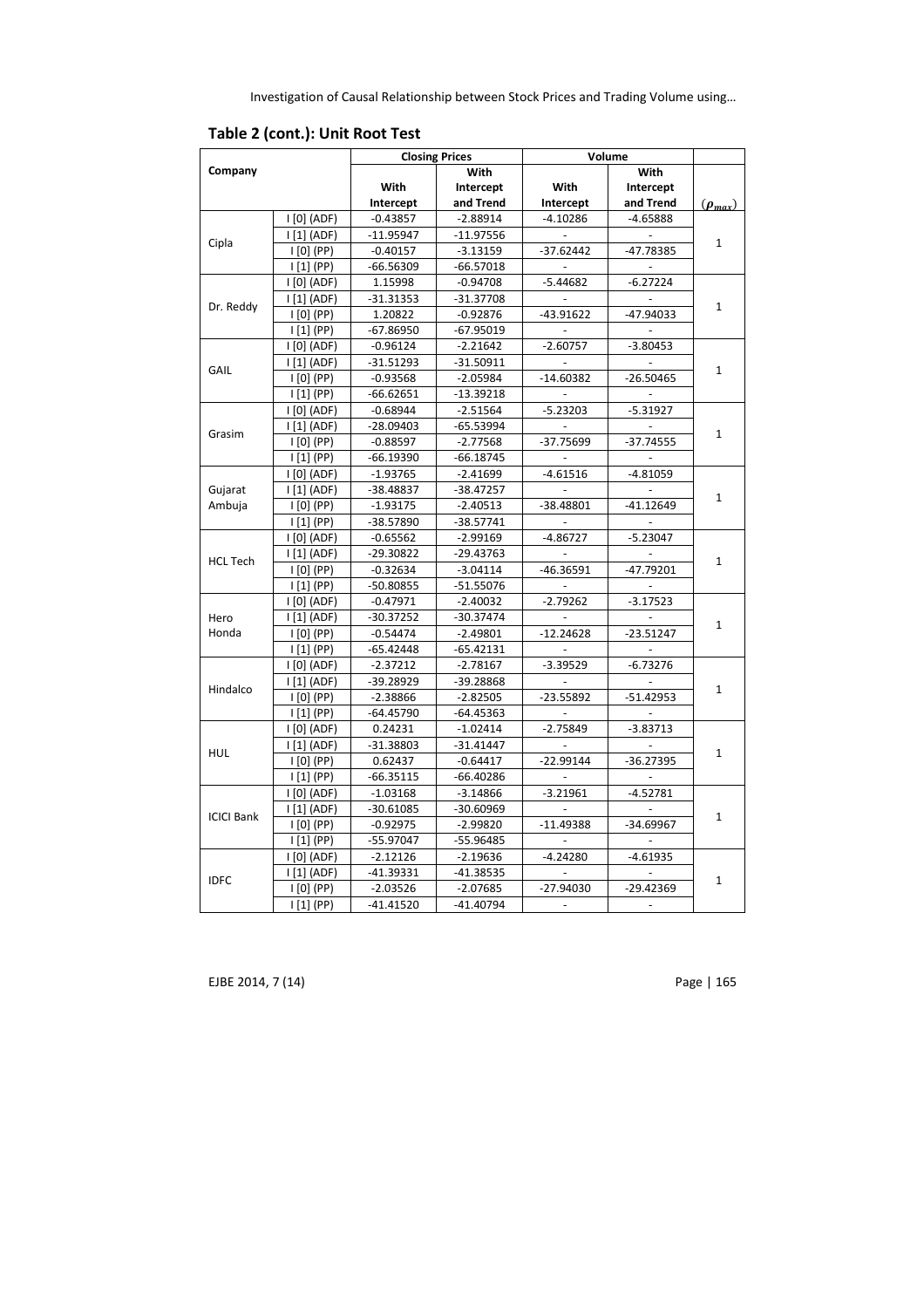## **Table 2 (cont.): Unit Root Test**

|                    |                      |             | <b>Closing Prices</b> |             | Volume      |                |
|--------------------|----------------------|-------------|-----------------------|-------------|-------------|----------------|
| Company            |                      |             | With                  |             | With        |                |
|                    |                      | With        | Intercept             | With        | Intercept   |                |
|                    |                      | Intercept   | and Trend             | Intercept   | and Trend   | $(\rho_{max})$ |
|                    | $ 0 $ (ADF)          | 2.89119     | 0.88072               | $-4.98365$  | $-4.98747$  |                |
| Indusind           | $\vert$ [1] (ADF)    | $-10.55558$ | $-10.98172$           |             |             |                |
| <b>Bank</b>        | $ 0 $ (PP)           | 3.27100     | 0.99164               | $-4.91060$  | $-4.90978$  | $\mathbf 1$    |
|                    | $\mathsf{I}[1]$ (PP) | $-60.46323$ | $-60.70997$           |             |             |                |
|                    | $ 0 $ (ADF)          | $-1.05993$  | $-2.91478$            | $-3.93537$  | $-4.29098$  |                |
| InfosysTec         | 111(ADF)             | $-64.78699$ | $-64.77975$           |             |             |                |
| h                  | $ 0 $ (PP)           | $-1.00471$  | $-2.81604$            | $-34.41929$ | $-34.91416$ | 1              |
|                    | $ 11 $ (PP)          | $-64.83617$ | $-64.82832$           | $\sim$      |             |                |
|                    |                      | 1.41671     | 2.99933               | $-3.41548$  | $-4.36533$  |                |
|                    | $\vert$ [1] (ADF)    | $-17.25556$ | $-16.60040$           |             |             |                |
| <b>ITC</b>         | $ 0 $ (PP)           | 1.37018     | 1.90249               | $-36.11046$ | -49.54922   | $\mathbf{1}$   |
|                    | $ 11 $ (PP)          | $-70.01122$ | $-69.44946$           |             |             |                |
|                    | $ 0 $ (ADF)          | $-1.28368$  | $-1.80517$            | $-2.62181$  | $-4.98319$  |                |
|                    | 111(ADF)             | $-10.74001$ | $-10.74572$           |             |             |                |
| Jindal Steel       | $ 0 $ (PP)           | $-1.15657$  | $-1.45799$            | $-8.93256$  | $-24.19580$ | $\mathbf{1}$   |
|                    | $ 11 $ (PP)          | $-53.11038$ | $-53.10498$           |             |             |                |
|                    | $ 0 $ (ADF)          | $-2.23663$  | $-3.15425$            | $-3.13237$  | $-4.71248$  |                |
| JPAssociat         | 111 (ADF)            | $-10.94639$ | $-10.94621$           |             |             |                |
| es                 | $ 0 $ (PP)           | $-2.00347$  | $-2.81038$            | $-19.21803$ | $-33.42578$ | $\mathbf{1}$   |
|                    | $\vert$ [1] (PP)     | $-63.37666$ | $-63.37008$           |             |             |                |
|                    | $ 0 $ (ADF)          | $-1.77499$  | $-3.26359$            | $-2.90396$  | $-4.41111$  |                |
| Kotak              | 111(ADF)             | $-58.53411$ | $-58.52705$           |             |             | $\mathbf{1}$   |
| Mahindra           | $ 0 $ (PP)           | $-1.69189$  | $-3.14656$            | $-11.76395$ | $-36.09748$ |                |
|                    | 111(PP)              | -58.44669   | $-58.43931$           |             |             |                |
|                    | $ 0 $ (ADF)          | $-1.00748$  | $-2.43811$            | $-3.44027$  | $-4.64434$  |                |
| Larsen and         | 111(ADF)             | -59.77467   | -59.76923             |             |             | $\mathbf{1}$   |
| Toubro             | $ 0 $ (PP)           | $-0.92237$  | $-2.30949$            | $-32.47228$ | -41.88337   |                |
|                    | $\mathsf{I}[1]$ (PP) | -59.57256   | -59.56594             |             |             |                |
|                    | $ 0 $ (ADF)          | $-1.03885$  | $-2.76336$            | $-4.48606$  | $-5.23066$  |                |
| Mahindra           | 111(ADF)             | $-64.37708$ | $-64.37460$           |             |             |                |
| nd<br>Mahindra     | $ 0 $ (PP)           | $-1.07811$  | $-2.83393$            | $-29.81580$ | $-37.61761$ | $\mathbf{1}$   |
|                    | 111(PP)              | $-64.35353$ | $-64.35084$           |             |             |                |
|                    | $ 0 $ (ADF)          | $-1.42364$  | $-2.65140$            | $-2.72593$  | $-4.95716$  |                |
| Maruti             | 111(ADF)             | -47.58588   | $-47.57624$           |             |             | $\mathbf{1}$   |
| Suzuki             | $ 0 $ (PP)           | $-1.45857$  | $-2.75581$            | $-23.24196$ | $-34.37161$ |                |
|                    | $ 11 $ (PP)          | $-47.55987$ | $-47.55007$           |             |             |                |
|                    | $ 0 $ (ADF)          | $-0.48996$  | $-2.54846$            | $-3.39980$  | $-4.55787$  |                |
| <b>S&amp;P CNX</b> | 111 (ADF)            | $-14.16680$ | $-14.17896$           |             |             | $\mathbf{1}$   |
| Nifty              | $ 0 $ (PP)           | $-0.35944$  | $-2.42938$            | $-15.60183$ | $-39.24566$ |                |
|                    | $\mathsf{I}[1]$ (PP) | $-61.95980$ | $-61.95857$           |             |             |                |
|                    | $ 0 $ (ADF)          | $-2.21096$  | $-1.86367$            | $-4.04148$  | $-3.97930$  |                |
| <b>NTPC</b>        | $ 111$ (ADF)         | $-10.73653$ | $-10.80302$           |             |             |                |
|                    | $ 0 $ (PP)           | $-2.35837$  | $-2.14000$            | $-33.19996$ | $-34.11296$ | 1              |
|                    | $\mathsf{I}[1]$ (PP) | -45.90858   | -45.96830             |             |             |                |

Page | 166 EJBE 2014, 7 (14)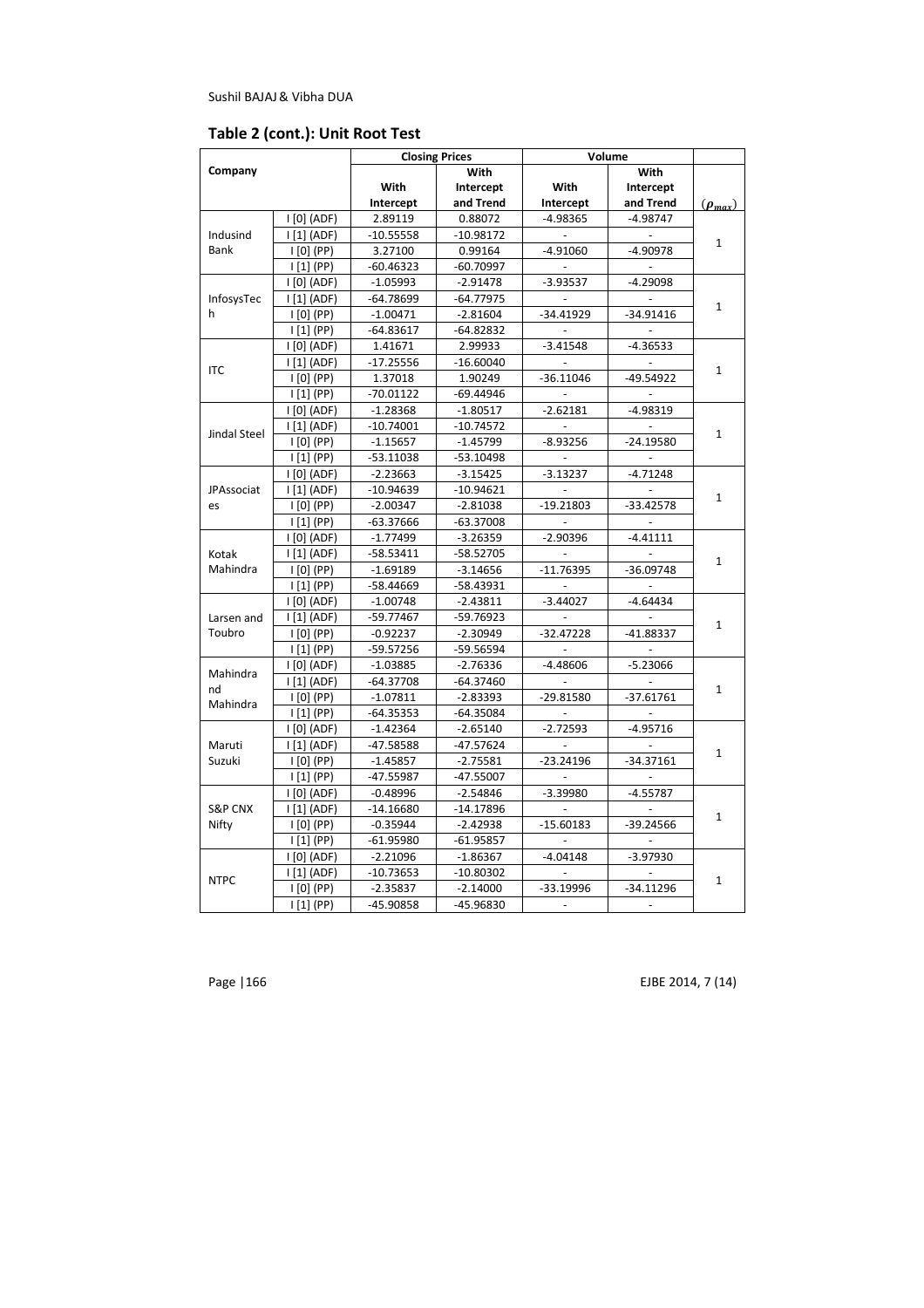|                       |                           |             | <b>Closing Prices</b> | Volume                   |             |                |
|-----------------------|---------------------------|-------------|-----------------------|--------------------------|-------------|----------------|
| Company               |                           |             | With                  |                          | With        |                |
|                       |                           | With        | Intercept             | With                     | Intercept   |                |
|                       |                           | Intercept   | and Trend             | Intercept                | and Trend   | $(\rho_{max})$ |
|                       | $ 0 $ (ADF)               | $-0.75480$  | $-3.74194$            | $-2.77662$               | $-4.88116$  |                |
|                       | 111 (ADF)                 | $-13.86177$ | $-13.86606$           |                          |             |                |
| <b>ONGC</b>           | $ 0 $ (PP)                | $-0.80467$  | $-3.81501$            | $-7.81874$               | $-25.58082$ | $\mathbf{1}$   |
|                       | $ 11 $ (PP)               | $-58.81082$ | -58.80569             |                          |             |                |
|                       | $ 0 $ (ADF)               | $-1.69380$  | $-2.10722$            | $-3.76647$               | $-4.22621$  |                |
|                       | $ 111$ (ADF)              | -48.67783   | $-48.68016$           |                          |             |                |
| PNB                   | $ 0 $ (PP)                | $-1.65639$  | $-1.97695$            | $-24.12821$              | $-27.58924$ | $\mathbf{1}$   |
|                       | $ 11 $ (PP)               | $-48.61780$ | $-48.61959$           |                          |             |                |
|                       | $ 0 $ (ADF)               | $-1.99929$  | $-2.61347$            | $-3.58342$               | $-3.61504$  |                |
|                       | 111 (ADF)                 | $-63.89288$ | $-63.89017$           |                          |             |                |
| Ranbaxy<br>$ 0 $ (PP) |                           | $-2.07186$  | $-2.79318$            | $-22.26048$              | $-28.57323$ | $\mathbf{1}$   |
|                       | $\vert$ [1] (PP)          | $-64.10105$ | $-64.09655$           |                          |             |                |
|                       | $ 0 $ (ADF)               | $-0.99010$  | $-1.91675$            | $-3.63391$               | $-6.59182$  |                |
| Reliance              | 111(ADF)                  | -33.98784   | -33.98402             | $\overline{\phantom{a}}$ |             |                |
| Industries            | $ 0 $ (PP)                | $-1.07236$  | $-2.08798$            | $-34.89450$              | $-52.42726$ | $\mathbf{1}$   |
|                       | $ 11 $ (PP)               | $-63.31765$ | -63.30980             |                          |             |                |
|                       | $ 0 $ (ADF)               | $-2.39579$  | $-2.73665$            | $-3.14288$               | $-4.60125$  |                |
| Reliance              | 111 (ADF)                 | $-15.54836$ | $-15.55438$           |                          |             |                |
| Infra                 | $ 0 $ (PP)                | $-2.29974$  | $-2.63339$            | $-18.45449$              | $-29.91883$ | $\mathbf{1}$   |
|                       | $\vert$ [1] (PP)          | $-62.68646$ | $-62.68165$           |                          |             |                |
|                       | $ 0 $ (ADF)               | $-1.10019$  | $-2.82704$            | $-4.45012$               | $-4.45092$  |                |
|                       | $\vert$ [1] (ADF)         | -59.89210   | -59.88659             |                          |             |                |
| <b>SBI</b>            | $ 0 $ (PP)                | $-1.04044$  | $-2.68218$            | $-27.36136$              | $-27.35942$ | $\mathbf{1}$   |
|                       | $ 11 $ (PP)               | -59.57581   | -59.56692             |                          |             |                |
|                       | $ 0 $ (ADF)               | $-1.18134$  | $-1.75285$            | $-3.05950$               | $-4.60044$  |                |
|                       | 111 (ADF)                 | $-11.84122$ | $-11.84134$           |                          |             |                |
| <b>SESA GOA</b>       | $ 0 $ (PP)                | $-1.22601$  | $-1.83809$            | $-6.22703$               | $-21.01804$ | $\mathbf{1}$   |
|                       | 111(PP)                   | -58.62433   | -58.61672             |                          |             |                |
|                       | $ 0 $ (ADF)               | $-1.11317$  | $-2.52919$            | $-2.85224$               | $-3.85068$  |                |
| <b>TATA</b>           | 111(ADF)                  | $-17.65114$ | $-17.64905$           |                          |             |                |
| <b>POWER</b>          | $\vert$ $[0]$ (PP)        | $-1.13558$  | $-2.40494$            | $-19.99430$              | $-29.91434$ | $\mathbf{1}$   |
|                       | 111(PP)                   | $-64.19872$ | $-64.19054$           |                          |             |                |
|                       | $I[0]$ (ADF)              | $-1.65342$  | $-2.10720$            | $-3.55346$               | $-4.60167$  |                |
| <b>TATA</b>           | $\lfloor 1 \rfloor$ (ADF) | $-31.26160$ | $-31.26047$           |                          |             |                |
| <b>STEEL</b>          | $\vert$ [0] (PP)          | $-1.77550$  | $-2.33723$            | $-24.64568$              | -33.93580   | $\mathbf{1}$   |
|                       | $\vert$ [1] (PP)          | $-64.45103$ | $-64.44468$           |                          |             |                |
|                       | $ 0 $ (ADF)               | 0.11450     | $-1.73487$            | $-4.96234$               | $-5.96205$  |                |
|                       | $\lfloor 1 \rfloor$ (ADF) | $-33.74925$ | -33.76686             |                          |             |                |
| <b>TCS</b>            | $\vert$ $[0]$ (PP)        | 0.32152     | $-1.50011$            | $-36.67851$              | -36.87090   | $\mathbf{1}$   |
|                       | $\vert$ [1] (PP)          | $-46.12200$ | $-46.17809$           |                          |             |                |
|                       | $ 0 $ (ADF)               | $-0.43948$  | $-1.64111$            | $-5.99773$               | $-8.01508$  |                |
| <b>ULTRATEC</b>       | 111 (ADF)                 | $-10.44074$ | $-10.46026$           |                          |             |                |
| н                     | $ 0 $ (PP)                | $-0.09372$  | $-1.31694$            | $-41.01033$              | $-40.31200$ | $\mathbf{1}$   |
|                       | $\vert$ [1] (PP)          | $-44.23274$ | $-44.23741$           |                          |             |                |

Source: Authors' Findings

ADF and PP tests P-Values: - [(With Intercept) @ 1% (-3.43), @ 5% (-2.86) and @ 10% (-2.56)]

ADF and PP tests P-Values: - [(With Intercept & Trend) @ 1% (-3.96), @ 5% (-3.41) and @ 10% (-3.12)]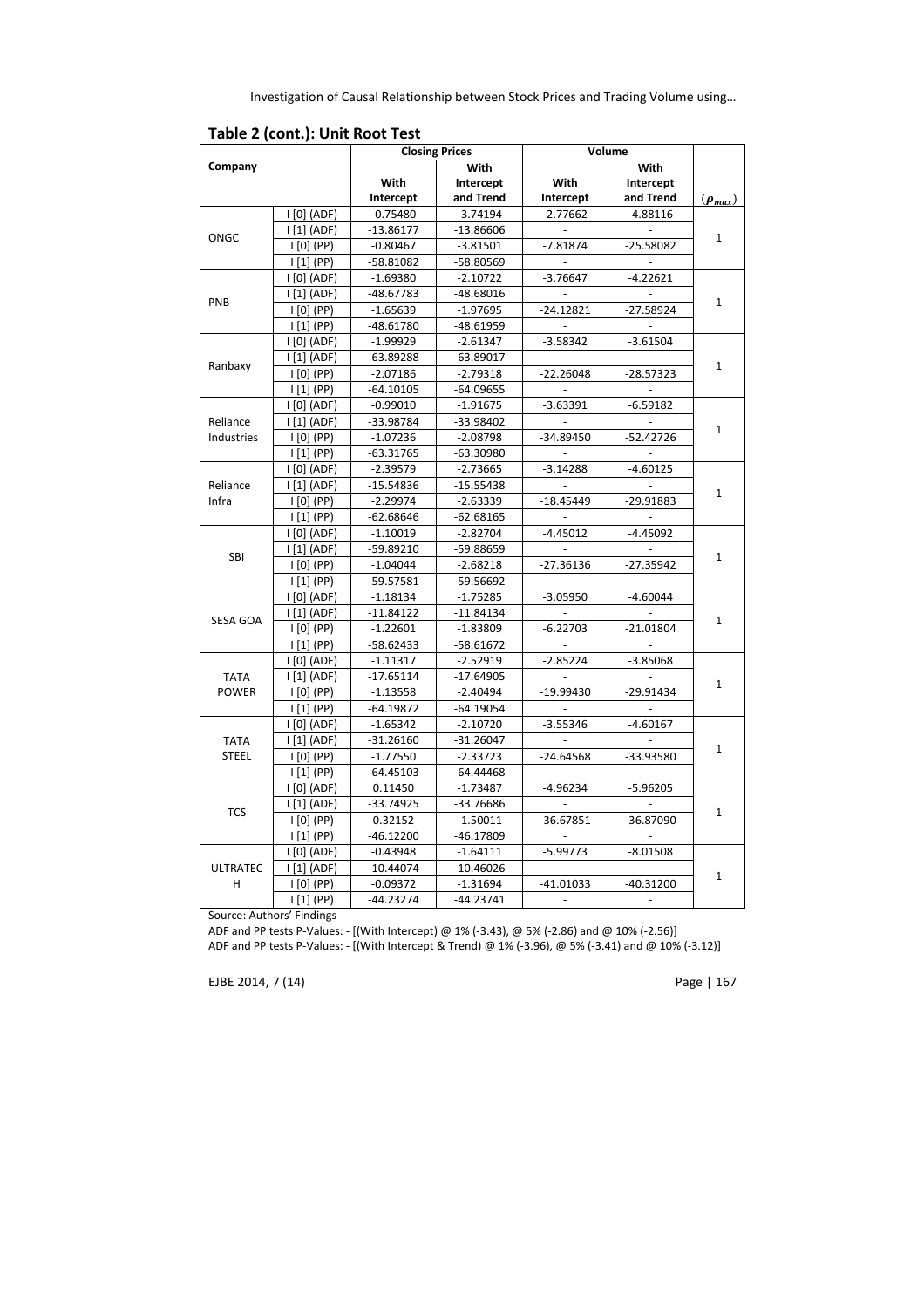#### **4.3. Toda and Yamamoto Granger Causality Results**

Following the methodological approach described earlier, appropriate maximum lagged length  $(k)$  for the variables in the VAR is chosen as suggested by two usual information criterions i.e. AIC and FPE. However, these criterions might show inappropriate results because it is not possible to find the best model with many datasets. To remove the possibility of any error, Lagrange multiplier (LM) test is also run for testing the hypothesis of "no residual serial correlation" and required adjustments are made in the lagged length to make the VAR model parsimonious. The results of Wald statistics along with their appropriate lag length are shown in Table 3. Results clearly depict that 26 per cent of the individual securities' (i.e. 10 securities) and an index have bilateral causality between price and trading volume series whereas around 36 per cent of the sample securities (i.e. 14 securities) have demonstrated unilateral causality from closing prices series to volume that can be interpreted as securities' price is the major factor impacting the investors' decision to go for trading (buying/selling). On the other hand, unilateral causality from trading volume to closing price has also been registered but only in case of 3 securities (i.e. 8 per cent of the sample size). Besides this 31 per cent of the sample size (i.e. 12 securities) has shown absence of cause and effect relationship between the volume and closing prices.

#### **4.4. Vector Autoregression (VAR) Results**

The results of Vector Autoregression (VAR) for the 39 individual securities and an index are displayed in Table 4 (a-g). Significant stock returns' coefficients at first lag in the volume equation evidence the leading role of stock returns in case of around 80 per cent (i.e. 31 securities) of the individual securities which explains the prominent role of stock return over trading volume i.e. investors' buying/selling decision largely depends upon the variation in stock returns. However, 13 per cent of the individual securities (i.e. 5 securities) and an index have shown the deterministic role of trading volume that can be interpreted as investors' buying/selling decision (demand and supply interaction) determines the direction (positive/negative) of stock returns and around 7 per cent (i.e. Reliance infra, NTPC and Tata Steel) didn't find lead-lag relation because both variables are impacting each other either up to the same number of lags or not impacting each other. Besides lead/lag relationship, VAR results can also be used to depict the presence and direction of causality between returns and trading volume that exhibit bilateral causality incase of 29 individual securities' and an index whereas 8 securities (i.e. ACC, Bank of Baroda, Gujarat Ambuja, Hero Honda, Hindalco, ICICI Bank, PNB and Cipla) have shown unilateral causality from stock returns to trading volume but not the vice versa and only one security i.e. Reliance industries has shown the direction of causality from trading volume to return. On the other hand, one security i.e. NTPC has shown the absence of interaction between stock returns and trading volume.

Page 1168 **EJBE 2014. 7** (14)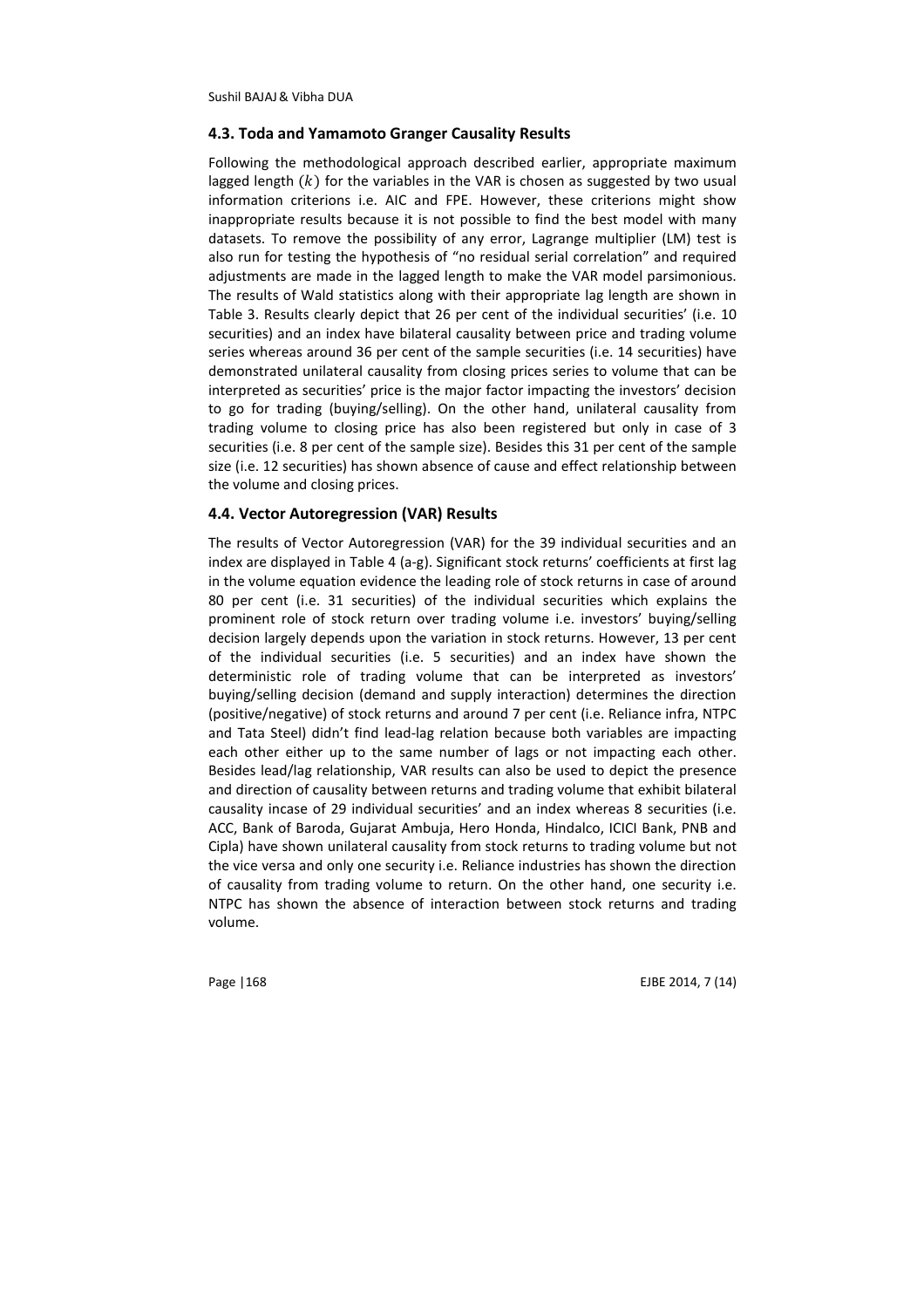Investigation of Causal Relationship between Stock Prices and Trading Volume using…

| Company                      | Lags           | <b>Stock Price does not cause Trading</b><br>Volume |         | <b>Trading Volume does not cause</b><br><b>Stock Price</b> |         |
|------------------------------|----------------|-----------------------------------------------------|---------|------------------------------------------------------------|---------|
|                              |                | <b>Wald Statistics</b>                              | P-value | <b>Wald Statistics</b>                                     | P-value |
| ACC <sup>x</sup>             | 3              | $10.37635**$                                        | 0.0156  | 1.726128                                                   | 0.6311  |
| Asian Paints <sup>*</sup>    | 14             | 24.24841**                                          | 0.0428  | 17.7869                                                    | 0.2167  |
| Axis Bank                    | 6              | 45.04147*                                           | 0.0000  | 18.1514*                                                   | 0.0059  |
| Bank of Baroda <sup>¥</sup>  | 4              | 43.90302*                                           | 0.0000  | 4.510166                                                   | 0.3413  |
| <b>BHARTI AIRTEL</b>         | 3              | 5.843096                                            | 0.1195  | 4.763714                                                   | 0.1899  |
| <b>BHARAT PETRO</b>          | 6              | 23.94724*                                           | 0.0005  | 5.470955                                                   | 0.4850  |
| <b>BHEL</b> <sup>¥</sup>     | 6              | 7.222133                                            | 0.3008  | 13.8082**                                                  | 0.0319  |
| Cipla <sup>¥</sup>           | 18             | 57.80687*                                           | 0.0000  | 11.16491                                                   | 0.8872  |
| Dr. Reddy                    | 3              | 4.678754                                            | 0.1969  | 0.763846                                                   | 0.8581  |
| $GAIL^*$                     | $\overline{4}$ | 19.99396*                                           | 0.0005  | 5.606036                                                   | 0.2306  |
| Grasim <sup>¥</sup>          | 6              | 24.77522*                                           | 0.0004  | 6.714148                                                   | 0.3481  |
| Gujarat Ambuja <sup>¥</sup>  | 4              | 16.20145*                                           | 0.0028  | 3.379472                                                   | 0.4964  |
| <b>HCL Tech</b>              | 13             | 17.71824                                            | 0.1685  | 12.17618                                                   | 0.5133  |
| Hero Honda <sup>¥</sup>      | 4              | 30.63701*                                           | 0.0000  | 2.891069                                                   | 0.5762  |
| Hindalco <sup>®</sup>        | 4              | 13.06944**                                          | 0.0109  | 9.101771 ***                                               | 0.0586  |
| $HUL*$                       | 9              | 7.650568                                            | 0.5697  | 19.56849**                                                 | 0.0208  |
| ICICI Bank <sup>^</sup>      | 4              | 3801.261*                                           | 0.0000  | 23.91005*                                                  | 0.0001  |
| <b>IDFC</b>                  | 5              | 3.292527                                            | 0.6550  | 5.763224                                                   | 0.3299  |
| Indusind Bank <sup>1</sup>   | 6              | 27.45202*                                           | 0.0001  | 12.93627**                                                 | 0.0441  |
| Infosys Tech                 | 7              | 15.90745**                                          | 0.0260  | 15.22665**                                                 | 0.0332  |
| $ITC*$                       | 6              | 7.592327                                            | 0.2695  | 13.03128**                                                 | 0.0425  |
| Jindal Steel <sup>¥</sup>    | 9              | 23.68445*                                           | 0.0048  | 5.429394                                                   | 0.7954  |
| JP Associates                | 3              | 36.23929*                                           | 0.0000  | 18.60735*                                                  | 0.0003  |
| Kotak Mahindra <sup>*</sup>  | 5              | 25.58323*                                           | 0.0001  | 4.555101                                                   | 0.4725  |
| Larsen and Toubro            | 4              | 2.96941                                             | 0.5630  | 5.954726                                                   | 0.2026  |
| M & M ̂                      | 4              | 15.89515*                                           | 0.0032  | 19.70844*                                                  | 0.0006  |
| Maruti Suzuki                | 7              | 6.224529                                            | 0.5138  | 9.945861                                                   | 0.1917  |
| S&P CNX Nifty                | $\overline{7}$ | 16.96927**                                          | 0.0176  | 16.84263**                                                 | 0.0184  |
| <b>NTPC</b>                  | 10             | 4.006959                                            | 0.9470  | 6.368027                                                   | 0.7835  |
| ONGC ๊                       | 4              | 48.6506*                                            | 0.0000  | 15.8905*                                                   | 0.0032  |
| PNB                          | 4              | 6.196314                                            | 0.1850  | 3.093524                                                   | 0.5423  |
| Ranbaxy                      | 9              | 10.50263                                            | 0.3113  | 10.23135                                                   | 0.3321  |
| Reliance Industries          | 3              | 1.559384                                            | 0.6686  | 5.647862                                                   | 0.1301  |
| Reliance Infra               | $\overline{7}$ | 7.522181                                            | 0.3766  | 7.374879                                                   | 0.3909  |
| SBI <sup>*</sup>             | 9              | 17.36138**                                          | 0.0433  | 6.484657                                                   | 0.6906  |
| SESA GOA <sup>"</sup>        | 4              | 52.0152*                                            | 0.0000  | 37.78407*                                                  | 0.0000  |
| TATA POWER <sup>®</sup>      | 8              | 18.61591**                                          | 0.0171  | 16.30467**                                                 | 0.0382  |
| TATA STEEL¥                  | $\overline{7}$ | 15.1773**                                           | 0.0338  | 10.42101                                                   | 0.1659  |
| TCS                          | 6              | 9.684918                                            | 0.1386  | 7.147198                                                   | 0.3074  |
| <b>ULTRATECH<sup>¥</sup></b> | 6              | 33.20262*                                           | 0.0000  | 6.204568                                                   | 0.4007  |

| Table 3: Wald Statistics (Toda and Yamamoto Granger Causality Test) |  |  |  |
|---------------------------------------------------------------------|--|--|--|
|---------------------------------------------------------------------|--|--|--|

Source: Authors' Findings

Note: - (\*) [\*\*] {\*\*\*} testify that values are significant  $\emptyset$  (1%), [5%] and {10%} level of significance. (^) testifies the presence of bilateral causality between stock prices and trading volume. (¥) testifies the presence of unilateral causality between stock prices and trading volume.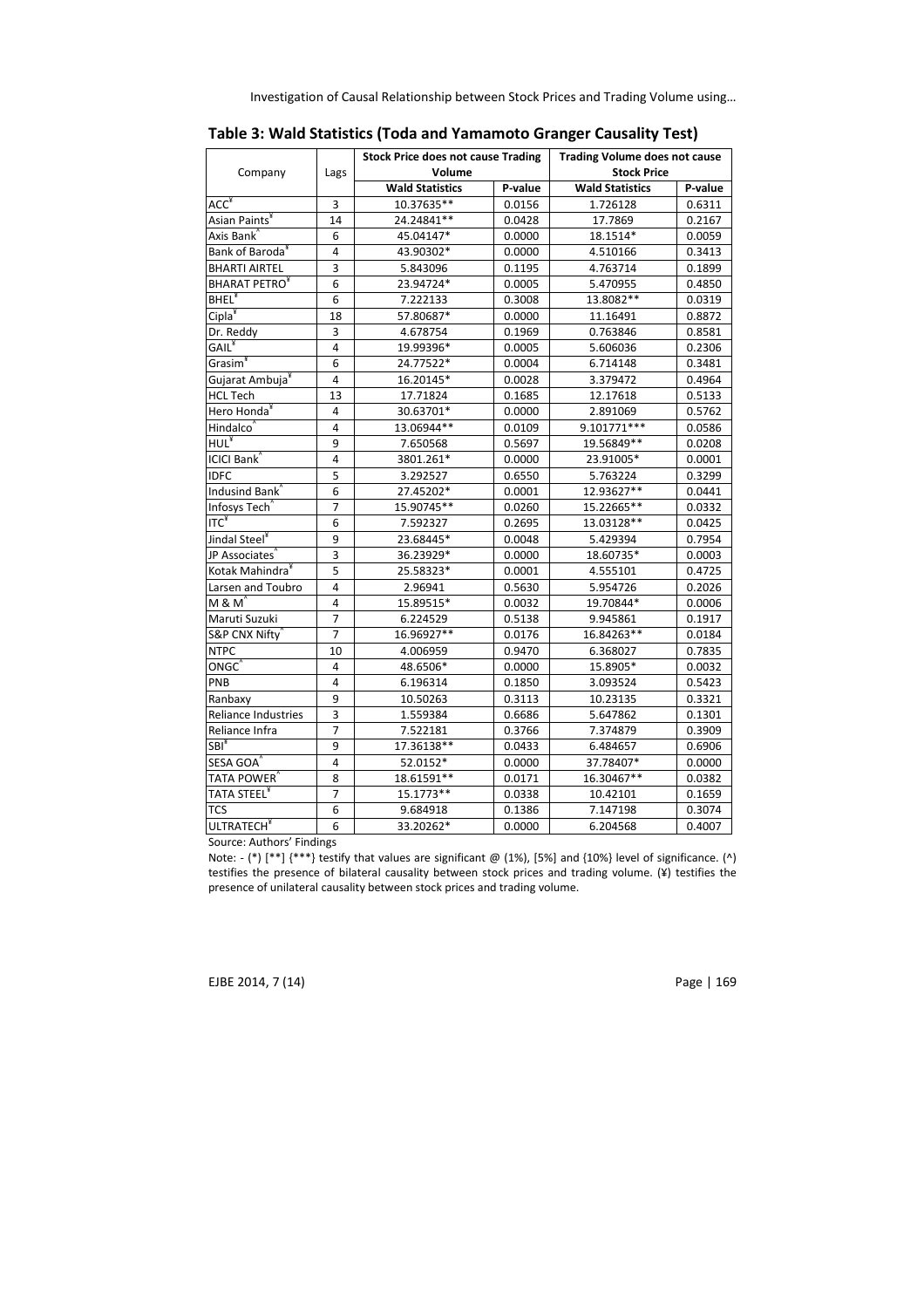|                 |                           | <b>ACC</b>    |               | <b>Bharti Airtel</b> | Dr. Reddy     |               |               | <b>JP Associates</b> | <b>Reliance Industries</b> |
|-----------------|---------------------------|---------------|---------------|----------------------|---------------|---------------|---------------|----------------------|----------------------------|
|                 | <b>RETURN</b>             | <b>VOLUME</b> | <b>RETURN</b> | <b>VOLUME</b>        | <b>RETURN</b> | <b>VOLUME</b> | <b>RETURN</b> | <b>VOLUME</b>        | <b>RETURN</b>              |
| C               | $-0.001728$               | 1.277452*     | $0.013514**$  | 1.263407*            | $0.01458**$   | 2.108566*     | 0.011837      | 0.988641*            | 0.966451*                  |
|                 | $[-0.29526]$              | [10.4797]     | [2.05476]     | [8.57369]            | [2.48119]     | [14.2007]     | [1.56684]     | [8.82290]            | [37.1014]                  |
|                 | RETURN(-1) 0.038803**     | 2.858943*     | $-0.019226$   | $0.831633***$        | 0.006893      | 2.976251*     | 0.082376*     | 2.777091*            | 0.054302*                  |
|                 | [2.40710]                 | [8.51714]     | $[-1.00826]$  | $[-1.94650]$         | [0.42768]     | [7.30808]     | [5.06021]     | [11.5016]            | [3.57003]                  |
| RETURN(-2)      | $-0.04311*$               | 0.592695***   | $-0.072725*$  | 0.037066             | $-0.034054**$ | 0.590327      | $-0.01656$    | 1.03527*             | $-0.025478**$              |
|                 | $[-2.65162]$              | [1.75078]     | $[-3.82696]$  | [0.08705]            | $[-2.10011]$  | [1.44073]     | $[-0.99845]$  | [4.20936]            | $[-1.67365]$               |
| RETURN(-3)      | 0.006436                  | $-0.059095$   | $-0.029443$   | $-1.30372*$          | $-0.007142$   | 0.296256      | 0.007366      | $-0.276092$          | $-0.011496$                |
|                 | [0.39601]                 | $[-0.17461]$  | $[-1.54995]$  | $[-3.06301]$         | $[-0.44052]$  | [0.72314]     | [0.44780]     | $[-1.13167]$         | $[-0.75606]$               |
| VOLUME(-1)      | 0.001044                  | 0.455989*     | 0.00103       | 0.538319*            | $-0.000225$   | 0.479373*     | $-0.00014$    | 0.526038*            | 0.001872**                 |
|                 | [1.38362]                 | [29.0115]     | [1.24028]     | [28.9293]            | $[-0.35791]$  | [30.2252]     | $[-0.13061]$  | [33.1618]            | [2.34073]                  |
| VOLUME(-2)      | $-0.000457$               | 0.228873*     | 0.000119      | 0.153176*            | 0.000181      | 0.170664*     | 0.001554      | 0.199315*            | $-0.00007$                 |
|                 | $[-0.56092]$              | [13.4941]     | [0.12714]     | [7.28354]            | [0.26174]     | [9.79221]     | [1.29972]     | [11.2368]            | $[-0.08069]$               |
| VOLUME(-3)      | $-0.000414$               | 0.219922*     | $-0.002008**$ | $0.221543*$          | $-0.00106***$ | $0.179747*$   | $-0.00212**$  | $0.210442*$          | $-0.00073$                 |
|                 | $[-0.54990]$              | [14.0363]     | $[-2.41795]$  | [11.9052]            | $[-1.69568]$  | [11.3615]     | $[-1.99032]$  | [13.3080]            | $[-0.91340]$               |
| <b>F-Values</b> | 2.260.321                 | 1.704.059     | 436.737       | 1.376.176            | 189.854       | 8.342.732     | 5.304.617     | 2.854.044            | 4.378.562                  |
|                 | Source: Authors' Findings |               |               |                      |               |               |               |                      |                            |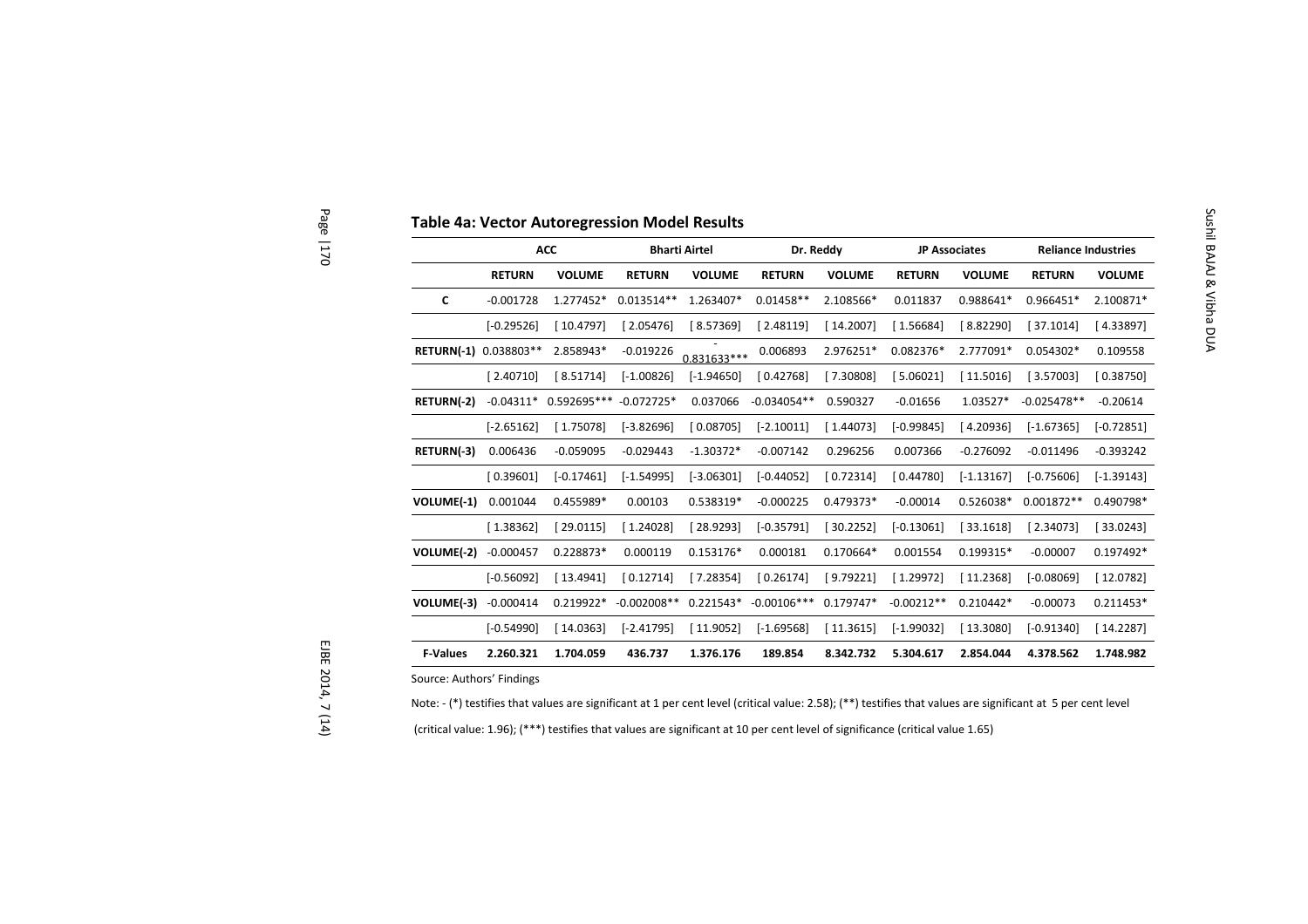|                   |               | <b>Bank of Baroda</b> | <b>GAIL</b>   |               |               | Gujarat Ambuja |               | <b>Hero Honda</b> |               | Hindalco      |  |
|-------------------|---------------|-----------------------|---------------|---------------|---------------|----------------|---------------|-------------------|---------------|---------------|--|
|                   | <b>RETURN</b> | <b>VOLUME</b>         | <b>RETURN</b> | <b>VOLUME</b> | <b>RETURN</b> | <b>VOLUME</b>  | <b>RETURN</b> | <b>VOLUME</b>     | <b>RETURN</b> | <b>VOLUME</b> |  |
| C                 | $-0.003471$   | 0.908451*             | $-0.001924$   | 0.445772*     | $-0.005938$   | 1.578406*      | 0.000935      | $0.314759*$       | 0.000314      | 0.768444*     |  |
|                   | $[-0.67469]$  | [8.56473]             | $[-0.68395]$  | [5.75521]     | $[-0.97485]$  | [10.4097]      | [0.41651]     | [5.04290]         | [0.06730]     | [7.14795]     |  |
| <b>RETURN(-1)</b> | 0.099714*     | 2.813667*             | 0.002569      | 2.247389*     | 0.000169      | 3.000706*      | 0.049921*     | 2.539546*         | 0.089207*     | 1.608267*     |  |
|                   | [6.17873]     | [8.45606]             | [0.15917]     | [5.05639]     | [0.01046]     | [7.45390]      | [3.09496]     | [5.66332]         | [5.52812]     | [4.32080]     |  |
| RETURN(-2)        | $-0.025506$   | 1.682172*             | $-0.044504*$  | 1.692313*     | $-0.055255*$  | 1.272152*      | $-0.05739*$   | 0.835093***       | 0.007549      | 0.879317**    |  |
|                   | $[-1.55985]$  | [4.98966]             | $[-2.74893]$  | [3.79555]     | $[-3.39248]$  | [3.13781]      | $[-3.54794]$  | [1.85718]         | [0.46538]     | [2.35002]     |  |
| RETURN(-3)        | $-0.015998$   | $-0.27779$            | $-0.003636$   | 0.577203      | 0.00003       | $-0.71087***$  | $-0.07251*$   | $-1.496342*$      | $-0.04607*$   | $-0.055227$   |  |
|                   | $[-0.97598]$  | $[-0.82197]$          | $[-0.22435]$  | [1.29314]     | [0.00198]     | $[-1.75097]$   | $[-4.48039]$  | $[-3.32564]$      | $[-2.83963]$  | $[-0.14759]$  |  |
| RETURN(-4)        | $-0.021464$   | $-0.871507**$         | 0.008244      | 0.083634      | 0.014207      | $-0.556175$    | $-0.00961$    | $-1.538193*$      | $-0.01017$    | $-0.752651**$ |  |
|                   | $[-1.31789]$  | $[-2.59536]$          | [0.50928]     | [0.18760]     | [0.87164]     | $[-1.37088]$   | $[-0.59222]$  | $[-3.41134]$      | $[-0.62943]$  | $[-2.01992]$  |  |
| VOLUME(-1)        | 0.000303      | 0.510804*             | $-0.000111$   | $0.422269*$   | 0.0002        | 0.407419*      | 0.00006       | 0.443259*         | 0.000287      | $0.422186*$   |  |
|                   | [0.39359]     | [32.1391]             | $[-0.19148]$  | [26.5150]     | [0.31111]     | [25.4141]      | [0.10287]     | [27.9090]         | [0.41643]     | [26.5172]     |  |
| VOLUME(-2)        | 0.000226      | 0.138753*             | $-0.000522$   | $0.20592*$    | 0.000476      | 0.205698*      | 0.000472      | $0.216211*$       | 0.000159      | $0.217158*$   |  |
|                   | [0.26177]     | [7.79438]             | $[-0.84173]$  | [12.0548]     | [0.69042]     | [11.9842]      | [0.76207]     | [12.5435]         | [0.21427]     | [12.6602]     |  |
| VOLUME(-3)        | $-0.00009$    | $0.116979*$           | $0.001219**$  | $0.177547*$   | 0.000302      | 0.146518*      | $-0.00023$    | $0.151257*$       | 0.000268      | 0.149062*     |  |
|                   | $[-0.10304]$  | [6.58811]             | [1.96605]     | [10.3946]     | [0.43817]     | [8.53929]      | $[-0.36999]$  | [8.77300]         | [0.36030]     | [8.69260]     |  |
| VOLUME(-4)        | $-0.000134$   | $0.162282*$           | $-0.000412$   | 0.159946*     | $-0.000523$   | $0.130627*$    | $-0.00031$    | $0.162481*$       | $-0.00073$    | 0.158235*     |  |
|                   | $[-0.17537]$  | [10.2779]             | $[-0.71279]$  | [10.0516]     | $[-0.81655]$  | [8.19899]      | $[-0.54606]$  | [10.2695]         | $[-1.06025]$  | [9.96303]     |  |
| <b>F-Values</b>   | 5.434.045     | 1.646.514             | 1.587.804     | 3.383.359     | 1.885.944     | 9.319.657      | 5.701.048     | 4295.27           | 5.152.705     | 2.042.428     |  |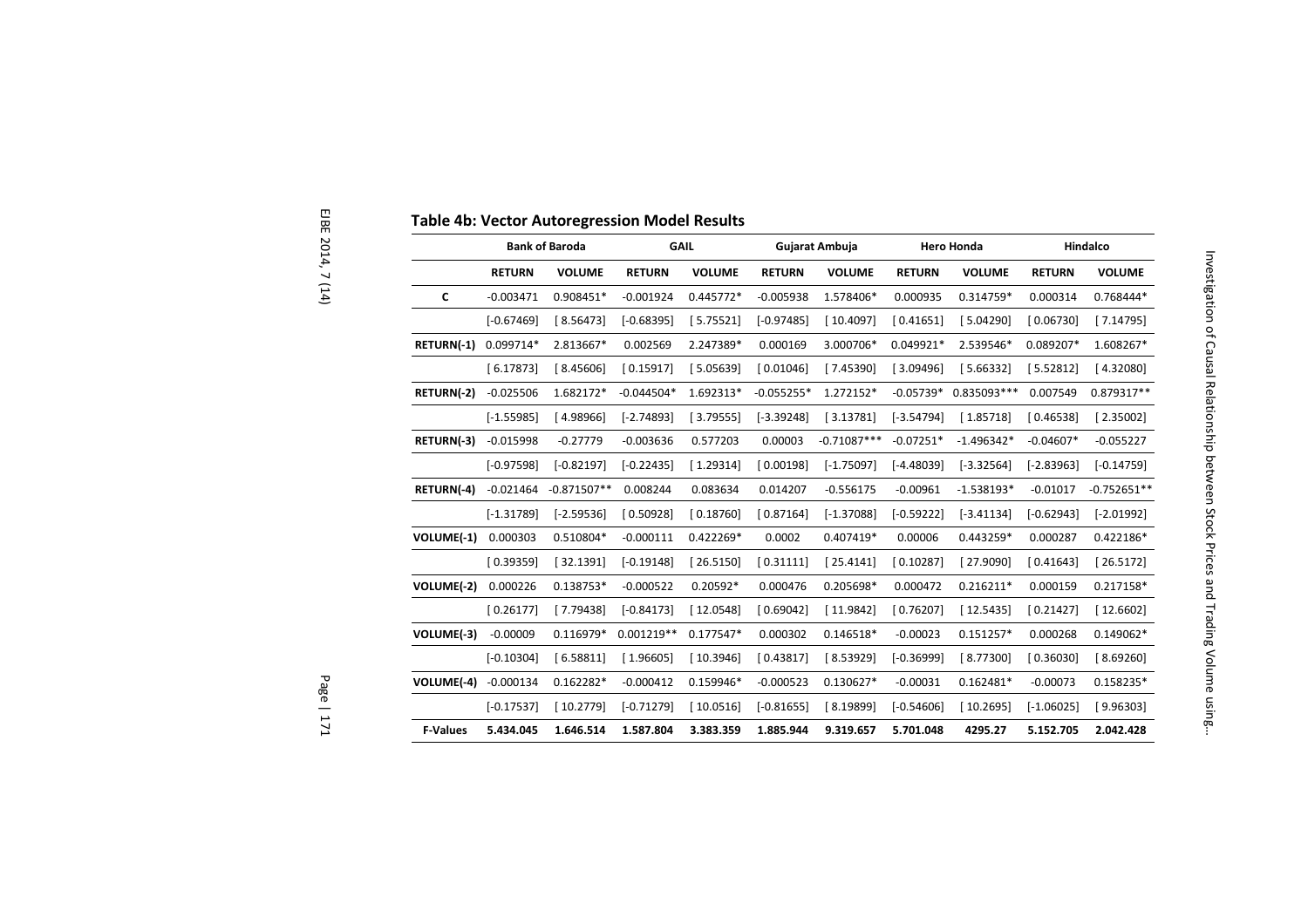|                        | <b>ICICI BANK</b> |               |               | Larsen & Toubro |               | Mahindra & Mahindra                           |               | <b>ONGC</b>   |               | PNB           |
|------------------------|-------------------|---------------|---------------|-----------------|---------------|-----------------------------------------------|---------------|---------------|---------------|---------------|
|                        | <b>RETURN</b>     | <b>VOLUME</b> | <b>RETURN</b> | <b>VOLUME</b>   | <b>RETURN</b> | <b>VOLUME</b>                                 | <b>RETURN</b> | <b>VOLUME</b> | <b>RETURN</b> | <b>VOLUME</b> |
| C                      | 0.003009          | 0.481285*     | 0.007079      | 1.398381*       | $-0.008156$   | 1.161322*                                     | $-0.00088$    | 0.281571*     | $-0.010467$   | 1.191055*     |
|                        | [0.69523]         | [5.92678]     | [0.90904]     | [9.71360]       | $[-1.23511]$  | [9.45388]                                     | $[-0.36315]$  | [4.64411]     | $[-1.33054]$  | [7.87175]     |
| RETURN(-1)             | $0.105152*$       | 1.915685*     | 0.074933*     | 2.334378*       | 0.112808*     | 2.338871*                                     | 0.066395*     | 1.88395*      | $0.045545**$  | 0.882889**    |
|                        | [6.49797]         | [6.30911]     | [4.63551]     | [7.81186]       | [6.98727]     | [7.78784]                                     | [4.08027]     | [4.61438]     | [2.35584]     | [2.37438]     |
| RETURN(-2) -0.038236** |                   | 0.255822      | $-0.04569*$   | 0.081247        |               | $-0.03155***0.525442***-0.03846**0.714843***$ |               |               | $-0.015968$   | 0.03734       |
|                        | $[-2.34068]$      | [0.83463]     | $[-2.80298]$  | [0.26966]       | $[-1.92926]$  | [1.72701]                                     | $[-2.35555]$  | [1.74520]     | $[-0.82586]$  | [0.10041]     |
| RETURN(-3)             | 0.00007           | $-0.381814$   | 0.049494*     | $-0.145147$     | $-0.017405$   | $-0.723697**$                                 | 0.000741      | $-0.647167$   | $-0.03216***$ | $-0.233317$   |
|                        | [0.00418]         | $[-1.24599]$  | [3.03626]     | $[-0.48167]$    | $[-1.06355]$  | $[-2.37731]$                                  | [0.04554]     | $[-1.58411]$  | $[-1.66571]$  | $[-0.62827]$  |
| RETURN(-4)             | $-0.023426$       | $-0.359169$   | 0.00921       | $-0.428949$     | $-0.005052$   | $-0.56494***$                                 | 0.016404      | 0.789229***   | 0.009608      | $-0.171791$   |
|                        | $[-1.44378]$      | $[-1.17972]$  | [0.56660]     | $[-1.42759]$    | $[-0.31096]$  | $[-1.86924]$                                  | [1.01036]     | [1.93739]     | [0.50058]     | $[-0.46537]$  |
| VOLUME(-1)             | 0.000653          | 0.543984*     | $-0.00047$    | $0.4730*$       | 0.000106      | 0.481377*                                     | $0.00238*$    | $0.472313*$   | $-0.000216$   | 0.495057*     |
|                        | [0.77017]         | [34.1836]     | $[-0.54515]$  | [29.5262]       | [0.12284]     | [30.1273]                                     | [3.71679]     | [29.3978]     | $[-0.21818]$  | [26.0222]     |
| VOLUME(-2)             | 0.00021           | $0.1588*$     | $0.002363**$  | 0.164982*       | $0.00181***$  | 0.174964*                                     | $-0.00109$    | 0.190504*     | 0.001634      | $0.14654*$    |
|                        | [0.21772]         | [8.76099]     | [2.47761]     | [9.35838]       | [1.90575]     | [9.90181]                                     | $[-1.55067]$  | [10.8241]     | [1.48112]     | [6.90669]     |
| VOLUME(-3)             | $-0.000614$       | 0.081674*     | $-0.0004$     | $0.131377*$     | 0.000308      | 0.113393*                                     | $-0.00054$    | 0.157156*     | $-0.000937$   | 0.093146*     |
|                        | $[-0.63584]$      | [4.50532]     | $[-0.42014]$  | [7.44617]       | [0.32424]     | [6.41415]                                     | $[-0.77550]$  | [8.92750]     | $[-0.85012]$  | [4.39214]     |
| VOLUME(-4)             | $-0.000408$       | $0.180461*$   | $-0.00192**$  | 0.135394*       | $-0.00158***$ | $0.144292*$                                   | $-0.00064$    | $0.158116*$   | 0.00038       | $0.176116*$   |
|                        | $[-0.48190]$      | [11.3636]     | $[-2.21901]$  | [8.47363]       | $[-1.86151]$  | [9.09556]                                     | $[-1.00176]$  | [9.84298]     | [0.38561]     | [9.28983]     |
| <b>F-Values</b>        | 6.152.269         | 3.409.274     | 6.122.636     | 1.106.679       | 7.504.632     | 1.327.325                                     | 4.627.757     | 5.512.638     | 1.635.338     | 8.520.377     |

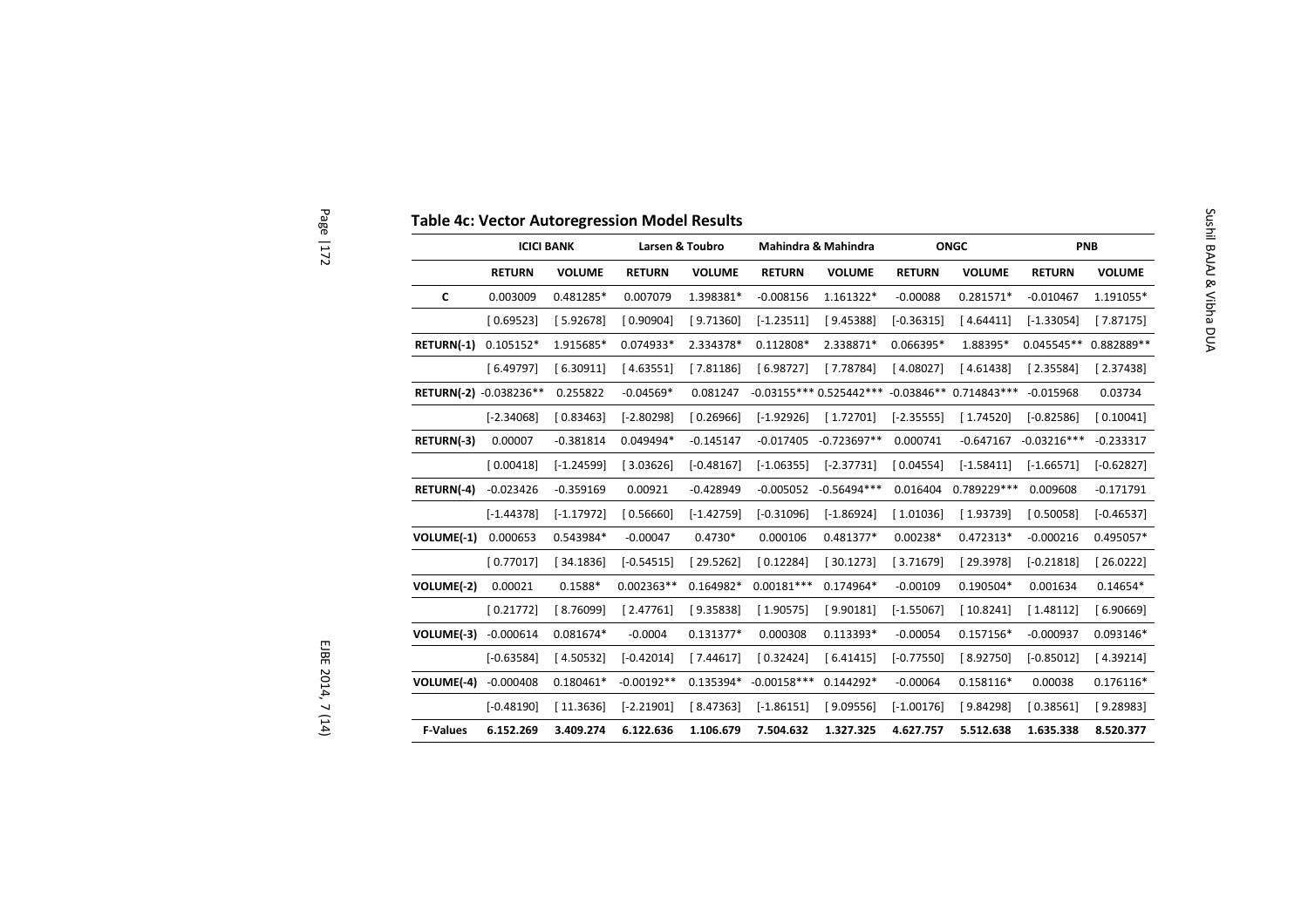|                       | Sesa Goa                 |                          | <b>IDFC</b>              |                | <b>Kotak Mahindra</b> |                | <b>Axis Bank</b> |                           | <b>Bharat Petroleum</b> |  |
|-----------------------|--------------------------|--------------------------|--------------------------|----------------|-----------------------|----------------|------------------|---------------------------|-------------------------|--|
|                       | <b>RETURN</b>            | <b>VOLUME</b>            | <b>RETURN</b>            | <b>VOLUME</b>  | <b>RETURN</b>         | <b>VOLUME</b>  | <b>RETURN</b>    | <b>VOLUME</b>             | <b>RETURN</b>           |  |
| C                     | $-0.001502$              | 0.252287*                | $-0.006661$              | 2.767222*      | 0.00210               | 0.307044*      | 0.005861         | 0.330915*                 | $-0.007343$             |  |
|                       | $[-0.48943]$             | [4.45935]                | $[-0.35004]$             | [8.78848]      | [0.55395]             | [4.77939]      | [1.43441]        | [4.42183]                 | $[-0.81872]$            |  |
| RETURN(-1) 0.072013*  |                          | 1.594722*                | 0.02288                  | 1.22022*       | $0.09040*$            | 1.980981*      | 0.02339          | 3.286887*                 | 0.006763                |  |
|                       | [4.32844]                | [5.19976]                | [0.97781]                | [3.15163]      | [ 5.58131]            | [7.29663]      | 1.40222          | [10.7589]                 | [0.41453]               |  |
| RETURN(-2)-0.03170*** |                          | 0.492807                 | $-0.06743*$              | 0.419611       | 0.00340               | 1.017933*      | $-0.043963**$    | 1.740177*                 | 0.002323                |  |
|                       | $[-1.90178]$             | [1.60339]                | $[-2.87563]$             | [1.08149]      | [0.20688]             | [3.70731]      | $[-2.59382]$     | [5.60595]                 | [0.14223]               |  |
| RETURN(-3)            | $-0.008069$              | $-1.319797*$             | $-0.01433$               | $-0.179125$    | $0.0305***$           | 0.069341       | $-0.022821$      | 0.546918 *** 0.041664 *** |                         |  |
|                       | $[-0.48847]$             | [-4.33437]               | $[-0.60976]$             | $[-0.46065]$   | [1.86167]             | [0.25232]      | $[-1.34395]$     | [1.75859]                 | 2.55168                 |  |
| RETURN(-4)            | 0.02541                  | $-0.48417$               | $-0.04089***$            | $-0.438656$    | 0.00180               | 0.129685       | $-0.017494$      | 0.222668                  | 0.011128                |  |
|                       | [1.55085]                | $[-1.60300]$             | $[-1.74356]$             | $[-1.13042]$   | [0.10879]             | [0.47202]      | $[-1.03005]$     | [0.71585]                 | [0.68070]               |  |
| RETURN(-5)            | $\overline{\phantom{a}}$ | $\blacksquare$           | $-0.014561$              | $-0.151106$    | $-0.00580$            | $-0.390398$    | $-0.007223$      | $-0.153067$               | $-0.022283$             |  |
|                       | $\blacksquare$           | $\blacksquare$           | $[-0.62127]$             | $[-0.38964]$   | $[-0.35261]$          | $[-1.42765]$   | $[-0.42810]$     | $[-0.49537]$              | $[-1.36435]$            |  |
| RETURN(-6)            | $\blacksquare$           | $\blacksquare$           | $\overline{\phantom{a}}$ | $\blacksquare$ | $\blacksquare$        | $\overline{a}$ |                  | $-0.044059** -0.56235***$ | $-0.003361$             |  |
|                       |                          |                          |                          |                |                       |                | $[-2.62043]$     | $[-1.82621]$              | $[-0.20594]$            |  |
| VOLUME(-1) 0.005129*  |                          | 0.567219*                | $-0.001451$              | 0.464422*      | 0.00010               | 0.47998*       | $0.002155**$     | 0.470754*                 | 0.001662                |  |
|                       | [5.75121]                | [34.5009]                | $[-1.03233]$             | [19.9688]      | [0.05310]             | [29.8771]      | [2.36575]        | [28.2178]                 | [1.26231]               |  |
| VOLUME(-2) -0.002845* |                          | 0.152024*                | 0.001234                 | 0.102082*      | $-0.0010$             | 0.181185*      | $-0.002477**$    | 0.150092*                 | $-0.00250***$           |  |
|                       | $[-2.79554]$             | [8.10282]                | [ 0.79589]               | [3.97941]      | $[-0.91365]$          | [10.1824]      | $[-2.47320]$     | [8.18299]                 | $[-1.78719]$            |  |
| VOLUME(-3)            | $-0.001398$              | 0.097156*                | $-0.001404$              | 0.099724*      | $-0.0009$             | $0.101743*$    | $0.00238**$      | 0.084706*                 | 0.000575                |  |
|                       | $[-1.37265]$             | [5.17468]                | $[-0.90521]$             | [3.88622]      | $[-0.80427]$          | [5.66859]      | [2.36343]        | [4.59281]                 | [ 0.40881]              |  |
| VOLUME(-4)            | $-0.000703$              | 0.163256*                | $-0.000666$              | 0.044888***    | $-0.00050$            | 0.086273*      | $-0.001379$      | 0.103568*                 | 0.001443                |  |
|                       | $[-0.78932]$             | [9.94692]                | $[-0.42962]$             | [1.75023]      | $[-0.46747]$          | [4.85360]      | $[-1.36904]$     | [5.61384]                 | [1.02389]               |  |
| VOLUME(-5)            |                          | $\overline{\phantom{a}}$ | $0.002746**$             | $0.10956*$     | $0.00220**$           | $0.124251*$    | 0.000292         | 0.117569*                 | $-0.000363$             |  |
|                       |                          | $\overline{\phantom{a}}$ | [1.96019]                | [4.72652]      | [2.25779]             | [7.74860]      | [0.29141]        | [6.40490]                 | $[-0.25817]$            |  |
| VOLUME(-6)            | $\blacksquare$           | $\overline{\phantom{a}}$ | $\blacksquare$           |                | $\blacksquare$        |                | $-0.001324$      | 0.047064*                 | $-0.000207$             |  |
|                       |                          | $\overline{a}$           |                          |                |                       | $\overline{a}$ | $[-1.45607]$     | [2.82598]                 | $[-0.15808]$            |  |
| <b>F-Values</b>       | 8.369.753                | 5.996.783                | 1.880.673                | 1.798.872      | 42.164                | 3.205.257      | 2.630.845        | 2.378.758                 | 1.158.392               |  |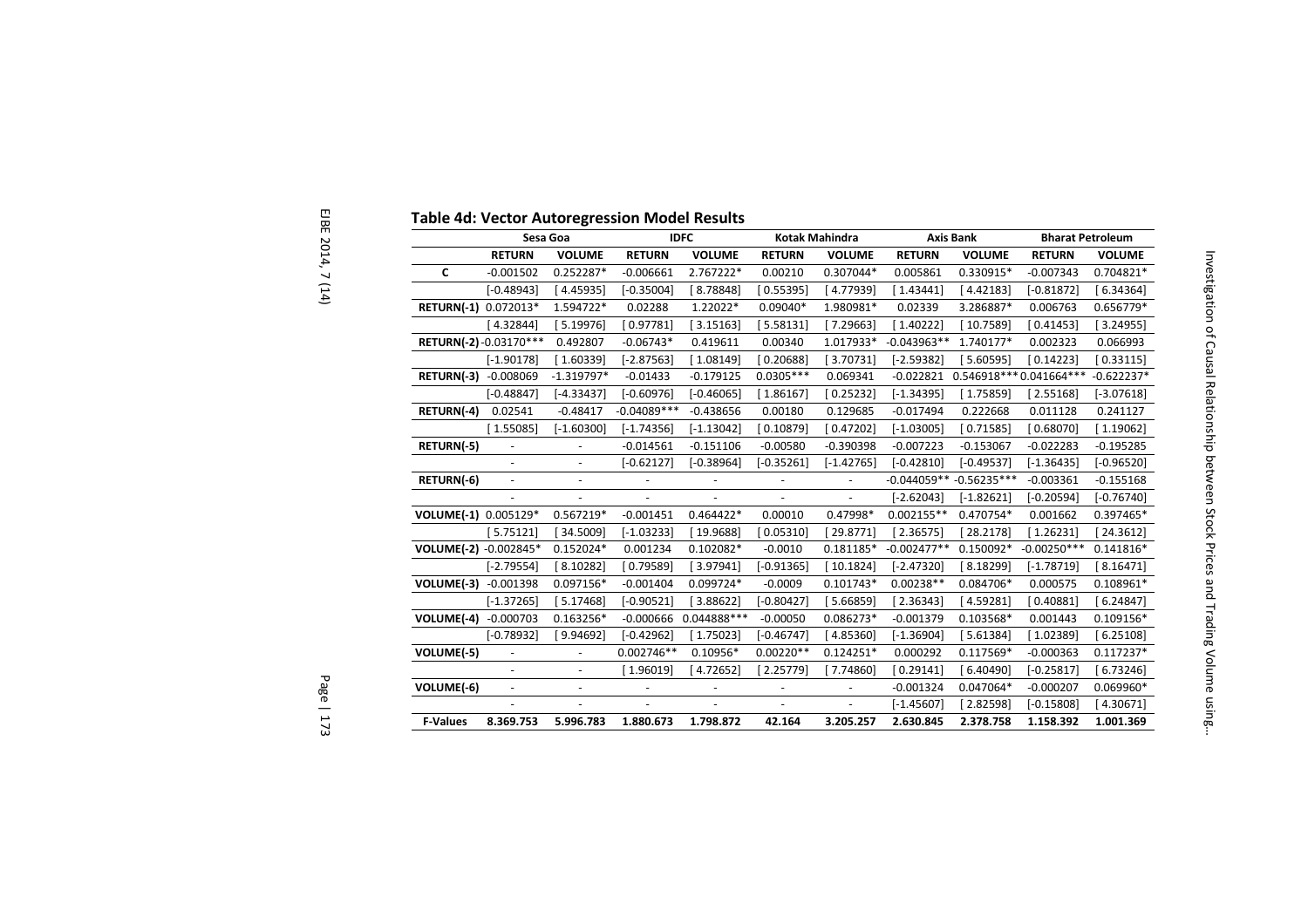|                       | <b>BHEL</b>   |               | Grasim                |               |               | <b>Indusind Bank</b> | <b>ITC</b>    |               | <b>TCS</b>    |               |
|-----------------------|---------------|---------------|-----------------------|---------------|---------------|----------------------|---------------|---------------|---------------|---------------|
|                       | <b>RETURN</b> | <b>VOLUME</b> | <b>RETURN</b>         | <b>VOLUME</b> | <b>RETURN</b> | <b>VOLUME</b>        | <b>RETURN</b> | <b>VOLUME</b> | <b>RETURN</b> | <b>VOLUME</b> |
| C                     | 0.00826       | $0.919597*$   | $-0.011898**$         | 1.095159*     | 0.043122      | 347.618              | 0.00508       | 1.258013*     | $-0.00778$    | 3.551281*     |
|                       | [ 0.94084]    | [7.20047]     | $[-2.20462]$          | [8.66129]     | [0.49401]     | [1.52035]            | [0.78199]     | [7.64934]     | [-0.52229]    | [10.0960]     |
| RETURN(-1) 0.04126**  |               | $-0.042137$   | $0.096263*$           | 2.567182*     | $-0.058601$   | $-1.370.854$         | $-0.013945$   | 2.397839*     | 0.004252      | $-1.17645**$  |
|                       | [2.53844]     | $[-0.17814]$  | [5.95955]             | [6.78332]     | $[-0.38956]$  | $[-0.34791]$         | $[-0.86249]$  | [5.85808]     | [0.19379]     | $[-2.27004]$  |
| RETURN(-2)            | $-0.0375**$   | $-0.197961$   | $-0.034696**$         | 1.294753*     | 0.048301      | 7.306669**           | $-0.02943**$  | 0.496554      | $-0.07727*$   | 0.209161      |
|                       | $[-2.30258]$  | $[-0.83623]$  | $[-2.12851]$          | [3.39012]     | [0.34572]     | [1.99661]            | $[-1.81242]$  | [1.20783]     | $[-3.51775]$  | [0.40317]     |
| RETURN(-3)            | $-0.0248$     | $-0.628385*$  | $0.069023*$           | 0.547817      | 0.22492       | 6.314425 ***         | $-0.021082$   | $-0.2240$     | $-0.07439*$   | $-0.407751$   |
|                       | $[-1.52867]$  | $[-2.65759]$  | [4.22836]             | [1.43233]     | [1.59112]     | [1.70534]            | $[-1.29780]$  | $[-0.54467]$  | $[-3.38002]$  | $[-0.78444]$  |
| RETURN(-4)            | $-0.0002$     | 0.003658      | 0.008674              | $-0.73861***$ | 0.039209      | $-6.87907***$        | 0.023148      | $-0.291666$   | $-0.04328**$  | $-0.473923$   |
|                       | $[-0.01203]$  | [0.01546]     | [0.53166]             | $[-1.93219]$  | [0.28442]     | $[-1.90507]$         | 1.42451]      | $[-0.70897]$  | $[-1.96647]$  | $[-0.91169]$  |
| RETURN(-5)            | 0.00041       | $-0.073755$   | 0.040779**            | 0.155989      | 0.217998      | 8.205986**           | $-0.001348$   | $-0.548454$   | 0.002241      | $-0.735831$   |
|                       | [0.02500]     | $[-0.31183]$  | [2.50145]             | [0.40839]     | [1.54600]     | [2.22173]            | $[-0.08297]$  | $[-1.33335]$  | [0.10208]     | $[-1.41924]$  |
| RETURN(-6)-0.02880*** |               | $-0.292823$   | $-0.02071$            | $-0.897989**$ | $-0.214174$   | $-3.064.568$         | $-0.007601$   | 0.661635      | $-0.00575$    | $-0.347015$   |
|                       | $[-1.77446]$  | $[-1.23917]$  | $[-1.27587]$          | $[-2.36118]$  | $[-1.46940]$  | $[-0.80269]$         | $[-0.46788]$  | [1.60870]     | $[-0.26189]$  | $[-0.66936]$  |
| VOLUME(-1)            | 0.00058       | 0.477232*     | 0.000598              | 0.419343*     | 0.004135      | $0.432312*$          | $-0.000793$   | $0.40378*$    | $0.001794***$ | 0.361949*     |
|                       | [0.52236]     | [29.4586]     | [0.87030]             | [26.0302]     | [0.71162]     | [ 2.84029]           | $[-1.24552]$  | [25.0623]     | [1.93277]     | [16.5108]     |
| VOLUME(-2)            | 0.00003       | 0.091354*     | 0.00008               | 0.096187*     | 0.000115      | 0.039008             | 0.000754      | $0.144603*$   | $-0.002**$    | $0.117774*$   |
|                       | [0.02140]     | [5.10244]     | [0.10896]             | [5.53877]     | [0.01894]     | [0.24473]            | [1.10536]     | [8.37869]     | [-2.03343]    | [5.06389]     |
| VOLUME(-3)            | 0.00202       | 0.087432*     | $-0.000306$           | 0.090703*     | $-0.0134**$   | $-0.220767$          | $-0.000763$   | 0.090683*     | 0.000563      | 0.079863*     |
|                       | [1.64180]     | [4.88846]     | $[-0.41428]$          | [5.23463]     | $[-2.35174]$  | $[-1.47918]$         | $[-1.11263]$  | [ 5.22667]    | [0.56904]     | [3.41611]     |
| VOLUME(-4)            | $-0.0040*$    | $0.101323*$   | $-0.00128***$         | $0.111336*$   | 0.000844      | 0.230745             | $-0.000282$   | $0.09149*$    | 0.000572      | 0.067888*     |
|                       | $[-3.26545]$  | [5.66503]     | $[-1.74149]$          | [6.42896]     | [0.13831]     | [1.44419]            | $[-0.41133]$  | [5.26899]     | [0.57801]     | [2.90302]     |
| VOLUME(-5)            | $-0.00050$    |               | 0.086676* 0.001446*** | 0.123284*     | 0.00663       | 0.075975             | 0.002007*     | $0.12558*$    | $-0.00096$    | $0.081257*$   |
|                       | $[-0.41186]$  | [4.83330]     | [1.95626]             | [7.11700]     | [1.12410]     | [0.49178]            | [2.94252]     | [7.27126]     | $[-0.97170]$  | [3.49139]     |
| VOLUME(-6)            | 0.00132       | 0.087377*     | 0.000537              | 0.064661*     | $-0.001741$   | 0.148814             | $-0.00118***$ | 0.066357*     | 0.000631      | $0.044425**$  |
|                       | [1.18037]     | [5.38769]     | [0.78645]             | [4.04245]     | $[-0.30827]$  | [1.00595]            | $[-1.86938]$  | [4.12803]     | [0.67989]     | [2.02541]     |
| <b>F-Values</b>       | 260.956       | 8.273.011     | 6.386.239             | 625.693       | 1.467.092     | 2.778.519            | 1.691.059     | 7.183.415     | 2.932.152     | 9.008.137     |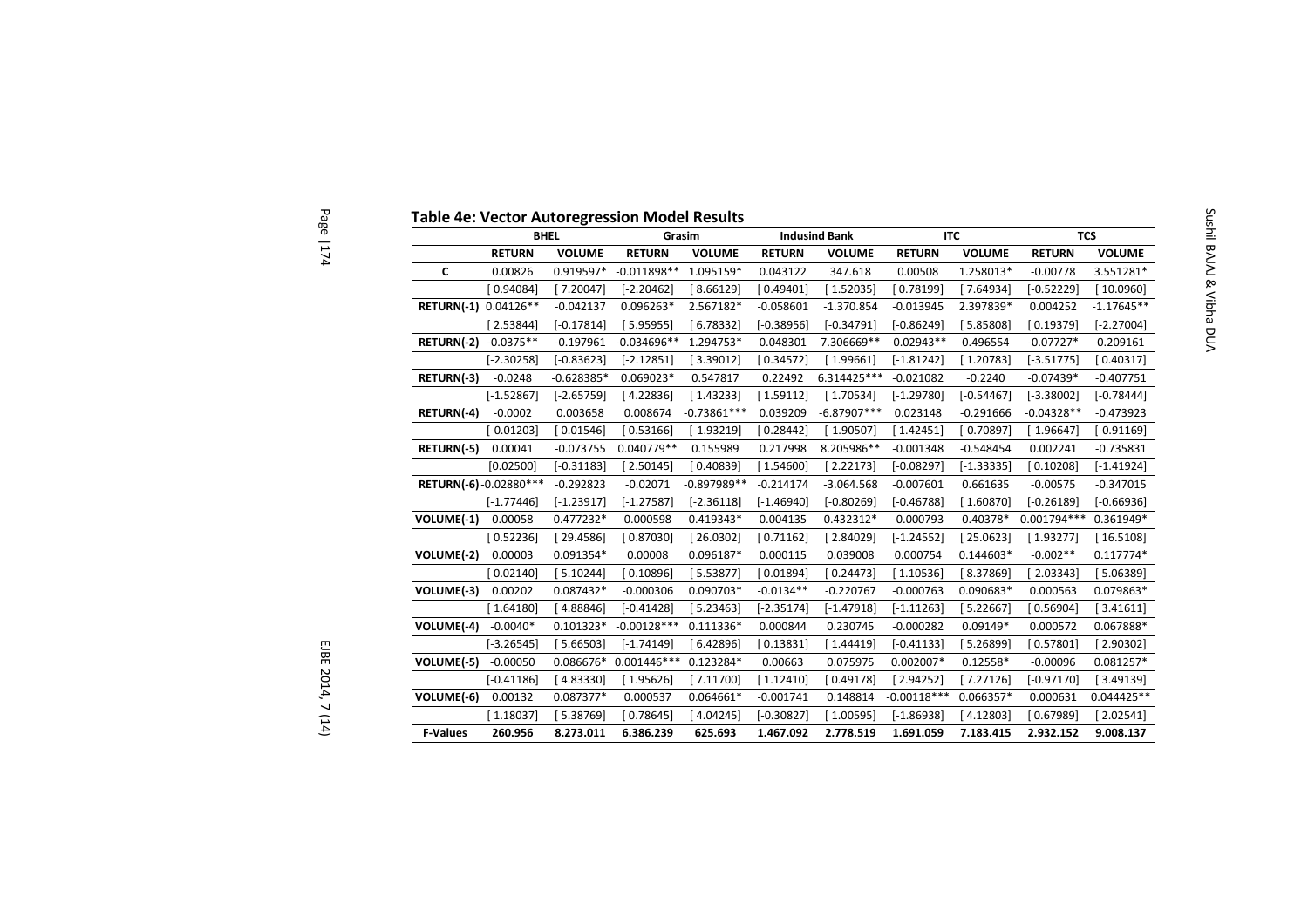|                       |                | Ultra tech     | Infosys tech  |               | Maruti Suzuki |               |               | <b>S&amp;P CNX Nifty</b> | <b>Reliance Infra</b> |                          |
|-----------------------|----------------|----------------|---------------|---------------|---------------|---------------|---------------|--------------------------|-----------------------|--------------------------|
|                       | <b>RETURN</b>  | <b>VOLUME</b>  | <b>RETURN</b> | <b>VOLUME</b> | <b>RETURN</b> | <b>VOLUME</b> | <b>RETURN</b> | <b>VOLUME</b>            | <b>RETURN</b>         | <b>VOLUME</b>            |
| C                     | $-0.00732$     | 3.318444*      | $0.028221*$   | 1.011097*     | $-0.01211$    | 0.924864*     | $-0.002931$   | 0.446089*                | $-0.000574$           | 0.459367*                |
|                       | $[-0.85670]$   | [ 10.7729]     | [3.63634]     | 7.17971]      | $[-1.53814]$  | [5.51639]     | $[-0.48707]$  | [4.14955]                | [-0.12394]            | [ 5.09969]               |
| RETURN(-1)            | 0.02069        | 1.092.942      | 0.085857*     | 0.237806      | $0.033771***$ | $-0.684521$   | 0.063829*     | 0.782118*                | 0.037235**            | $0.65331**$              |
|                       | 0.93697        | [1.37297]      | [5.31344]     | 0.81103       | [1.65920]     | $[-1.57933]$  | [3.95161]     | [2.71075]                | [2.29329]             | [2.07018]                |
| RETURN(-2)            | $-0.029112$    | 3.153472*      | $-0.055051*$  | $-1.031703*$  | $-0.016098$   | $-0.056407$   | $-0.046584*$  | 0.285139                 | $-0.048184*$          | $-0.072476$              |
|                       | $[-1.32138]$   | [3.97042]      | $[-3.39787]$  | [-3.50922]    | $[-0.79048]$  | $[-0.13007]$  | $[-2.87866]$  | 0.98644]                 | [-2.96474]            | $[-0.22943]$             |
| RETURN(-3)            | 0.026963       | 2.513122*      | $-0.010626$   | 0.220153      | $-0.024557$   | $-0.029994$   | 0.001289      | 0.106867                 | 0.014345              | $-0.144734$              |
|                       | 1.22047        | [3.15547]      | $[-0.65408]$  | [0.74679]     | $[-1.20609]$  | $[-0.06918]$  | [0.07964]     | [0.36953]                | [0.88231]             | $[-0.45799]$             |
| RETURN(-4)            | $-0.025108$    | $-0.049637$    | $-0.026228$   | $-0.49634***$ | 0.010949      | 0.231663      | 0.007575      | 0.004064                 | $-0.023146$           | $-0.146329$              |
|                       | $[-1.13284]$   | $[-0.06212]$   | $[-1.61431]$  | $[-1.68350]$  | [0.53798]     | [0.53452]     | [0.46800]     | [0.01406]                | $[-1.42396]$          | $[-0.46316]$             |
| RETURN(-5)            | 0.060474*      | $-1.355.551$   | $-0.009261$   | $-0.189344$   | $-0.026539$   | $-0.629512$   | $-0.012079$   | 0.572589**               | $-0.010458$           | 0.046382                 |
|                       | 2.72911        | $[-1.69691]$   | $[-0.57009]$  | $[-0.64231]$  | $[-1.30406]$  | $[-1.45260]$  | $[-0.74625]$  | [1.98043]                | $[-0.64370]$          | [0.14687]                |
| RETURN(-6)            | $-0.010287$    | 0.439491       | $-0.038971**$ | 0.166572      | $-0.019112$   | 0.359472      | $-0.043697*$  | $-0.172556$              | $-0.006650$           | 0.230427                 |
|                       | $[-0.46325]$   | [ 0.54899]     | $[-2.40113]$  | 0.56557       | $[-0.93888]$  | [0.82928]     | $[-2.70243]$  | $[-0.59744]$             | $[-0.41030]$          | [0.73147]                |
| RETURN(-7)            | ÷,             | $\blacksquare$ | $-0.02933***$ | $-0.055741$   | 0.005741      | $-0.115947$   | 0.012508      | $-0.085032$              | 0.006597              | $-0.331074$              |
|                       |                |                | $[-1.80996]$  | $[-0.18950]$  | [0.28253]     | $[-0.26794]$  | [0.77427]     | $[-0.29469]$             | [0.40732]             | $[-1.05162]$             |
| VOLUME(-1)            | $-0.000153$    | 0.276347*      | $-0.000507$   | 0.424976*     | 0.000782      | 0.453863*     | $0.002403*$   | 0.389475*                | $0.001770**$          | 0.465685*                |
|                       | $[-0.24998]$   | [12.5173]      | $[-0.57070]$  | 26.3374]      | [0.82045]     | 22.3556       | 2.65851       | 24.1257                  | [ 2.12066]            | $\left[ 28.7119 \right]$ |
| VOLUME(-2)            | $-0.000174$    | $0.175432*$    | $-0.002107**$ | 0.093634*     | $-0.000311$   | 0.095114*     | $-0.001268$   | 0.154505*                | $-0.000988$           | 0.132276*                |
|                       | $[-0.27613]$   | [7.72245]      | $[-2.18128]$  | 5.34091       | $[-0.29709]$  | [4.26665]     | $[-1.30677]$  | [ 8.91329]               | $[-1.07545]$          | [7.40493]                |
| VOLUME(-3)            | $-0.000557$    | 0.086578*      | $0.002459**$  | 0.099263*     | 0.001454      | 0.097802*     | 0.001572      | 0.098896*                | $-0.000272$           | $0.101724*$              |
|                       | $[-0.87110]$   | [3.75836]      | [2.53985]     | 5.65000       | [1.39062]     | [4.39116]     | [1.61454]     | [5.68535]                | $[-0.29473]$          | [5.67681]                |
| VOLUME(-4)            | $-0.00002$     | 0.020749       | $-0.001041$   | 0.165359*     | $-0.000943$   | 0.095276*     | $-0.000423$   | 0.116581*                | 0.000371              | 0.076634*                |
|                       | $[-0.02685]$   | [0.90258]      | $[-1.08214]$  | [9.47203]     | $[-0.90154]$  | 4.27839       | $[-0.43458]$  | 6.71263                  | [0.40122]             | [4.26925]                |
| VOLUME(-5) 0.001252** |                | $0.121742*$    | $-0.000375$   | $0.061913*$   | $-0.000494$   | 0.097126*     | $-0.001238$   | 0.127037*                | $-0.000757$           | $0.101914*$              |
|                       | 1.99470        | [5.37870]      | $[-0.38690]$  | 3.51835       | $[-0.47208]$  | 1.35991       | $[-1.27133]$  | [7.30208]                | $[-0.82114]$          | [5.68847]                |
| VOLUME(-6)            | 0.000366       | 0.026681       | $-0.000522$   | 0.026697      | $0.001921***$ | 0.012204      | 0.000756      | 0.035092**               | 0.000548              | 0.042862**               |
|                       | 0.60149        | [1.21513]      | $[-0.54008]$  | [1.52349]     | [1.83656]     | [ 0.54779]    | [0.77876]     | [2.02307]                | [0.59668]             | [2.39928]                |
| VOLUME(-7)            | $\blacksquare$ | ÷,             | 0.000202      | 0.057558*     | $-0.001465$   | 0.081086*     | $-0.00161***$ | 0.053699*                | $-0.000611$           | 0.043935*                |
|                       |                | L.             | [0.22783]     | 3.57433]      | $[-1.53882]$  | [3.99950]     | $[-1.78436]$  | 3.32405                  | $[-0.73226]$          | [2.70992]                |
| <b>F-Values</b>       | 1.471.046      | 6.777.792      | 5.070.115     | 680.543       | 1.175.827     | 4.395.776     | 3.172.081     | 1.943.485                | 1.642.663             | 1460.77                  |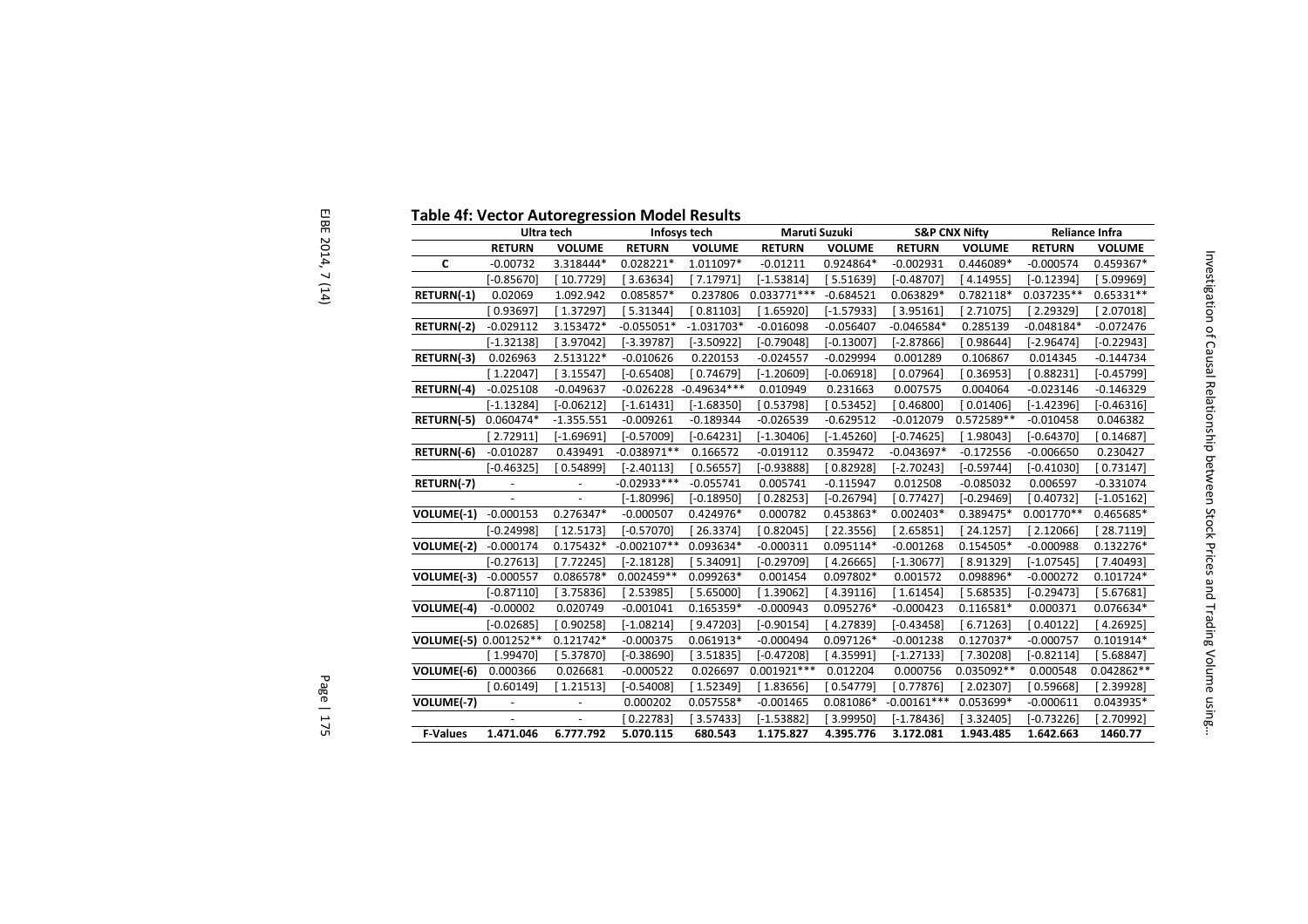# **Table 4g: Vector Autoregression Model Results Tata PowerTata Steel**

Page | 176

|                         |                          | <b>Tata Steel</b>        | Table +8' Pettor Autoregression model<br><b>Tata Power</b> |                          |                          | HUL.          |                         | Jindal Steel  | Ranbaxy       |               |
|-------------------------|--------------------------|--------------------------|------------------------------------------------------------|--------------------------|--------------------------|---------------|-------------------------|---------------|---------------|---------------|
|                         | <b>RETURN</b>            | <b>VOLUME</b>            | <b>RETURN</b>                                              | <b>VOLUME</b>            | <b>RETURN</b>            | <b>VOLUME</b> | <b>RETURN</b>           | <b>VOLUME</b> | <b>RETURN</b> | <b>VOLUME</b> |
| $\mathbf{C}$            | $-0.004745$              | 0.699394*                | $-0.000888$                                                | $0.43767*$               | 0.003857                 | 0.484258*     | $0.007831**$            | 0.228434*     | 0.000288      | 0.535755*     |
|                         | [-0.60270]               | [5.86765]                | $[-0.20869]$                                               | 4.82401                  | [1.00199]                | 4.58111       | [2.35186]               | [ 3.37775]    | [0.07207]     | 5.45979       |
| RETURN(-1)              | $0.051821*$              | $0.46566***$             | 0.054405*                                                  | 1.241393*                | 0.007729                 | 3.435070*     | 0.126781*               | 1.333398*     | $0.08351*$    | 0.877368*     |
|                         | [3.18395]                | [1.88961]                | 3.34019                                                    | [3.57529]                | [0.47764]                | [7.73047]     | [7.15378]               | [3.70432]     | [5.31180]     | [2.27596]     |
| RETURN(-2)              | $-0.001955$              | 0.666863*                | $-0.069689*$                                               | $-0.063755$              | $-0.026835$              | $-0.241438$   | $-0.02905$              | $0.607225***$ | $-0.00745$    | 0.390027      |
|                         | $[-0.11992]$             | 2.70176                  | $[-4.26879]$                                               | $[-0.18320]$             | $[-1.64786]$             | $[-0.53991]$  | $[-1.62532]$            | [1.67280]     | $[-0.47227]$  | [1.00806]     |
| RETURN(-3)              | 0.019232                 | 0.144513                 | $-0.012505$                                                | 0.258481                 | $-0.02949***$            | 0.069645      | 0.003468                | 0.350774      | 0.021312      | $-0.034737$   |
|                         | 1.17950                  | [0.58535]                | $[-0.76430]$                                               | [0.74109]                | $[-1.81155]$             | 0.15578       | [0.19401]               | [0.96611]     | [1.35121]     | $[-0.08982]$  |
| RETURN(-4)              | $-0.013699$              | 0.083152                 | 0.022022                                                   | 0.531029                 | $-0.008105$              | $-0.183140$   | $-0.01968$              | 0.304024      | 0.002704      | $-0.094488$   |
|                         | $[-0.84042]$             | 0.33690                  | 1.34862                                                    | 1.52554                  | [-0.49796]               | $[-0.40973]$  | $[-1.10151]$            | [0.83783]     | [0.17151]     | $[-0.24437]$  |
| RETURN(-5)              | 0.014838                 | $-0.163029$              | 0.01372                                                    | $-0.044633$              | $-0.04681*$              | $-0.27421$    | 0.007407                | $-0.234172$   | 0.009234      | $-0.197595$   |
|                         | [0.91100]                | $[-0.66106]$             | 0.84038                                                    | $[-0.12824]$             | $[-2.87849]$             | $[-0.61405]$  | [0.41528]               | $[-0.64637]$  | 0.58557       | $[-0.51100]$  |
| RETURN(-6)              | $-0.017963$              | $-0.029544$              | $-0.01118$                                                 | $-0.139495$              | $-0.032196**$            | $-0.395896$   | $-0.01866$              | $-0.45580$    | $-0.025610$   | $-0.191758$   |
|                         | $[-1.10561]$             | $[-0.12010]$             | $[-0.68580]$                                               | $[-0.40141]$             | $[-1.97780]$             | $[-0.88564]$  | $[-1.04754]$            | $[-1.26016]$  | $[-1.62464]$  | $[-0.49605]$  |
| RETURN(-7)              | 0.005678                 | $-0.173846$              | 0.003056                                                   | $-0.036216$              | $-0.033053**$            | $-0.665123$   | 0.01638                 | 0.125388      | 0.007159      | $-0.615306$   |
|                         | [0.35065]                | $[-0.70901]$             | 0.18823                                                    | $[-0.10463]$             | $[-2.03128]$             | $[-1.48854]$  | 0.92112                 | [0.34716]     | [0.45348]     | $[-1.58947]$  |
| RETURN(-8)              |                          |                          | $-0.016759$                                                | $-0.115483$              | $-0.014812$              | $-0.201298$   | $-0.00501$              | $-0.139305$   | 0.011006      | $-0.325134$   |
|                         | $\overline{a}$           | $\sim$                   | $[-1.03671]$                                               | $[-0.33513]$             | $[-0.91184]$             | $[-0.45127]$  | $-0.28311$              | $[-0.38724]$  | [0.69720]     | $[-0.83994]$  |
| RETURN(-9)              | $\overline{\phantom{a}}$ | $\overline{\phantom{a}}$ | $\overline{\phantom{a}}$                                   | $\overline{\phantom{a}}$ | 0.010961                 | $-0.920882**$ | $-0.01086$              | $-0.124194$   | 0.01840       | $-0.333887$   |
|                         |                          |                          |                                                            |                          | [0.67551]                | [-2.06680]    | $-0.62428$              | $[-0.35159]$  | [1.17062]     | $[-0.86630]$  |
| VOLUME(-1)              | $0.002772*$              | $0.461206*$              | $0.001902**$                                               | $0.43311*$               | 0.000919                 |               | $0.416198* 0.001529***$ | $0.475741*$   | 0.000362      | 0.457363*     |
|                         | 2.58404                  | 28.3990                  | 2.49075                                                    | 26.6090                  | [1.56421]                | 25.7913       | 1.75404                 | [26.8731]     | [0.56509]     | [29.1358]     |
| VOLUME(-2)              |                          | $0.106311*$              | $-0.00009$                                                 | 0.127496*                | $-0.001002$              | $0.121963*$   | $-0.00044$              | $0.131236*$   | $-0.00020$    | 0.107082*     |
|                         | $[-1.85563]$             | [5.95469]                | $[-0.10880]$                                               | [7.19746]                | $[-1.57529]$             | [6.98174]     | $[-0.45473]$            | [6.70961]     | $[-0.28084]$  | 6.21217       |
| VOLUME(-3)              | $-0.00008$               | 0.080496*                | $-0.000633$                                                | 0.086683*                | $-0.000313$              | $0.102021*$   | 0.000664                | 0.114007*     | 0.00003       | 0.073009*     |
|                         | $[-0.07025]$             | 4.49865                  | [-0.75732]                                                 | 4.86850                  | [-0.48981]               | [5.80745]     | 0.68555                 | [5.79261]     | [0.04635]     | [4.21819]     |
| $\overline{VOLUME(-4)}$ | $-0.000384$              | $0.112193*$              | 0.000898                                                   | 0.114798*                | 0.000748                 | 0.070349*     | $-0.00056$              | $0.062623*$   | $-0.00049$    | 0.112068*     |
|                         | $[-0.32574]$             | 6.28771                  | [1.07411]                                                  | 6.44125                  | [1.16472]                | 3.98686       | $[-0.57302]$            | [3.16820]     | $-0.68629$    | 6.46828       |
| $VOLUTIONE(-5)$         | $-0.001637$              | $0.087161*$              | $-0.002161*$                                               | 0.070723*                | 0.000248                 | 0.081964*     | $-0.00057$              | 0.075324*     | $-0.0008$     | $0.03264**$   |
|                         | $[-1.38562]$             | [ 4.87129]               | $[-2.58395]$                                               | 3.96695                  | [0.38663]                | 4.64751       | $[-0.58801]$            | [3.81395]     | $[-1.13115]$  | [1.87493]     |
| VOLUME(-6)              | 0.000892                 |                          | $0.036479**0.001388***$                                    | 0.066687*                | $-0.000202$              | 0.004933      | $-0.00073$              | $-0.002395$   | $0.001656**$  | 0.051233*     |
|                         | 0.75586                  | 2.04175                  | 1.65920                                                    | 3.74016                  | $[-0.31484]$             | 0.27941       | $[-0.74743]$            | $[-0.12133]$  | [2.34303]     | [2.95677]     |
| VOLUME(-7)              | 0.00097                  | 0.068903*                | $-0.000843$                                                | 0.025234                 | 0.000789                 | 0.050943*     | $-0.00030$              | 0.039330**    | $-0.00160**$  | 0.018102      |
|                         | 0.90418                  | 4.24348                  | $[-1.01323]$                                               | [1.42224]                | [1.23255]                | [2.89808]     | $-0.30798$              | [2.00237]     | $[-2.26330]$  | [1.04489]     |
| VOLUME(-8)              | $\overline{\phantom{a}}$ |                          | $-0.000348$                                                |                          | $0.041083** -0.00113***$ | $0.047227*$   | 0.000301                | $0.035171***$ | 0.000870      | 0.055103*     |
|                         |                          |                          | $-0.45587$                                                 | 2.52179                  | $[-1.77856]$             | 2.70176       | 0.31314                 | 1.80198       | [1.23668]     | 3.19358       |
| VOLUME(-9)              | $\blacksquare$           |                          |                                                            |                          | $-0.000299$              | 0.069804*     | $-0.00046$              | 0.049767*     | 0.000165      | 0.053414*     |
|                         |                          |                          |                                                            |                          | $-0.51079$               | 4.34467       | [-0.53350]              | [2.81584]     | [0.25835]     | 3.40867       |
| <b>F-Values</b>         | 1.922.659                | 1.043.636                | 3.101.471                                                  | 1.208.741                | 1.795.127                | 9.356.316     | 4.092.028               | 1.711.442     | 2.483.098     | 9.766.111     |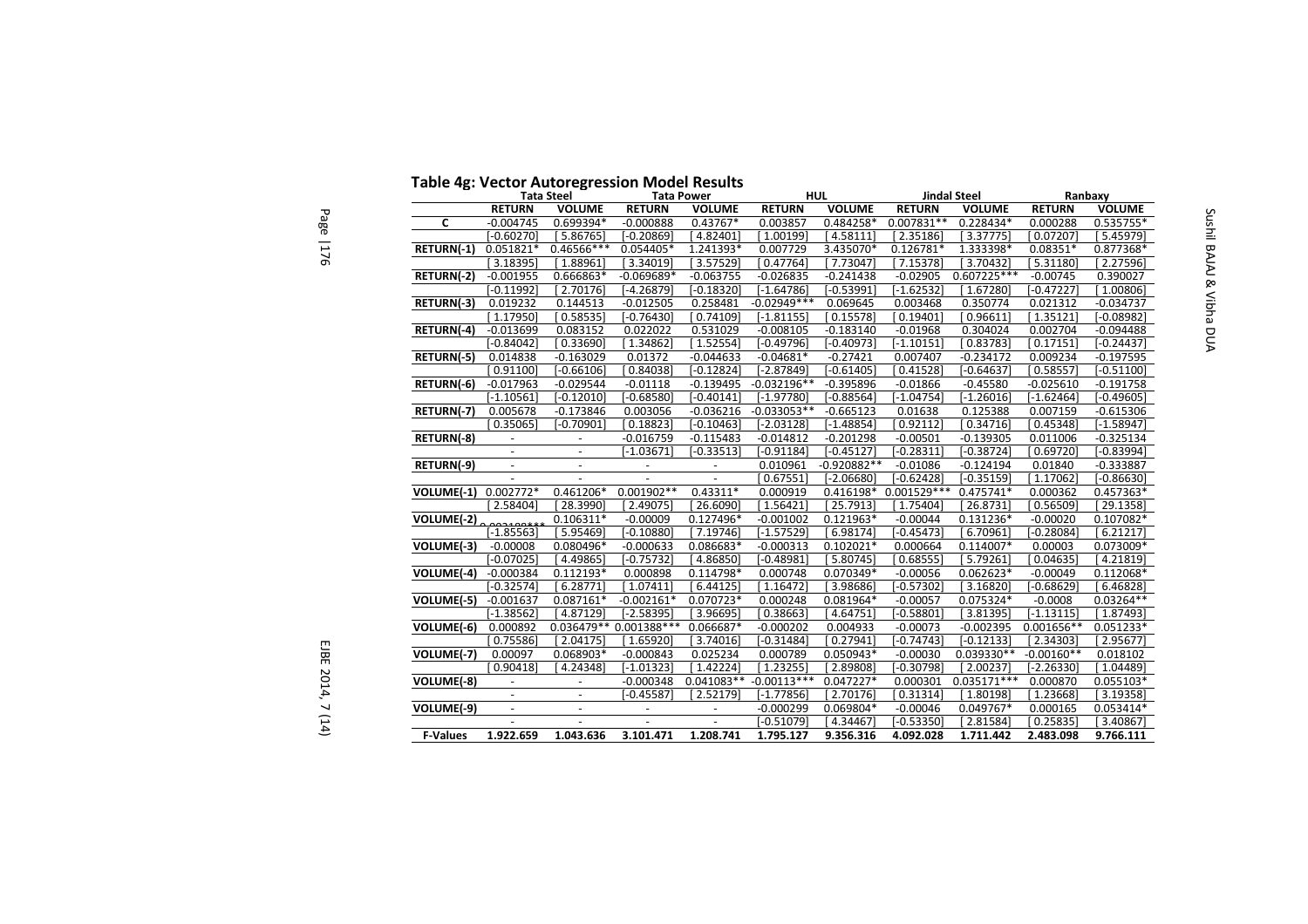| <b>Table 4h: Vector Autoregression Model Results</b> |               | <b>CIPLA</b>  |                          | <b>SBI</b>               | <b>NTPC</b>              |                          | <b>HCL-TECH</b>          |                          |                      | <b>Asian Paints</b>      |
|------------------------------------------------------|---------------|---------------|--------------------------|--------------------------|--------------------------|--------------------------|--------------------------|--------------------------|----------------------|--------------------------|
|                                                      | <b>RETURN</b> | <b>VOLUME</b> | <b>RETURN</b>            | <b>VOLUME</b>            | <b>RETURN</b>            | <b>VOLUME</b>            | <b>RETURN</b>            | <b>VOLUME</b>            | <b>RETURN</b>        | <b>VOLUME</b>            |
| C                                                    | $0.0149*$     | $0.5947*$     | 0.0021                   | $0.7066*$                | 0.0096                   | $1.8222*$                | $-0.0161$                | 1.2640*                  | 0.0005               | $0.8668*$                |
|                                                      | 2.80065       | 4.07704]      | 0.30615                  | 5.67395                  | 0.89697                  | 6.03852                  | $\overline{[-1.35224]}$  | 5.92465                  | 0.19048              | 6.15290]                 |
| RETURN(-1)                                           | $0.0674*$     | $2.6790*$     | $0.0830*$                | $0.9029*$                | $-0.0033$                | 0.1333                   | $0.0575*$                | $1.7357*$                | $-0.0242$            | 8.1703*                  |
|                                                      | 4.15322       | 6.03718]      | 5.09857                  | 3.11486                  | $[-0.15132]$             | 0.21519                  | 3.30333                  | 5.54570                  | $-1.49360$           | 9.85864]                 |
| RETURN(-2)                                           | $-0.0063$     | 1.8764*       | $-0.0137$                | 0.4259                   | $-0.0368***$             | 0.3549                   | $-0.0310***$             | $-0.6657**$              | $-0.0266$            | 1.9598**                 |
|                                                      | $[-0.38425]$  | 4.201291      | $-0.83889$               | 1.46526]                 | $[-1.66688]$             | 0.57257                  | $[-1.77209]$             | $-2.11856$               | $-1.62529$           | 2.33691]                 |
| RETURN(-3)                                           | $-0.0375**$   | 0.5122        | 0.0122                   | 0.1660                   | $-0.0469**$              | 0.0026                   | $-0.0562*$               | 0.0095                   | $-0.0018$            | 0.6005                   |
|                                                      | $[-2.28949]$  | 1.14456       | 0.74548                  | 0.57140                  | $[-2.12423]$             | 0.00422                  | $[-3.20847]$             | 0.03029                  | $-0.11135$           | 0.71557                  |
| RETURN(-4)                                           | $-0.0018$     | 0.3786        | 0.0191                   | $-0.1890$                | $-0.0167$                | 0.0968                   | $-0.0215$                | 0.0327                   | $-0.0065$            | 2.4138*                  |
|                                                      | $[-0.10882]$  | 0.84524       | 1.17223                  | $-0.65178$               | $-0.75555$               | 0.15627                  | $[-1.22590]$             | 0.10376                  | $-0.39394$           | 2.87649]                 |
| RETURN(-5)                                           | $-0.02150$    | 0.2775        | $-0.0492*$               | 0.0217                   | $-0.0117$                | $-0.0165$                | $-0.0726*$               | $-0.4878$                | 0.0129               | 0.6317                   |
|                                                      | $[-1.31274]$  | 0.61970       | $[-3.02325]$             | 0.07492                  | $-0.53061$               | $-0.02670$               | $-4.14627$               | $-1.55114]$              | 0.78585              | 0.75281                  |
| RETURN(-6)                                           | $-0.04260*$   | $-0.1254$     | $-0.0587*$               | $-0.1973$                | $-0.0729*$               | 0.1629                   | $-0.0579*$               | 0.0537                   | $-0.0239$            | $-1.4521***$             |
|                                                      | $[-2.59972]$  | $-0.27993$    | $[-3.60806]$             | $-0.68048$               | $[-3.31094]$             | 0.26370                  | $[-3.30654]$             | 0.17052                  | $-1.45744]$          | $[-1.73069]$             |
| RETURN(-7)                                           | $-0.00210$    | $-0.0590$     | 0.0233                   | 0.2942                   | 0.0326                   | 0.7441                   | $0.0378**$               | $-0.0134$                | $-0.0166$            | $-0.5084$                |
|                                                      | $[-0.12887]$  | $[-0.13176]$  | 1.427821                 | 1.01166                  | 1.47865                  | 1.20158                  | 2.15261                  | $-0.04243$               | $-1.01532$           | $-0.60611]$              |
| RETURN(-8)                                           | $-0.00640$    | $-0.7762***$  | $0.0565*$                | 0.4113                   | 0.0355                   | 0.1831                   | 0.0175                   | $-0.5018$                | 0.0040               | 10.738                   |
|                                                      | $[-0.39148]$  | $[-1.73320]$  | 3.46384                  | 1.41644                  | 1.60878                  | 0.29605                  | 0.99894                  | $-1.59424$               | 0.24255              | 1.28055]                 |
| RETURN(-9)                                           | $-0.01450$    | $-0.3913$     | 0.0122                   | $-0.0558$                | $-0.0114$                | 0.3788                   | $-0.0142$                | $-0.2955$                | $-0.0176$            | 0.9795                   |
|                                                      | $[-0.88225]$  | $[-0.87370]$  | 0.75124                  | $-0.19348$               | $-0.51774]$              | 0.61373                  | $[-0.81272]$             | $[-0.94101]$             | $[-1.07265]$         | 1.16887]                 |
| RETURN(-10)                                          | 0.0169        | $-0.1450$     | $\blacksquare$           | $\blacksquare$           | 0.0008                   | 0.6602                   | $-0.0021$                | 0.0593                   | $0.0455*$            | 0.4197                   |
|                                                      | 1.03085       | $-0.32381$    | $\omega$                 | $\blacksquare$           | 0.03705                  | 1.07006                  | $-0.11985$               | 0.18901                  | $\overline{2.77985}$ | 0.50092]                 |
| RETURN(-11)                                          | $-0.01710$    | $-0.3015$     | $\blacksquare$           | $\blacksquare$           | $\blacksquare$           | $\overline{\phantom{a}}$ | 0.0187                   | $-0.8038**$              | $-0.0044$            | 0.0785                   |
|                                                      | $[-1.04154]$  | $-0.67310$    | $\blacksquare$           | $\blacksquare$           | $\blacksquare$           | $\blacksquare$           | 1.06916                  | $-2.56417$               | $-0.27005$           | 0.09360                  |
| RETURN(-12)                                          | 0.0260        | $-0.6078$     | $\overline{\phantom{a}}$ | $\overline{\phantom{a}}$ | $\overline{\phantom{a}}$ | $\blacksquare$           | $-0.0515*$               | $-0.3754$                | 0.0036               | 0.3408                   |
|                                                      | [1.58715]     | $[-1.35726]$  |                          | $\overline{\phantom{a}}$ | $\overline{\phantom{a}}$ | $\overline{\phantom{a}}$ | $-2.95131$               | $-1.19679$               | 0.21900]             | 0.40679                  |
| RETURN(-13)                                          | 0.00540       | $1.8614*$     | $\mathbf{r}$             | $\mathcal{L}$            | $\omega$                 | $\equiv$                 | 0.0027                   | 0.1759                   | $-0.0497*$           | $-0.5693$                |
|                                                      | [0.33173]     | 4.15710]      | $\omega$                 | $\blacksquare$           | $\omega$                 | $\blacksquare$           | 0.15769                  | 0.56155                  | $-3.03857$           | $-0.68044$               |
| RETURN(-14) 0.02840***                               |               | 0.4330        | $\blacksquare$           | $\blacksquare$           | $\overline{\phantom{a}}$ | $\overline{\phantom{a}}$ | $\overline{\phantom{a}}$ | $\overline{\phantom{a}}$ | $-0.0006$            | $-10.944$                |
|                                                      | 1.73442       | 0.96591       | $\sim$                   | $\sim$                   | $\sim$                   | $\blacksquare$           | $\blacksquare$           |                          | $-0.03467$           | $-1.30749$               |
| RETURN(-15)                                          | $-0.0103$     | $-0.0886$     | $\blacksquare$           | $\blacksquare$           | $\blacksquare$           | $\blacksquare$           | $\blacksquare$           |                          |                      | $\overline{\phantom{a}}$ |
|                                                      | $[-0.62773]$  | $-0.19766$    |                          | $\overline{\phantom{a}}$ | $\overline{\phantom{a}}$ | $\overline{\phantom{a}}$ |                          |                          |                      |                          |
| RETURN(-16)                                          | $-0.01280$    | 0.6395        | $\omega$                 | $\sim$                   | $\sim$                   | $\sim$                   | $\blacksquare$           | $\mathcal{L}$            | $\equiv$             | $\sim$                   |
|                                                      | $[-0.78367]$  | 1.427651      | $\blacksquare$           | $\blacksquare$           | $\blacksquare$           | $\blacksquare$           | $\blacksquare$           | $\blacksquare$           | $\blacksquare$       | $\blacksquare$           |
| RETURN(-17)                                          | $0.04770*$    | $-0.1623$     | $\blacksquare$           | $\blacksquare$           | $\blacksquare$           | $\blacksquare$           | $\blacksquare$           | $\blacksquare$           | $\blacksquare$       | $\blacksquare$           |
|                                                      | 2.91230       | $-0.36248$    | $\sim$                   | $\blacksquare$           | $\blacksquare$           | $\blacksquare$           | $\blacksquare$           | $\blacksquare$           | $\blacksquare$       | $\omega$                 |
| RETURN(-18)                                          | 0.00910       | $-0.1510$     | $\blacksquare$           | $\overline{\phantom{a}}$ | $\overline{\phantom{a}}$ | $\overline{\phantom{a}}$ | $\overline{\phantom{a}}$ | $\blacksquare$           | $\blacksquare$       | $\overline{\phantom{a}}$ |
|                                                      | [0.55998]     | $-0.33830$    |                          |                          |                          |                          |                          |                          |                      |                          |
|                                                      |               |               |                          |                          |                          |                          |                          |                          |                      |                          |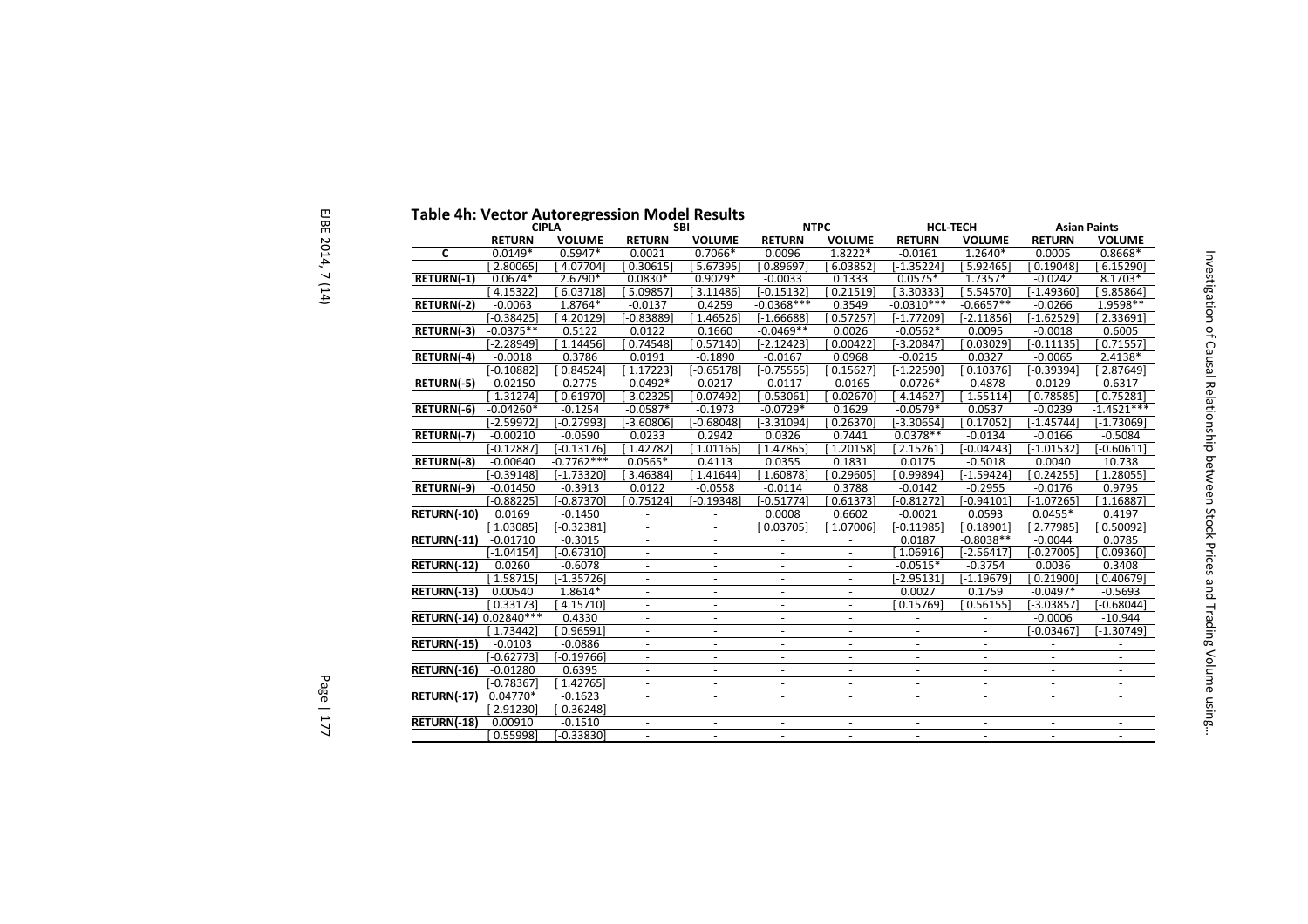| Table 4h (cont.): Vector Autoregression Model Results |              | <b>CIPLA</b> |                          | <b>SBI</b>               |                          | <b>NTPC</b>              |                | <b>HCL-TECH</b> | <b>Asian Paints</b> |             |
|-------------------------------------------------------|--------------|--------------|--------------------------|--------------------------|--------------------------|--------------------------|----------------|-----------------|---------------------|-------------|
| VOLUME(-1)                                            | $-0.0006$    | $0.3687*$    | $-0.0002$                | $0.4230*$                | 0.0001                   | $0.3465*$                | $-0.0014$      | $0.3356*$       | $0.0006***$         | $0.2795*$   |
|                                                       | $-0.94833$   | 22.72551     | $-0.22153$               | 26.0271                  | 0.08560                  | 15.7276                  | $[-1.47149]$   | 19.2595]        | 1.75995             |             |
| VOLUME(-2)                                            | $-0.0001$    | $0.0839*$    | $-0.0011$                | $0.1309*$                | $-0.0009$                | $0.1264*$                | $-0.0004$      | $0.1310*$       | $-0.0002$           |             |
|                                                       | $-0.13829$   | 4.855251     | $-1.08931$               | 7.42321                  | $[-1.08483]$             | 5.42498                  | $-0.36800$     | 7.126741        | $-0.60876$          |             |
| VOLUME(-3)                                            | $-0.0004$    | $0.1168*$    | 0.0009                   | $0.1132*$                | $-0.0006$                | $0.1045*$                | 0.0000         | $0.0380**$      | $-0.0003$           |             |
|                                                       | $[-0.61423]$ | 6.74197]     | 0.931231                 | 6.37188]                 | $[-0.71799]$             | 4.453631                 | $-0.01036$     | 2.05247         | $-0.86510$          |             |
| VOLUME(-4)                                            | 0.0003       | $0.0401**$   | 0.0003                   | $0.0950*$                | $-0.0006$                | $0.0757*$                | $-0.0009$      | $0.0602*$       | 0.0002              |             |
|                                                       | 0.50571      | 2.30164      | 0.27383                  | 5.32506                  | $-0.76168$               | 3.21286                  | $-0.86744]$    | 3.25697         | 0.67697             |             |
| VOLUME(-5)                                            | $-0.0004$    | $0.04310**$  | 0.0008                   | 0.0289                   | 0.0011                   | $0.0531**$               | 0.0005         | $0.0960*$       | 0.0002              |             |
|                                                       | $-0.66511$   | 2.47322      | 0.82805                  | 1.61288                  | 1.36570                  | 2.24671                  | 0.44064        | 5.18386         | 0.52984             |             |
| VOLUME(-6)                                            | 0.0002       | $0.0290***$  | 0.0000                   | 0.0287                   | 0.0003                   | 0.0389                   | 0.0007         | $0.0338***$     | $-0.0005$           |             |
|                                                       | 0.26156      | 1.66949      | $[-0.04109]$             | 1.60590                  | 0.32287                  | 1.64750]                 | 0.72142        | 1.82184         | $-1.44655$          |             |
| VOLUME(-7)                                            | 0.0004       | 0.0263       | $-0.0017***$             | 0.0230                   | 0.0006                   | 0.0153                   | $-0.0012$      | 0.0193          | $0.0006***$         | $0.0293***$ |
|                                                       | 0.60473      | 1.52036      | $[-1.67523]$             | 1.29244                  | 0.73034                  | 0.64911                  | $[-1.12215]$   | 1.03768]        | 1.89683             |             |
| VOLUME(-8)                                            | 0.0002       | 0.0231       | 0.0001                   | $0.0507*$                | $-0.0009$                | 0.0338                   | $0.0023*$      | $0.0597*$       | $-0.0005$           |             |
|                                                       | 0.34129      | 1.33366      | 0.12769                  | 2.86787                  | $-1.10725$               | 1.43944                  | 2.22275        | 3.21711]        | $-1.59131$          |             |
| VOLUME(-9)                                            | 0.0000       | $0.0384**$   | 0.0007                   | $0.0575*$                | 0.0005                   | $0.0411***$              | 0.0009         | $0.0382**$      | $-0.0001$           |             |
|                                                       | $[-0.01948]$ | 2.21982      | 0.78766                  | 3.53881                  | 0.64598                  | [1.76399]                | 0.84766        | 2.06334]        | $-0.35467$          |             |
| VOLUME(-10)                                           | 0.0005       | $0.0654*$    | $\blacksquare$           | $\blacksquare$           | $-0.0002$                | $0.0429***$              | $-0.0006$      | $0.0512*$       | 0.0000              |             |
|                                                       | [0.72958]    | 3.78250      | $\blacksquare$           | $\blacksquare$           | $[-0.24467]$             | 1.94591                  | $-0.56137$     | 2.76816]        | 0.08181             |             |
| VOLUME(-11)                                           | $-0.0004$    | 0.0031       | $\overline{\phantom{a}}$ | $\overline{\phantom{a}}$ | $\overline{\phantom{a}}$ | $\overline{\phantom{a}}$ | 0.0004         | 0.0144          | $-0.0003$           |             |
|                                                       | $[-0.62137]$ | 0.18083      | $\overline{\phantom{a}}$ | $\overline{\phantom{a}}$ | $\blacksquare$           | $\overline{\phantom{a}}$ | 0.35525        | 0.777001        | $-0.79914$          |             |
| VOLUME(-12)                                           | $-0.0007$    | 0.0093       |                          | $\blacksquare$           | $\overline{\phantom{a}}$ |                          | 0.0004         | 0.0227          | $0.0009*$           |             |
|                                                       | $[-1.12954]$ | 0.53933      | $\overline{\phantom{a}}$ | $\blacksquare$           | $\overline{\phantom{a}}$ | $\overline{\phantom{a}}$ | 0.37677        | 1.23673         | 2.69347             |             |
| VOLUME(-13)                                           | $-0.0005$    | $-0.0029$    |                          | $\overline{\phantom{a}}$ | $\overline{\phantom{a}}$ |                          | 0.0005         | 0.0093          | $-0.0002$           |             |
|                                                       | $[-0.85023]$ | $-0.16937$   |                          |                          |                          |                          | 0.50028        | 0.53685         | $-0.56425$          |             |
| VOLUME(-14)                                           | 0.0004       | 0.0209       |                          | $\blacksquare$           |                          |                          |                |                 | $-0.0004$           |             |
|                                                       | [0.60473]    | [1.20611]    | $\blacksquare$           | $\blacksquare$           |                          |                          |                |                 | $[-1.22782]$        |             |
| VOLUME(-15)                                           | $-0.0001$    | $0.0322***$  |                          | $\overline{a}$           | $\blacksquare$           | $\blacksquare$           |                |                 |                     |             |
|                                                       | $[-0.12307]$ | 1.86117      | $\blacksquare$           | $\overline{\phantom{a}}$ | $\overline{\phantom{a}}$ | $\overline{\phantom{a}}$ |                |                 |                     |             |
| VOLUME(-16)                                           | $-0.0002$    | 0.0212       | $\mathbf{r}$             | $\equiv$                 | $\omega$                 | $\omega$                 | $\blacksquare$ | $\bar{a}$       | $\blacksquare$      |             |
|                                                       | $[-0.26283]$ | 1.23027      | $\omega$                 | $\blacksquare$           | $\omega$                 | $\overline{\phantom{a}}$ | $\blacksquare$ | $\blacksquare$  | $\blacksquare$      |             |
| $VOLUTIONE(-17)$                                      | 0.0004       | $-0.0015$    | $\blacksquare$           | $\blacksquare$           | $\blacksquare$           | $\overline{\phantom{a}}$ | $\blacksquare$ | $\omega$        | $\blacksquare$      |             |
|                                                       | 0.66786      | $[-0.08738]$ | $\omega$                 | $\omega$                 | $\sim$                   | $\sim$                   | $\omega$       | $\blacksquare$  | $\blacksquare$      |             |
| VOLUME(-18)                                           | 0.0000       | $0.0390**$   | $\omega$                 | $\overline{\phantom{a}}$ |                          |                          |                |                 |                     |             |
|                                                       | $[-0.04749]$ | [2.43128]    |                          |                          |                          |                          |                |                 |                     |             |
| <b>F-Values</b>                                       | 18.245       | 2.364.495    | 40.870                   | 7.064.991                | 15.941                   | 1.042.958                | 34.957         | 1.495.894       | 16.136              | 1.555.215   |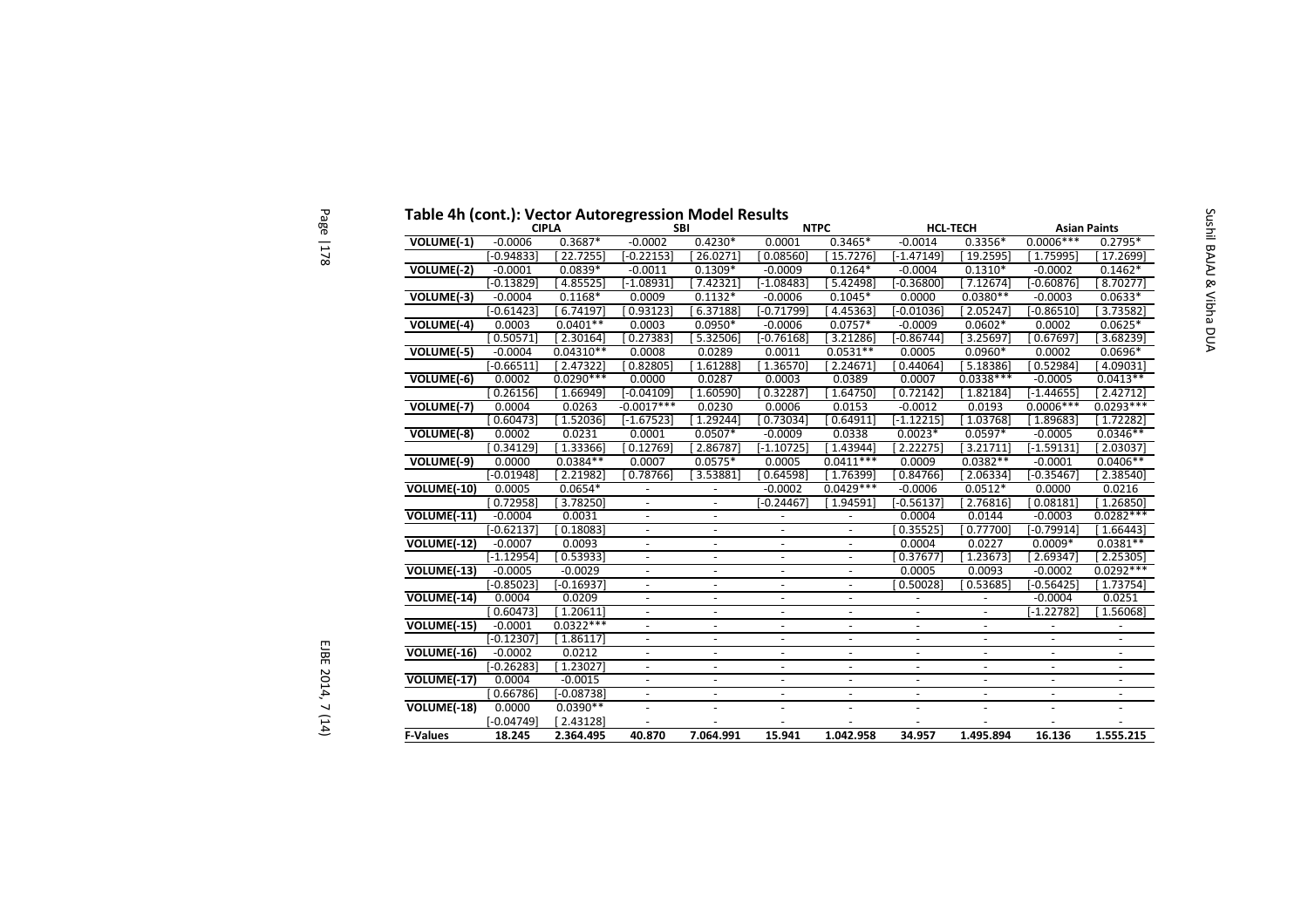It is relevant to mention here that results shown by the VAR modeling are marginally different from the results shown by Toda and Yamamoto Granger Causality tests. The possible reason behind the dissimilar results could be the different theoretical background of the two methodologies. Although results are little different, nevertheless presence of interaction between return and trading volume and significant role of stock returns cannot be denied.

### **5. Concluding Remarks**

Monitoring stock prices and trading volume simultaneously can be very prolific for the dynamics of price discovery process. Previous studies (irrespective of their sample size or economy i.e. developing/developed) have already shown how indispensable is the study of above mentioned variables to know the future movements of financial markets. Taking clue from this, present study investigates the empirical relationship between stock returns and trading volume by using daily data of 39 individual securities and S&P CNX Nifty from January 1, 1998 to May 31, 2013. All possible precautions have been considered during the analysis of data, such as (i) instead of applying ordinary Granger causality test; Toda and Yamamoto (1995) test has been used (ii) lag length chosen by AIC and FPE criterion has further been insured by running Lagrange Multiplier (LM) test (iii) Causality determined by Toda and Yamamoto test has also been confirmed by using the VAR model.

Though results shown by Toda and Yamamoto and VAR test were little dissimilar, the empirical analysis provides sufficient grounds to declare the presence of interaction (either unilateral/bilateral) between stock returns and trading volume. However, some securities have shown independent movement in the stock returns and trading volume without communicating each other. As far as lead/lag relationship is concerned, around 80 per cent (i.e. 31 securities) of the individual securities have declared stock return 'a motivating force' behind investments. However, 13 per cent of the individual securities (i.e. 5 securities) and an index have shown the deterministic role of trading volume over stock returns. The policy implications of our findings are straightforward i.e. steps must be taken to stabilize the stock prices so that investors' decisions can be made more rationalized.

#### **References**

Akaike, H. (1974) "A New Look at the Statistical Model Identification." IEEE Trans. Autom. Control 19:716-723.

http://dx.doi.org/10.1109/TAC.1974.1100705

Bhagat, S. & Bhatia, S. (1996) "Trading Volume and Price Variability: Evidence on Lead-lag Relations from Granger-Causality Tests." Working Paper, University of Colorado at Boulder.

Brooks, C. (2002), "Multivariate Models." Introductory Econometrics for Finance (3rd Ed.) pp 302-315 Cambridge: Cambridge University Press.

Blume, L., D. Easley & Hara, M.O. (1994) "Market Statistics and Technical Analysis: The Role of Volume." Journal of Finance 49 (1):153–181.

http://dx.doi.org/10.1111/j.1540-6261.1994.tb04424.x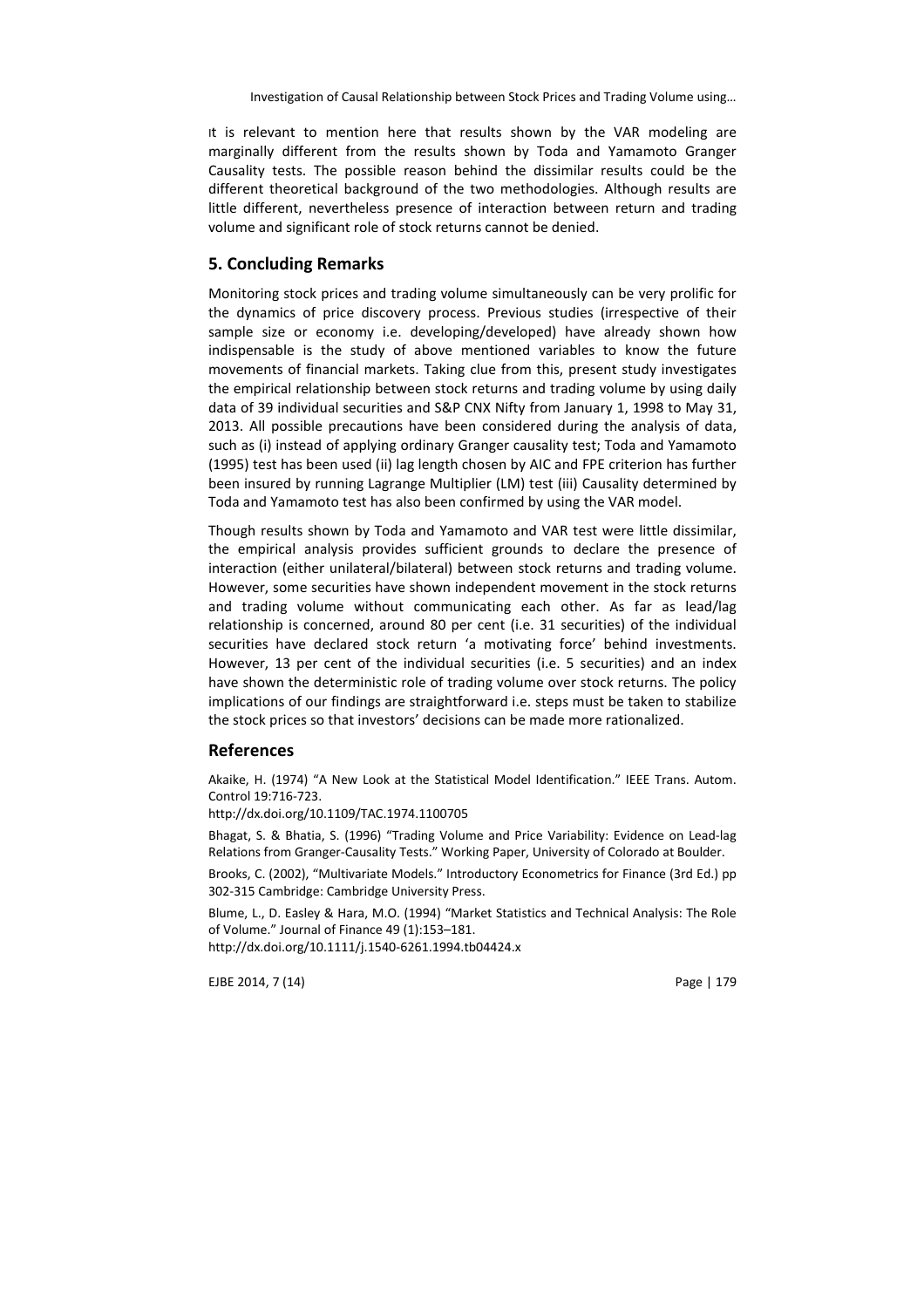Campbell. Y. J., Grossman, S. J. & Wang, J. (1993) "Trading Volume and Serial Correlation in Stock Returns." Quarterly Journal of Economics 108 (4): 905- 939. http://dx.doi.org/10.2307/2118454

Chen, G. M. & Rui, M.O. (2001) "The Dynamic Relation between Stock Return, Trading Volume and Volatility." The Financial Review 38:153-174.

http://dx.doi.org/10.1111/j.1540-6288.2001.tb00024.x

 Chordia, T. & Swaminathan, B. (2000) "Trading Volume and Cross-Autocorrelations in Stock Returns." Biography Center SSRN: http://ssrn.com/abstract=157835 (accessed September 28, 2013).

Crouch, R. L. (1970) "The Volume of Transactions and Price Changes of the New York Stock Exchange." Financial Analysts Journal 26 (4): 104-109. http://dx.doi.org/10.2469/faj.v26.n4.104

Darwish, M. (2012) "Testing the Contemporaneous and Causal Relationship between Trading Volume and Return in the Palestine Exchange." International Journal of Economics and Finance 4 (4):182-192.

http://dx.doi.org/10.5539/ijef.v4n4p182

De Medeiros, Otavio R., Doornik, V. & Bernardus F. N. (2006) "The Empirical Relationship between Stock Returns, Volatility and Trading Volume in the Brazilian Stock Market." Biography Center SSRN: http://ssrn.com/abstract=897340 (accessed on October 12, 2013).

Dickey, D.A. & Fuller, W.A (1979) "Distribution of the Estimators for Autoregressive Time Series with a Unit Root." Journal of American Statistical Association 74: 427-431. http://dx.doi.org/10.2307/2286348

Godfrey, M. D., Granger, J.W.C. & Morgenstern, O. (1964) "The Random Walk Hypothesis of Stock Market Behavior." Kyklos 17: 1-30.

http://dx.doi.org/10.1111/j.1467-6435.1964.tb02458.x

Granger, C. W. J. & Morgenstern, O. (1963) "Spectral Analysis of New York Stock Market Prices." Kyklos 16 (1): 1-27.

http://dx.doi.org/10.1111/j.1467-6435.1963.tb00270.x

Granger, C W J. (1969) "The Combination of Forecasts." Operational Research Quarterly 20: 451-468.

http://dx.doi.org/10.1057/jors.1969.103

Gujarati, D. N. & Sangeetha (2007) "Dynamics Econometrics Models: Autoregressive and Distributed – Lag Models. Basic Econometrics." Basic Econometrics ( $4<sup>th</sup>$  Ed.) pp 714 New Delhi: Tata McGraw Hill.

Gujarati, D. N. and Sangeetha (2007) "Time Series Econometrics: Some Basic Concepts." Basic Econometrics (4<sup>th</sup> Ed.) pp. 811-839 New Delhi: Tata McGraw Hill.

Hiemstra, G. & Jones, D.J. (1994) "Testing for Linear and Nonlinear Granger Causality in the Stock Price-Volume Relation." The Journal of Finance XLIX (5): 1639-1663. http://dx.doi.org/10.2307/2329266

Karpoff, J. (1987) "The Relation between Price Changes and Trading Volume: A survey." Journal of Financial and Quantitative Analysis 22: 109-126. http://dx.doi.org/10.2307/2330874

Llorente, G., R. Michaely, G. S. & Wang, J. (2002) "Dynamic Volume-Return Relation of Individual Stocks." The Review of Financial Studies 15 (4): 1005-1047. http://dx.doi.org/10.1093/rfs/15.4.1005

Page 1180 **EJBE 2014. 7 (14)**